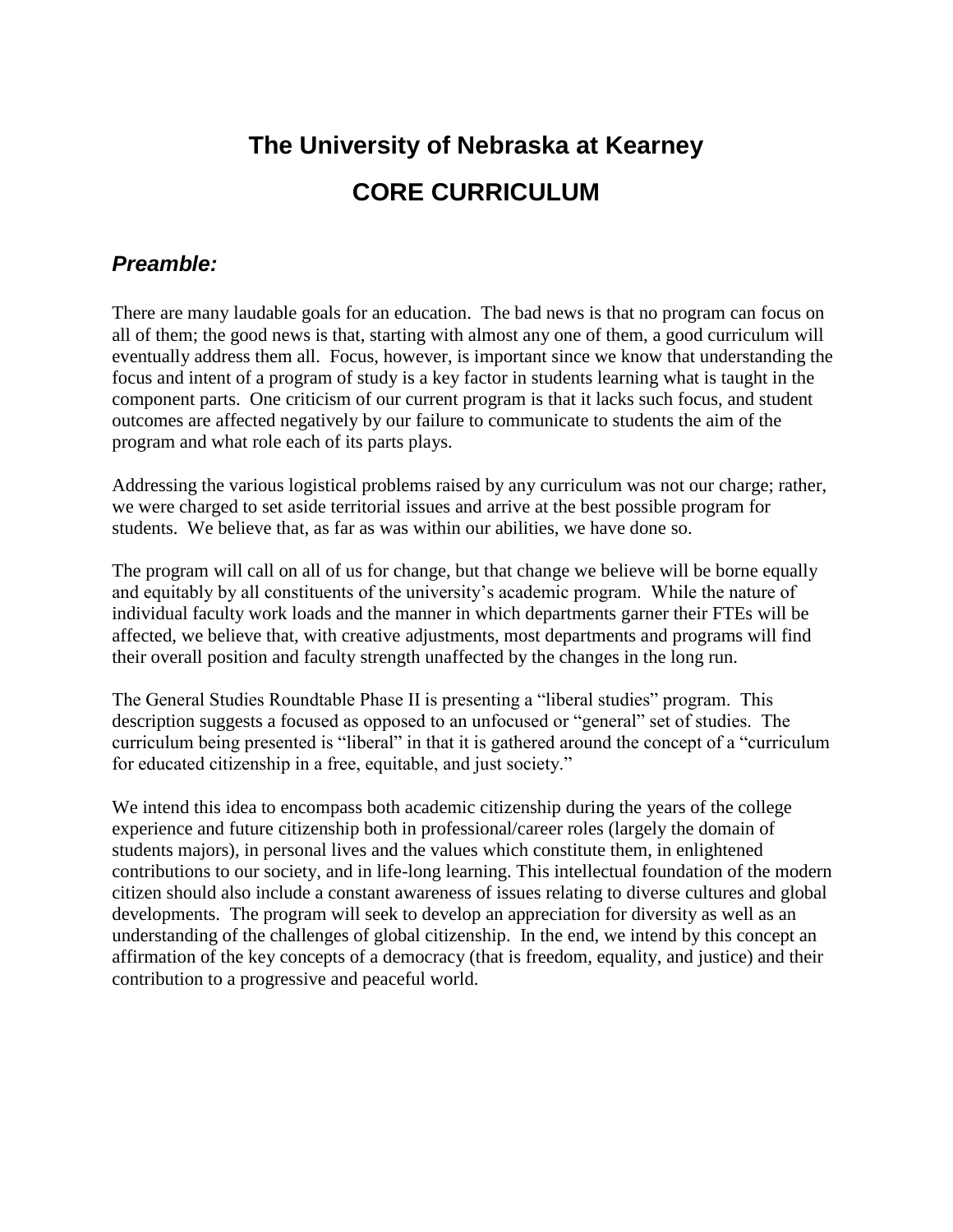# *Philosophy:*

Universities are in the business of creating intellectual capital, five aspects of which should be briefly noted.

The capital we provide must, of necessity, be **selective**.

There is a vast store of knowledge from our past, not all of which is equally valuable, the total of which could not reasonably be presented. Moreover, knowledge is increasing at a rapid rate. The proper conclusion from that is not, we believe, to suggest that just anything one learns is suitable providing one is learning something. Rather, it is our responsibility to select the most valuable knowledge to convey. Fortunately, there is some broad consensus on of what that selected knowledge should consist.

There ought to be **equality** of access to that capital.

Students come to us with great discrepancies in their previous educations, their income levels, and their personal and collective backgrounds. Ideally, we ought to honor their heritages and at the same time seek to provide a common core of knowledge, one that would balance the further diversity of their eventual academic emphases in their majors. The truth is that intellectual capital is directly related to affluence and upward mobility, and we have an intellectual responsibility to "share the wealth."

Intellectual capital is at the heart of the creation of a **community** out of our diversity. Jefferson, Horace Mann, and John Dewey may have held diverse views of educational processes, but they were similar in their belief that a public literacy was vital to the development of a shared culture. Citizenship is the participation in the common good, and understanding of the common good is, we believe, an inescapable aim of a sound liberal studies program.

 $\triangleright$  **The idea of a university** is a crucial part of the intellectual capital we provide. It is not enough that students master facts and fields of knowledge. They should also gain an understanding of what a university is about, why universities exist, why the knowledge they create and disseminate is important to individuals and societies, and why it is in citizen's interest to maintain and promote universities. While universities differ widely in many of their aspects, common core skills are necessary in all of them for mastering academic subjects and common modes or methods of knowing are at the heart of each of them. We have an obligation to share with students the idea and justification for what we do as an academy of advanced learning.

Intellectual capital should encompass the **major ways our minds engage the world**.

The academic taxonomy (humanities, sciences, etc) is addressed in our proposed program, but more importantly we should recall that this taxonomy addresses the major areas attracting human curiosity and investigation: knowing oneself, knowing how groups and communities function, understanding institutions and how they evolve, investigating the natural world in its several aspects, and grasping the "built" world and the several senses in which it is "constructed."

For all the virtues of an eclectic program (sometimes called the "cafeteria"), it ultimately fails to address sufficiently (or at all) these five aspects; we believe the program we propose will address these aspects and do so in balance with disciplinary study.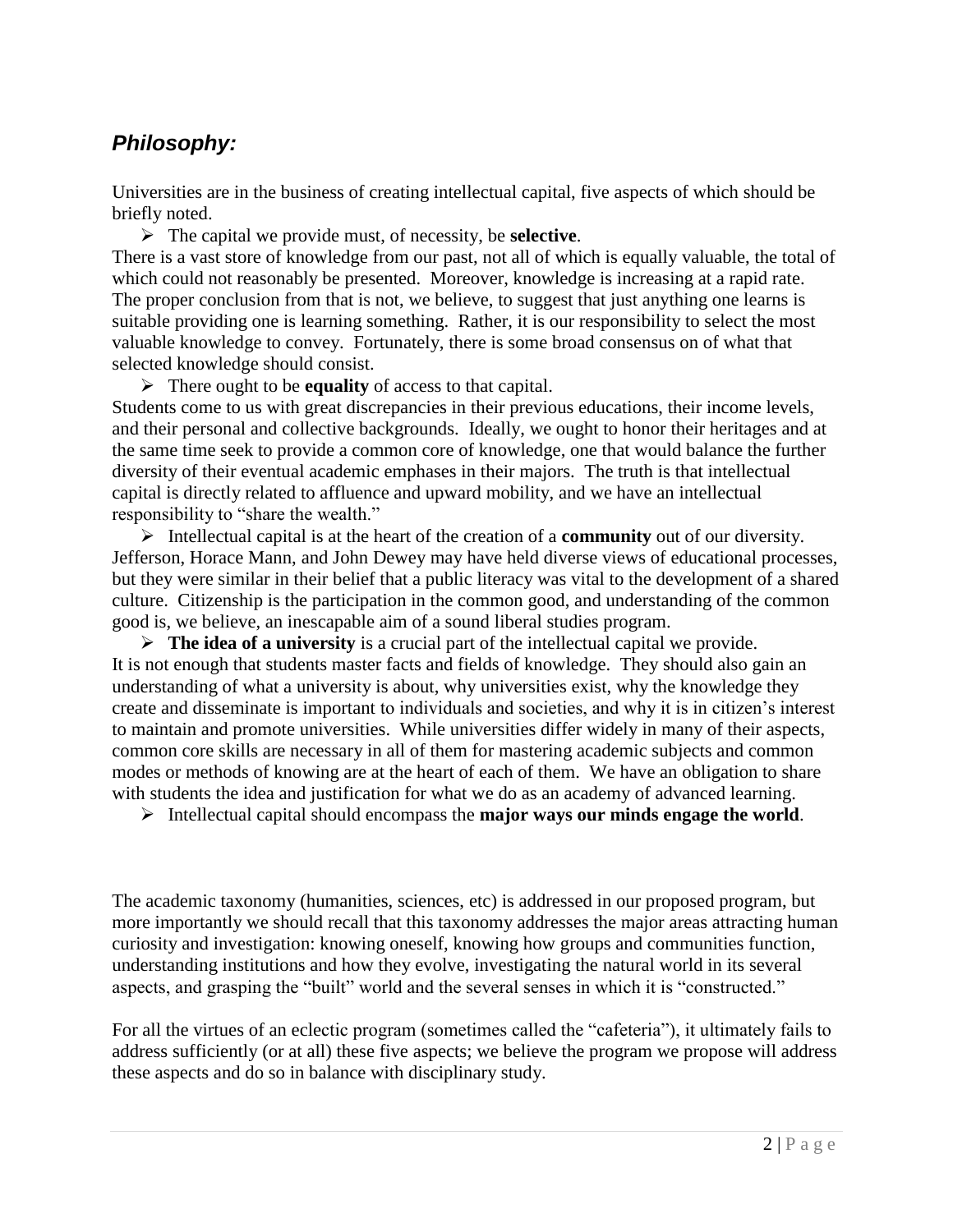## *Overview:*

Each element of the proposed program has both a preamble of explanation and an appendix with further overviews and objectives as well as sample courses. The courses are meant to be suggestive only, and it is our intent that responsibility for the delivery of the courses be shared by all those whose professional areas or professional practice lends itself to delivering a particular course. Obviously, in many areas, one department will enjoy a certain "pride of place" for both academic and practical reasons. No course, however, is the "domain" of a single department. The course nomenclature is a technical means of assuring the widest possible participation in course delivery.

The program is comprised of Fundamentals (12), Historical Sources (3), Portal (3), Modes of Inquiry (12), Disciplinary Focus (13), and Capstone (2). The portal introduces what the modes develop, which in turn is applied in the capstone.

To arrive at this proposed program, we have not relied on any one model of the many we studied. Rather we have attempted to take the best features of those that seemed to have the closest application to the shape of our institution and the nature of our mission. We were mindful in doing so of the claims made for various reforms by institutions whose reforms already have a track record, and we attended closely to the learning outcomes that were the consensus of Phase I of the Roundtable. These outcomes, as well, were drawn with attention to the models available. The Phase I outcome statement is available in the Appendix.

We were guided in our study by *Greater Expectations: A New Vision for Learning as a Nation Goes to College*. National Panel Report AACU. We felt moved by their "Call to Action" (reprinted as an appendix to this proposal) and convinced by the section of the report on why "Distribution Requirements are not Enough." The appendix to the AACU report and the AACU website cite the experience of fifty-some colleges and universities: Asbury, Assumption, Auburn, Boston U., Calvin, Christendom, CIT, Claremont McKenna, College of Charleston, Columbia, Eastern New Mexico, Fairleigh Dickinson, Gonzaga, Grand Valley, Grove City College, Gustavus Adolphus, Hampden-Sydney, Indiana State, Kalamazoo, Mary Washington, Miami U. of Ohio, Michigan State, Millikin, Millsaps, Morehouse, Notre Dame, Oglethorpe, Olivet, Pepperdine, Portland State, Providence, Rhodes, St. Anselm, St. John's, St. Joseph's, St. Mary's, St. Olaf, St. Vincent, Sewanee, Syracuse, Thomas Aquinas, Thomas More, Trinity, UCLA, U Charleston, U. Chicago, U. Dallas, U. Delaware, U. North Carolina at Asheville, U. San Francisco, USC, Wagner, Washington State, and Yale. In a word, we sorted through "The exciting innovations . . . already flourishing on many campuses" that "attest to the academy's potential to" answer the call for liberal studies reform. From these, we believe we have managed to draw a consistent program for UNK.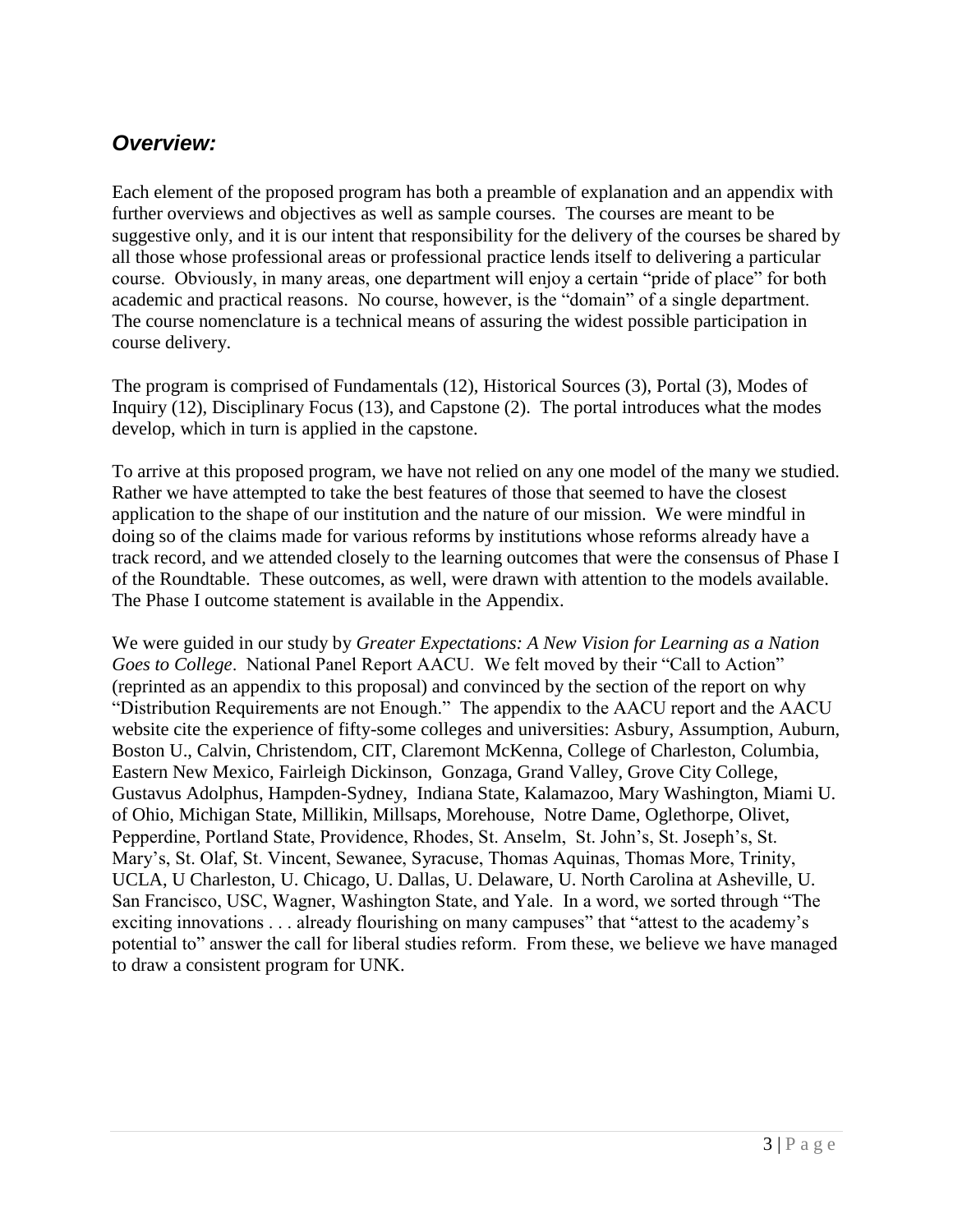# **Core Curriculum**

# **45 hrs**

#### **I. Fundamentals 12 hours**

- $\triangleright$  We regard the core as providing the basic skills for Academic Citizenship, exposing students to the fundamentals that put their future studies and lives on a sound physical and mental footing.
- $\triangleright$  Students may test out of any of the following, choosing a more advanced course of a similar nature from a list provided.
- $\triangleright$  Honors sections should be made available.
- $\triangleright$  It is expected that students will take these courses in their first two semesters on campus.
- $\triangleright$  They are, as departments determine, prerequisite to most other course work.
- $\triangleright$  No existing course, as it now stands, will fill these requirements.
- $\triangleright$  Again, we do not intend in the course titles to imply any departmental ownership.

#### **CCF 101: Wellness 3 hours (2, ½, ½)**

See Appendix A

- This course combines the treatment of the five areas of wellness with halfhour segments of activity
- The list of activities will be expanded from current standards (golf, tennis) to add others (trekking, climbing, Zen meditation, etc) in which student surveys have shown an interest. Some will be actual "activities" while "others" will be mental exercises
- Students, depending on the physical capacity, will choose one "activity" and one "other".

#### **CCF 102: Writing 3 hours**

See Appendix B

- This is a course in thematic writing over substantial texts and other materials
- It is meant to be taught at the current level of ENG 102.
- It is a text-based (including but not limited to literary, artistic, critical and analytic sources) course.
- It covers style, voice, structure, and research.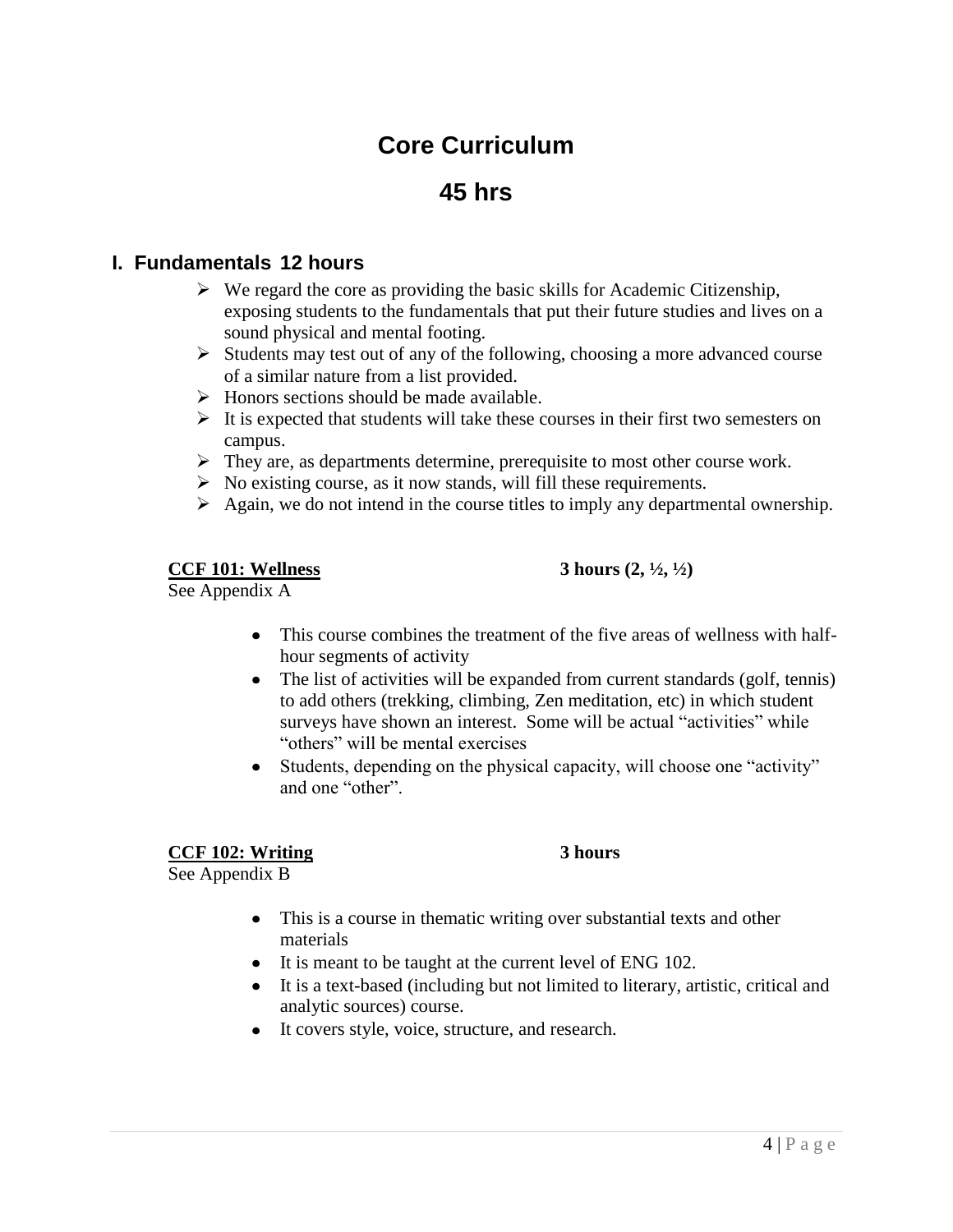#### **CCF 103: Math for the Educated Person 3 hours**

See Appendix C

- As the title implies, this courses offers what the educated person needs to know (about numbers, statistics, graphs, and the evaluation of the information they convey) in order to make intelligently based choices.
- Members of the Math Department will design the course.

#### **CCF 104: Communications 3 hours**

See Appendix D.

• Covers the "rhetoric" of argument and persuasion, from the point of view of both the producer of discourse and the consumer of it, in their cultural contexts.

#### **II. Historical Sources 3 hours**

#### **CCH 200: Historical Sources 3 hours**

See Appendix E

- This course promotes access and understanding to the history of cultures and civilizations by encouraging critical thinking via a chronological framework.
- Courses here will draw on the historical discipline, but rely on study of ideas as much as events.
- Each course will be text-based, expecting that students will analyze significant texts that will include multiple perspectives.
- Students will be introduced to schools of interpretation and competing methodologies.
- Although focused on history, offerings may include other disciplines, as determined by the General Studies Council.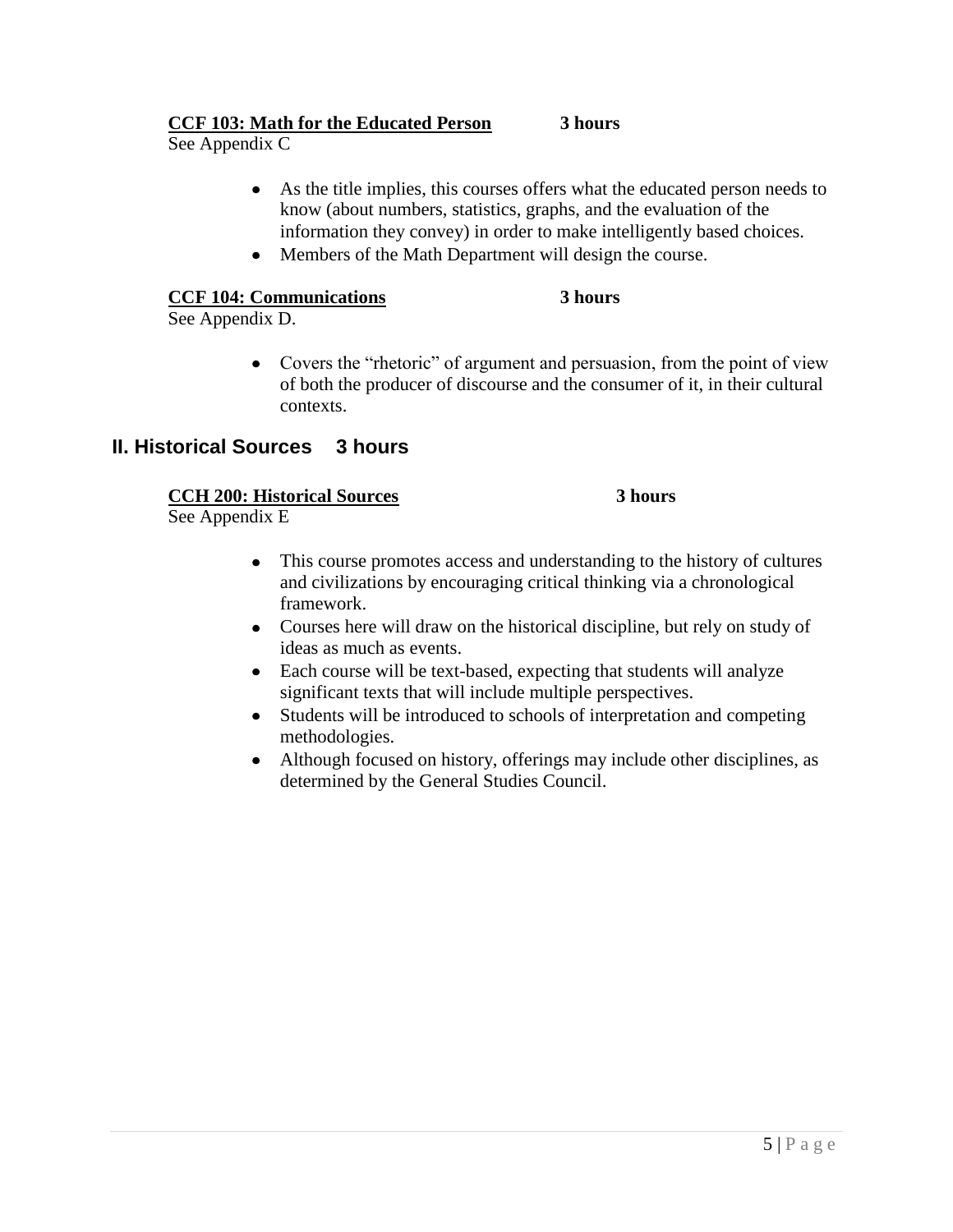#### **III. The Portal Course 3 hours**

#### **CCP 114: Engaging Intellect 3 hours**

See Appendix F

- $\triangleright$  Students come to universities not only to learn but to learn how to learn. Shaped by countless factors of which they are as yet mostly unaware, learning how to learn is the first step in developing the skills of critical thinking, that is, thinking for themselves.
- $\triangleright$  In studying the first year experience of college students, researchers have clearly established the existence of a transition between high school and college. In our own student careers, we likely experienced the transition except as unstated obstacle that we were left to our devices to conquer. Then and now, to succeed at the university critical thinking replaced regurgitation. The truly successful were and are less likely to ask "what will be on the test" and accept the challenge of engaging texts as doorway to knowing. By directly passing on the academic values endemic in our culture and the academic skills that are possessed by the liberally educated, we should enhance the education of our students.
- $\triangleright$  Arriving at UNK they, for the most part, have difficulty reading a literate text<sup>\*</sup> of any variety; they therefore need to learn how to identify a text's point of view, see how it develops an argument, and understand the kinds of support the argument depends on. This is not best done by extensive reading lists, but by frequently reading a text with someone who has already discovered in the text something of value (or has sufficient experience with texts to read with them something new).
- $\triangleright$  They arrive, sometimes knowing little, but believing knowledge is what others tell you. They need to know how knowledge is created, where and how we find out what we don't already know. This is not best done by the standard freshman "research paper" (often both pointless and plagiarized), but by frequently being exposed to what constitutes research within a field of inquiry and how libraries, online references, laboratories, and field work make that research possible.
- $\triangleright$  Difficult as it is to say, many if not most of our students come from environments either ignorant of or hostile to intellectual endeavor. It is a delicate balance to affirm their own origins and yet assist them to establish an identity for themselves as students, separating them from that ignorance and hostility.
- $\triangleright$  A "liberal studies" curriculum exists for (indeed takes its name from) the purpose of effecting that separation and assisting students to develop independent intellects. Studies indicate that this curriculum (indeed any curriculum) works best when students are aware of its purpose and are helped to see what they will be doing before they do it (as well as helped then to apply what they've done). The portal course is our opportunity to apprise students of the purpose and methods of the program, to begin putting the burden of learning on the students themselves, and to introduce them to the principal modes of creating knowledge known in the academy by becoming practitioners of those modes.
- $\triangleright$  A portal (or cornerstone) course will serve multiple purposes while enhancing the intellectual lives of students. The portal demarcates the world of secondary education from which the student is leaving. A new set of expectations are required. There are fewer right and wrong answers. An interpretation of texts and events are contrasted through engaged discourse within a discipline, rather than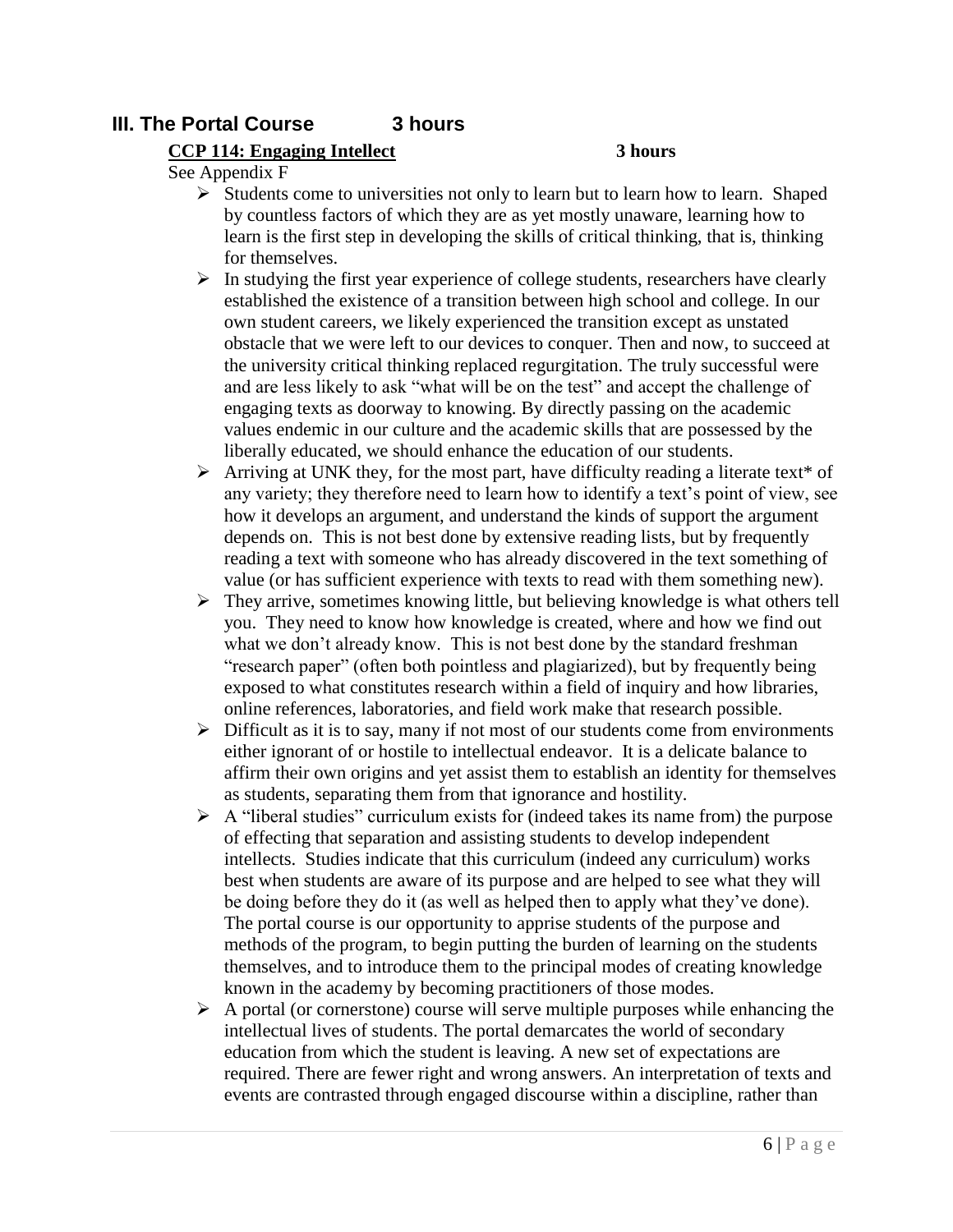by the narrow personal opinion from one's limited life experience. Regurgitation is replaced by thought contemplation. Old simple answers become complex, sophisticated questions. A prism replaces a myopic view of events. Ultimately, each student will need to replace what they have been told is right, to a defense of what she or he believes is right.

- $\triangleright$  Upon entering the portal students need to acquire the academic values that motivate the thirst for knowledge and the academic skills that will facilitate the pursuit of knowledge. Through explicit discussion and reflection students can understand the academic culture and the value of a liberal arts education. Through active learning students can master the basic skills that they hone during the rest of their careers.
- $\triangleright$  Finally the portal open students to the exciting challenges they face as students and as lifelong learners. A portal course, then, will:
	- A. provide the opportunity to read (view, investigate) a substantial text together with a mentor;
	- B. engage the students in actively employing the appropriate mode of research;
	- C. help students discover the role played in the real world by the particular mode of inquiry under study.

#### **IV. Modes of Inquiry 12 hours**

- The sequence begins with the portal course, which is to prepare students for addressing the kinds of knowledge and challenges that the modes of inquiry courses will explore.
- The four modes mirror the Jefferson library/Library of Congress  $\bullet$ categories of knowledge
- Students will follow up their engagement of modes of inquiry with a capstone experience integrating modes of inquiry around a topic, issue, theme or problem
- 13 hours of disciplinary focus also follow the modes courses.
- Note that all fields within category must be touched upon within course.

| <b>CCM 200: Modes of Inquiry: Natural Sciences</b> | 3 hrs. |
|----------------------------------------------------|--------|
| See Appendix G                                     |        |
| <b>CCM 202: Modes of Inquiry: Social Sciences</b>  | 3 hrs. |
| See Appendix H                                     |        |
| <b>CCM 204: Modes of Inquiry: Humanities</b>       | 3 hrs. |
| See Appendix I                                     |        |
| CCM 206: Modes of Inquiry: The Arts                | 3 hrs. |
| See Appendix J                                     |        |

 $\triangleright$  We see these courses as establishing for students the various foundations of knowledge or modes of knowing represented in the university and showing the relationships of one to another. They also introduce student to issues and the kinds of responses citizens can make to them that have intellectual integrity.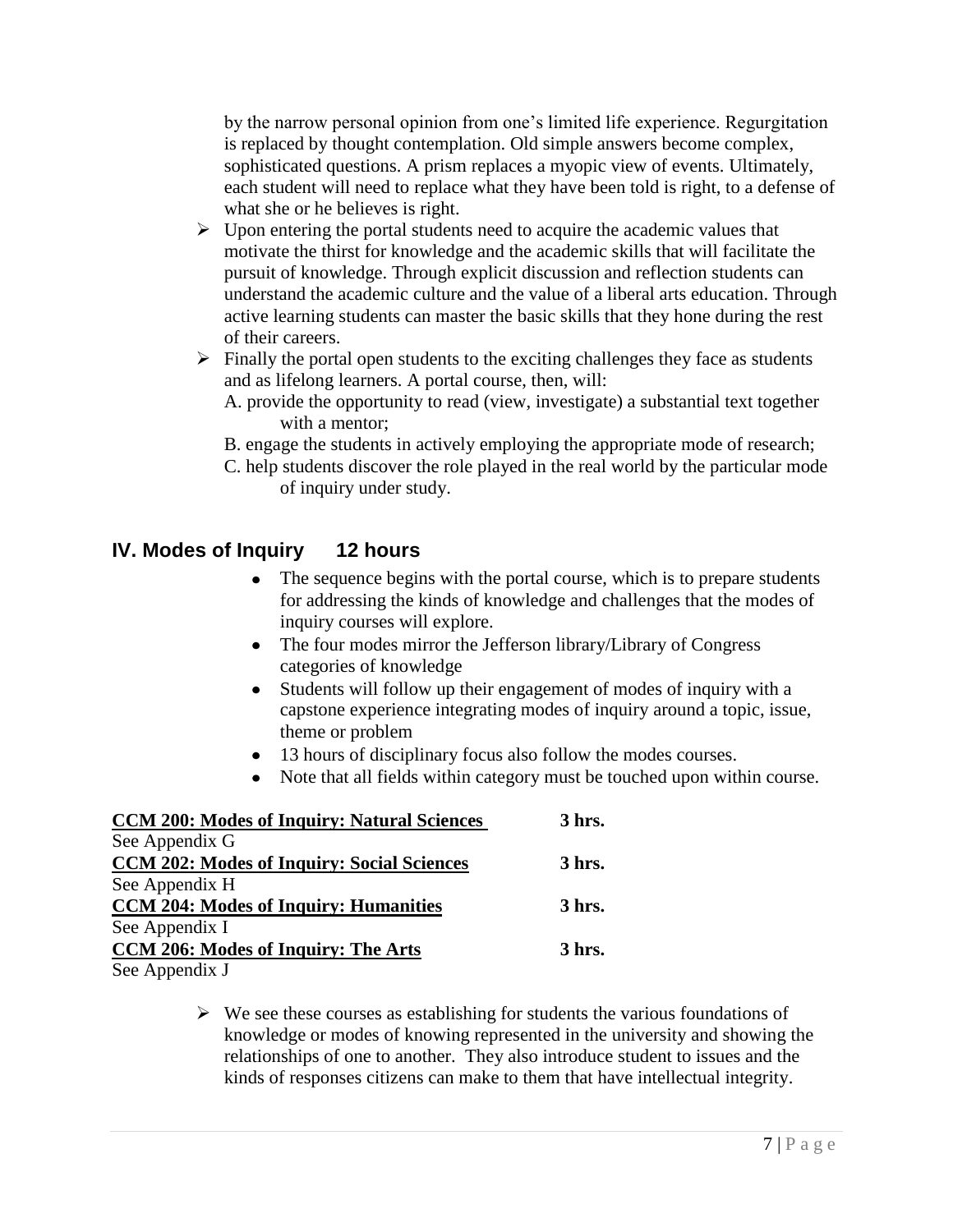- *At the outset, and until institutions that feed students to UNK can develop parallel courses (articulations), no transfer credits may be applied to this requirement.*
- $\triangleright$  Each of the courses in the Foundations of Knowledge category would focus on three aspects: the role the mode of inquiry plays in society, how knowledge is created by the mode of inquiry, and the crucial issues confronting individuals and society that pertain to the mode of inquiry. Challenges to the mode's method, philosophy, and product will be addressed. *To take only one area as an example, questions addressed could be, for example: What is DNA? What is the Human Genome Project? What is an embryonic stem cell? How many joules of energy can be extracted from an acre of corn and at what cost?*
- $\triangleright$  These courses focus on the ways we think and act, especially in a democratic polity, and students will engage in discussion of the roles people play in such a polity, as well as using a variety of sources to explore the type of thinking that characterizes particular branches of knowledge. The aim is for students to come to grips with arguments related to the construction of knowledge, criticism, and contemplation and how these contribute to essential (ontological) meaning. The courses in this category will ask: how might educated citizens best address challenges to individuals and society in the pursuit of freedom and justice?
- $\triangleright$  The courses are text-based, with the expectations that students will grapple with a substantial text that calls on the student for analysis; introduces students to aspects of the forces, conditions, and questions with which responsible citizens and communities contend; and makes students aware of moral issues. Students will be introduced to schools of interpretation and competing methodologies.
- Faculty will be drawn from all those whose own academic work (graduate training, subsequent recognition, or applied methodology) falls within the mode of inquiry. These courses would be taught by a single teacher. Some combination of summer workshops, ongoing roundtables, and brownbag discussions will be required to assist teachers to expand their understanding of the mode as it occurs outside their principal discipline.
- $\triangleright$  By "Perspectives" (in the descriptions below) we intend a broadening of sources for courses beyond departments and programs. Under concepts such as "Commerce," "Theory Building," and "Predictability" (just three examples from others that present themselves: Reasoning and Critical Thinking, Creativity, and Observation) there could be gathered perspectives from, respectively, Marketing/Economics/Accounting, or Geography/Political Science/Consumer Science, or Business/Statistics/Computer Science.

#### **V. Disciplinary Exploration 13 hours**

(See current disciplinary listings for GS in the catalogue)

- $\triangleright$  Students will choose four courses; one from each Modes category [with a lab] required in the natural sciences].
- $\triangleright$  Choices within this distribution should be discussed with the advisor and must conform to departmental/college guidelines.
- $\triangleright$  We anticipate these courses to be drawn from currently existing courses.
- *Students may transfer credits in these areas from previous colleges as covered by articulation agreements or accepted protocols as described by GSC.*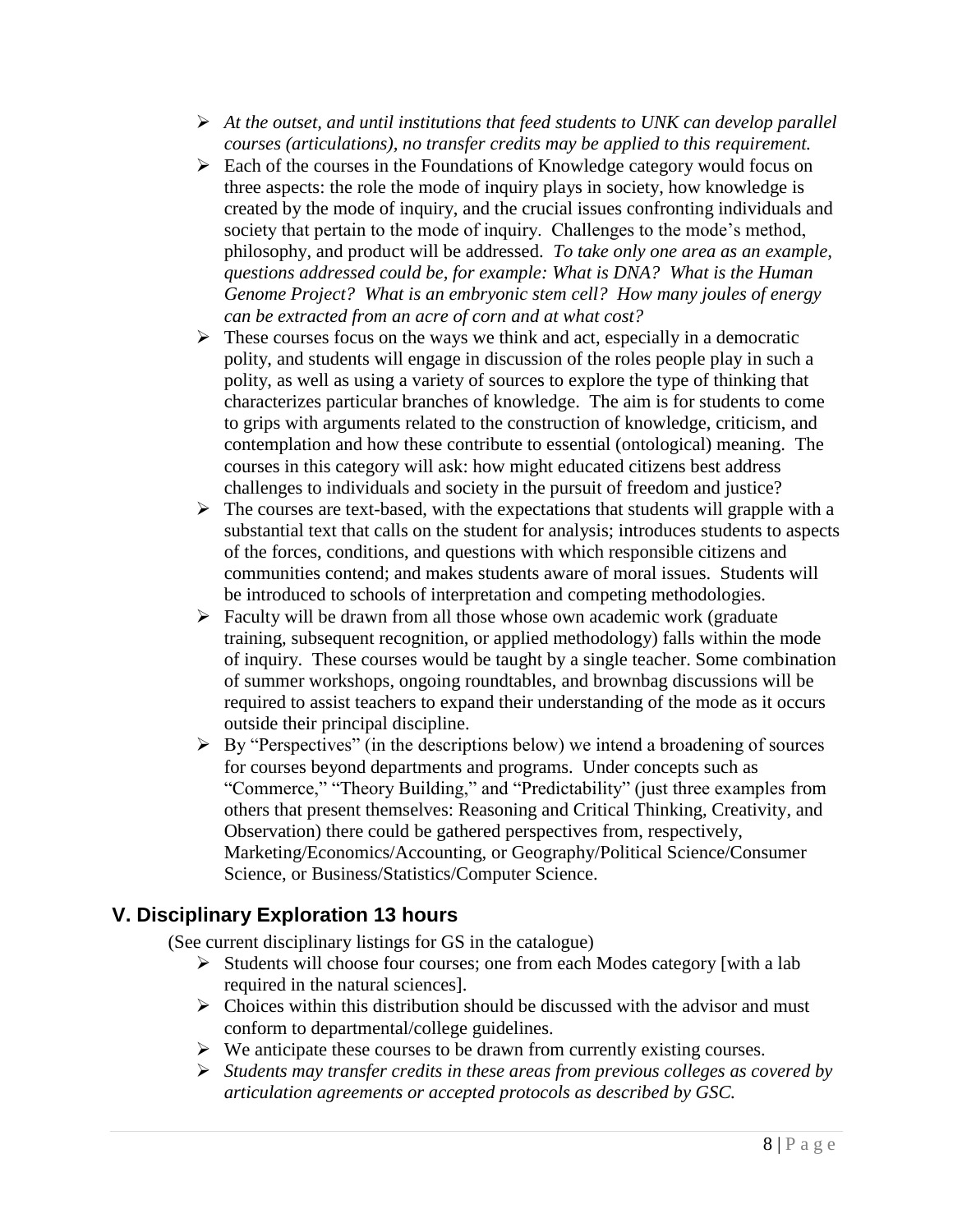#### **VI. Capstone 2 hours**

#### **CCC 400 Applying Intellect 2 hrs.**

See Appendix K

- $\triangleright$  Courses or projects within the capstone will draw on at least 3-4 disciplines from 2-3 modes of inquiry to address a topic, engage students in solving a problem, or contextualizing field work.
- $\triangleright$  The capstone is premised on students having taking the earlier "portal" course, their "modes of inquiry" courses, and their coursework in the disciplines.
- $\triangleright$  The course project will integrate the elements learned in that experience, will include a writing component, and may take the form of a practicum or involve service-learning.
- $\triangleright$  Emphases may be on critical thinking, problem solving, and/or addressing contemporary challenges. In designing projects/courses of study for the capstone, attention should be given to the student's major interest, the ethical and moral dimensions of the topic(s), and the appropriate theoretical frameworks necessary for making meaning out of the relevant data, information, experiences, and phenomena.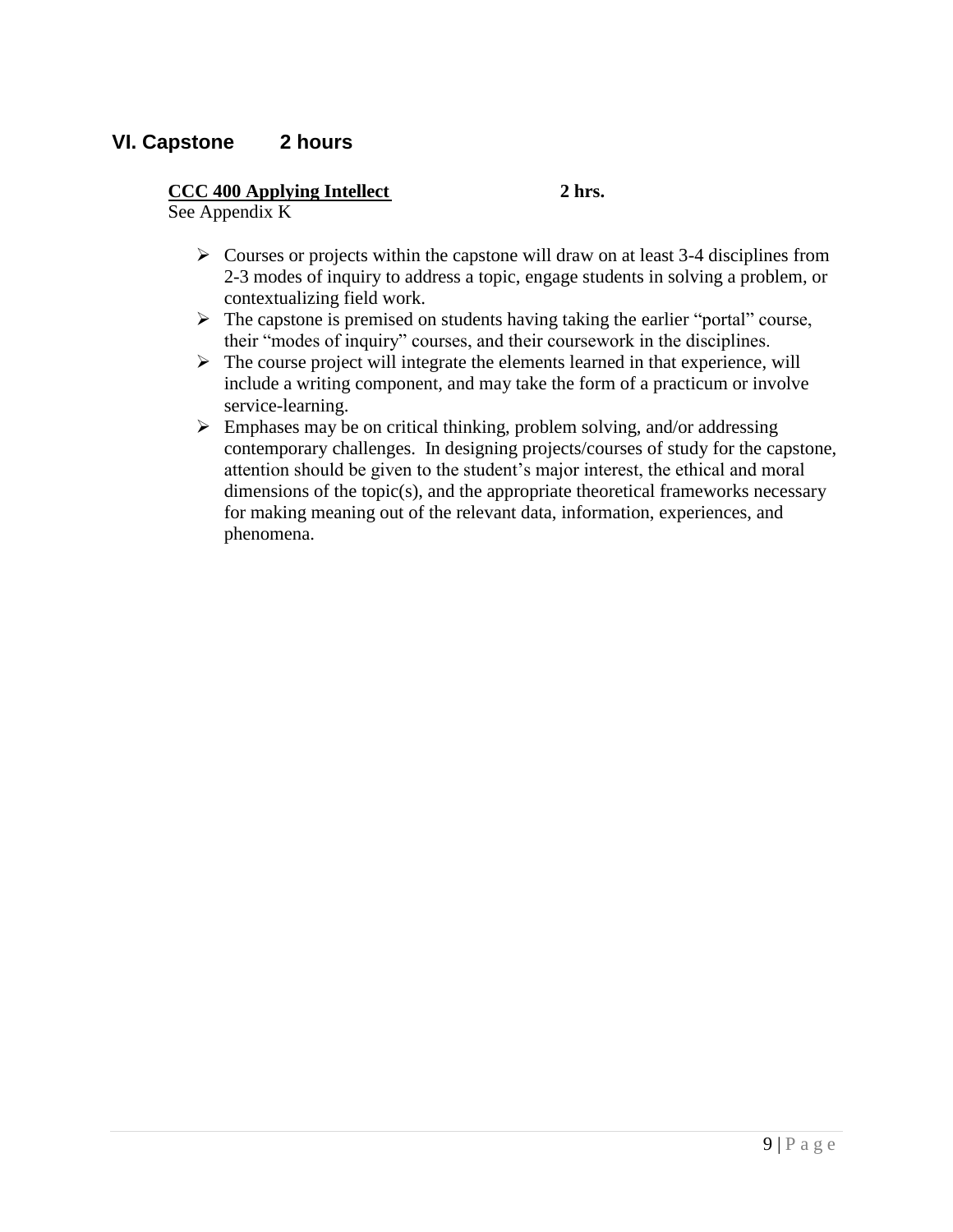# *Epilogue:*

It is the intent of the Phase II General Studies Round-table to propose a program of study that, pursued by faculty and students with diligence and creativity, will:

- $\triangleright$  Prepare students with the willingness and ability to act as educated citizens and life-long learners;
- $\triangleright$  Focus on the goal of contributing to and preserving a free and just society;
- Integrate knowledge and provide students with a rationale for their acquisition of knowledge;
- $\triangleright$  Fulfill the learning objectives outlined in Phase I;
- $\triangleright$  Constitute a unique curriculum for our university;
- $\triangleright$  Recognize students as persons and citizens, living in a global world, with lives and concerns beyond those addressed in their career education.

To these ends, by drawing on currently existing courses and through the development of new courses, we have proposed a program that, from its titles to its content, provides students with:

- The personal and academic skills necessary for university study;
- The opportunity to see how knowledge is created and applied;
- $\triangle$  The means to address the persistent and perennial questions of life as individuals and communities;
- Experience of the disciplines of Arts and Science (broadly defined);
- Awareness of global perspectives and traditions;
- Respect for cultural diversity, including contributions of underrepresented groups to American society. (Cultural diversity is meant to refer to groups that have been historically underrepresented in society and academia.)
- $\triangle$  Appreciation for the various ways we keep record of, analyze, and represent the human experience.
- $\triangle$  Practice in the fundamental skills of reading, writing, listening, and speaking at a level required for a university degree and for living responsibly as educated citizens.

To the extent possible, we see this curriculum as text-based, interdisciplinary (not nondisciplinary), and rigorous. Its aim is not to repeat secondary-school work and not to be simply a smorgasbord of course-work. At the same time, we intend to open these fields of study to faculty and departments based not on departmental ownership but on academic credentials and interests. Where appropriate, departments will be encouraged to develop assessable curricular materials in the various categories (core, portal, capstone, etc.) that meet that area's specific requirements while also addressing issues relating to cultural diversity and global awareness. In developing and providing such courses, instructors will be expected to include materials and assignments presented in the voice and outlook of the underrepresented group. The General Studies Council will seek to include in the entire program appropriate courses that include a cultural diversity component (as well as a global outlook).

Faculty members in subject areas as diverse as anthropology and consumer science, finance and administration should study the program seeking opportunities to develop and offer courses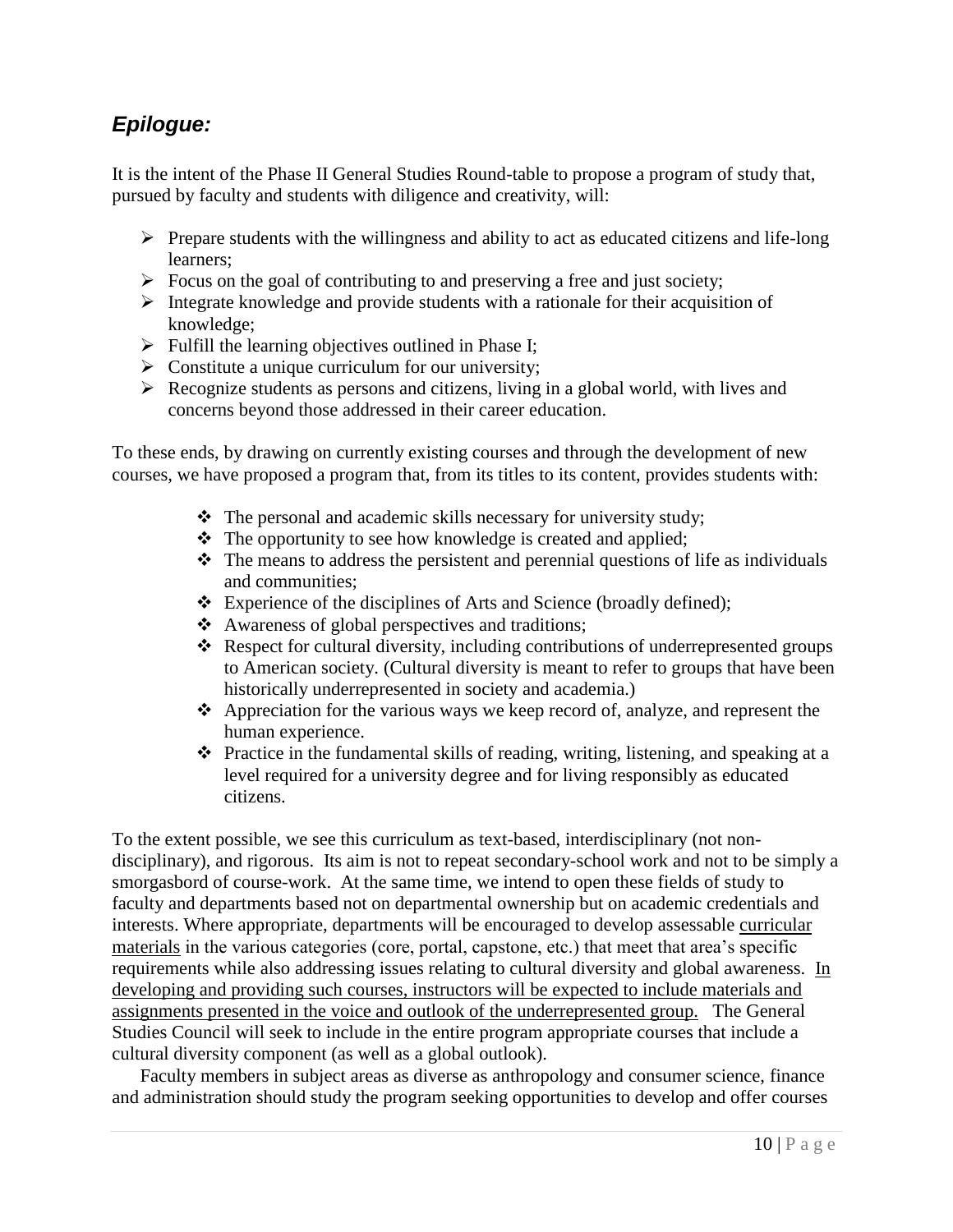that meet the objectives set forth. The program gives our students a common core while at the same time allowing them areas of choice.

#### **Appendices**

- A. Wellness Course and Justification
- B. Writing
- C. Math for the Educated Person
- D. Communications
- E. Historical Sources
- F. Portal Course
- G. MI: Perspectives in the Natural Sciences
- H. MI: Perspectives in the Social Sciences
- I. MI: Perspectives in the Humanities
- J. MI: Perspectives in the Arts
- K. Capstone Course
- L. Phase I Outcome Statement
- M. AACU Call to Action
- N. Participants in Roundtable Phase I
- O. Participants in Roundtable Phase II
- P. Additional Recommendations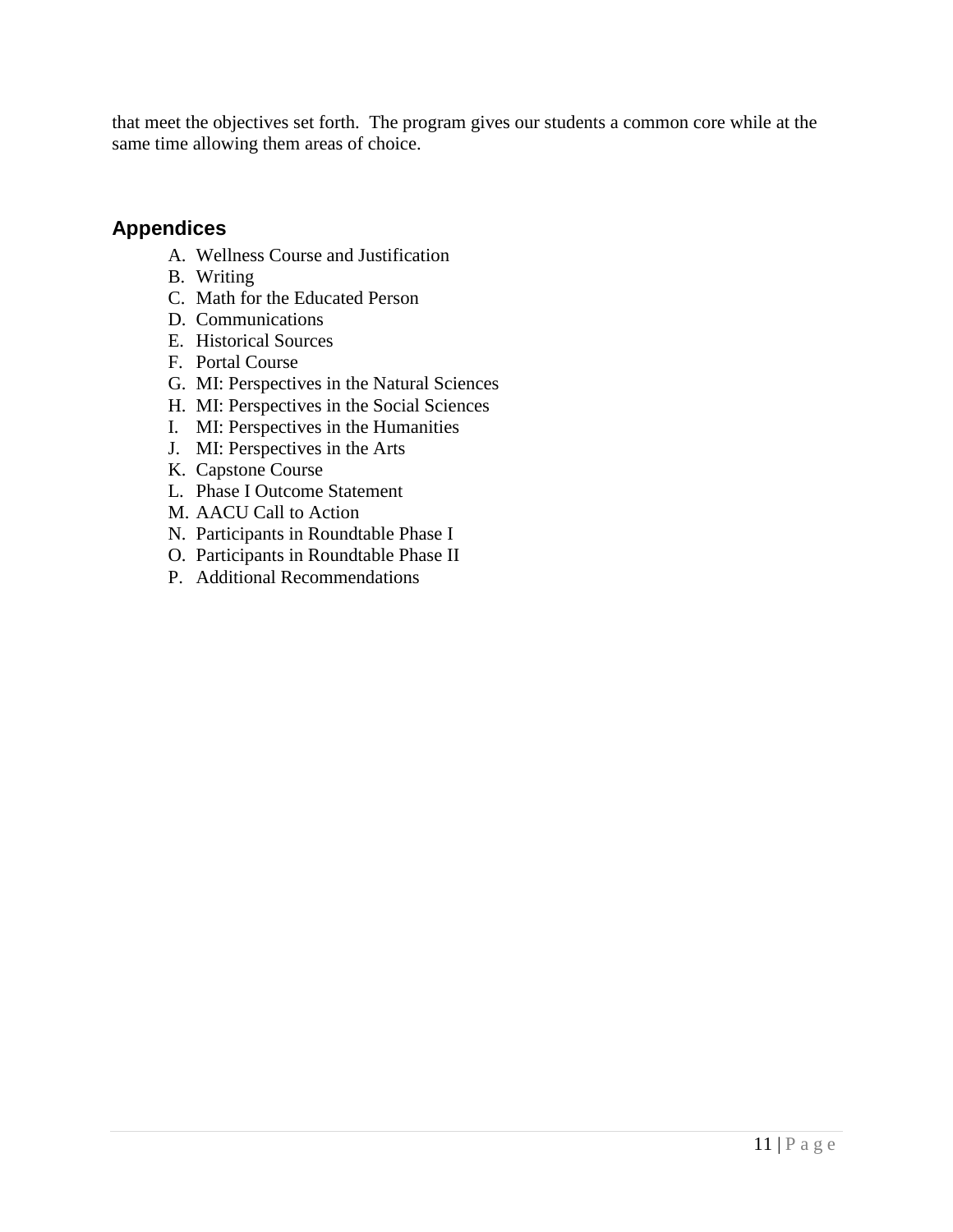# **Wellness**

(Classroom course; 2 credits)

#### *Overview:*

Wellness refers generally to the state of being free from physical illness or a diagnosed disease, but also includes the incorporation of behaviors and values that prolong and enhance the state of being healthy, and by extension, the lifespan itself. Feelings of stress and overall lack of health can be related to dissonance betweens one's beliefs and actions, lack of necessary social connections, or financial difficulties. Furthermore, the increasing incidence of obesity, diabetes, heart disease, and other lifestyle related illnesses amongst our society indicates a considerable need for educated members of society to have the tools necessary to enhance their wellness.

## *Course Goals:*

The purpose of the wellness course is to help students understand what it means to be well (based upon the definition of wellness above) and provide information on obtaining and maintaining health in the 7 components of wellness not just on an individual level, but for society as a whole. (General Studies Outcomes A3, E1, E2, F1)

# *Course Objectives:*

Educating the students on how to obtain and maintain wellness will be accomplished through the use of classical and current examples of the definitions and measurements of wellness, as well as through inquiry based learning. The students will also learn the basis for behavior change in order to adopt a healthy lifestyle. Common misconceptions will be corrected. In particular, the course will emphasize. The following key areas will be covered

- o Physical Wellness (Outcome E1, E2, F1)
- o Intellectual Wellness (Outcome A3, E1, E2, F1)
- o Social Wellness (Outcome A3, E1, E2, F1)
- o Financial Wellness (Outcome E1, E2, F1)
- o Emotional Wellness (Outcome E1, E2, F1)
- o Spiritual Wellness (Outcome E1, E2, F1)
- o Environmental Wellness (Outcome E1, E2, F1)

## *Course Description:*

**Wellness.** Wellness will provide the students with the knowledge, skills, and behaviors which promote well being in the areas of social, emotional, spiritual, intellectual, physical, and environmental health through the use of examples of wellness from current issues, scientific research, and through individual inquiry.One 2-credit hour seminar plus 2 half-credit academic and/or physical activity courses (Must take at least 1 physical activity course). This type of offering has its roots in the classical definition of an educated person.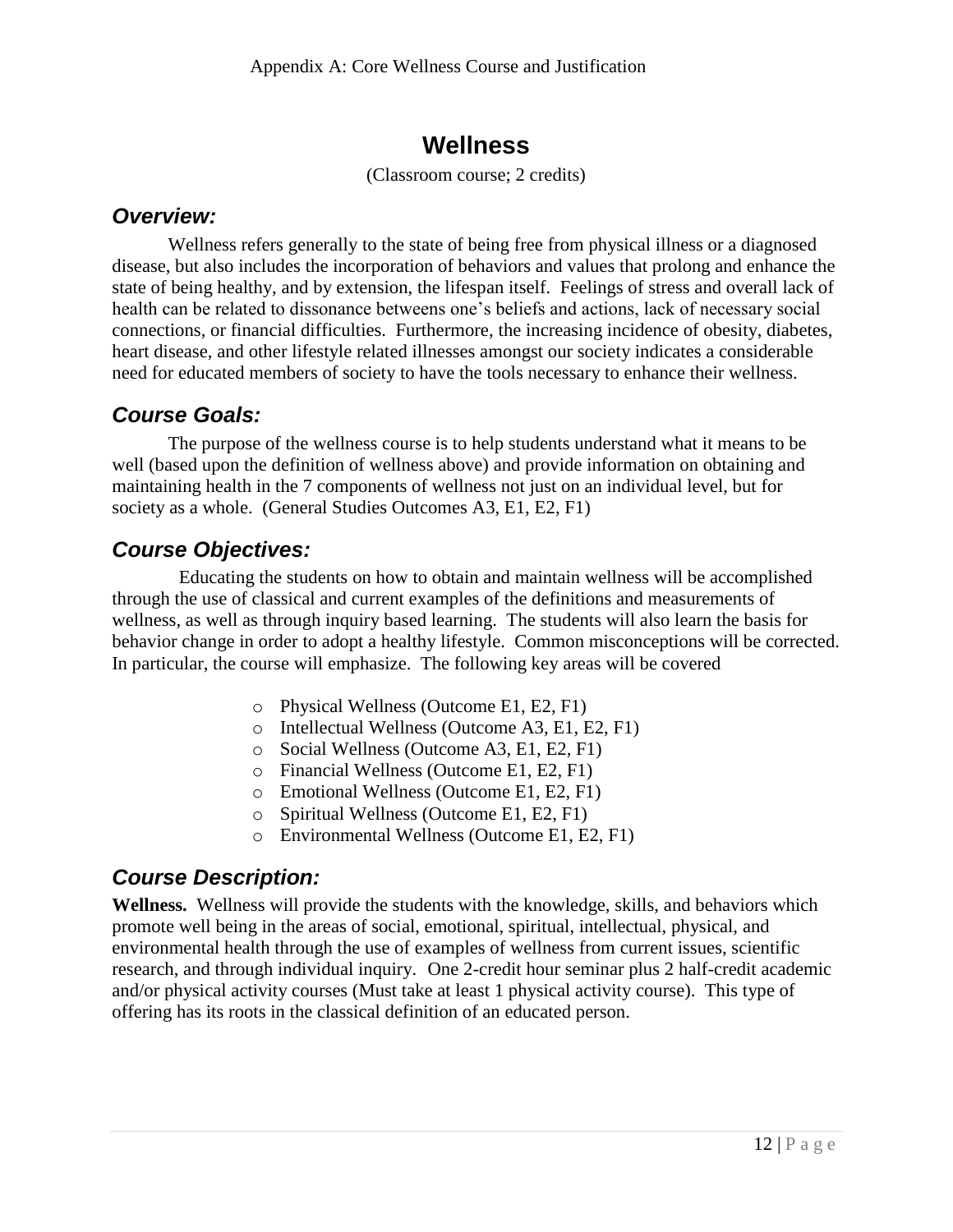# *Course Example:*

#### **Course Topics**

- o Physical Wellness (Outcome E1, E2, F1)
	- Physical wellness involves respecting your body's own uniqueness and diversity, and engaging in practices that move you towards a higher level of health. Optimal physical well-being includes connecting with your physical self and avoiding harmful habits, while remaining focused on the balance of body-mind-spirit.
	- The need for regular physical activity will be emphasized and what types of physical activity can be used to enhance wellness will be discussed (particularly lifelong physical activity) along with the need for healthy eating habits
	- The need to avoid unhealthy lifestyle choices, such as smoking, excessive alcohol consumption, or the use of illegal drugs.
		- o Sample Learning Exercise: Each student will use the resources available on [www.mypyramid.gov](http://www.mypyramid.gov/) develop an individual healthy eating and physical activity plan that students will follow
- o Intellectual Wellness (Outcome A3, E1, E2, F1)
	- Intellectual wellness is the utilization of human resources and learning resources to expand knowledge and improve skills. Intellectual wellness refers to active participation in scholastic, cultural, and community activities. Intellectual wellness is more than being "smart" or being a "good student." Intellectual wellness is the application of the mind to experience growth and development.
	- Students will learn what it means to be a "lifelong learner"
		- o Sample Learning Exercise: Classroom exercises will help the students to develop good study and time management skills, Learn to trust their ability to make good decisions, Challenge themselves to see more than one side of an issue, Recognize and value learning as a life-long process, Be a creative and resourceful person, and think critically about issues
- o Social Wellness (Outcome A3, E1, E2, F1)
	- Social wellness means being aware of, participating in, and feeling connected to your community. Social well-being is enhanced by establishing supportive social networks through meaningful relationships with family, friends, colleagues and other significant individuals.
	- The need for an effective and healthy social support system, including family and friends
	- The role of wellness in social policy (e.g. why it is important for society to treat those in the prison or welfare systems for communicable diseases; why it is the role of government to advocate health)
	- The effects of wellness (or lack thereof) on society
		- o Sample Learning Exercise: Students will develop a "Relationship Map" in which they identify important social connections at school, work, home/family, church, healthcare, and other areas of society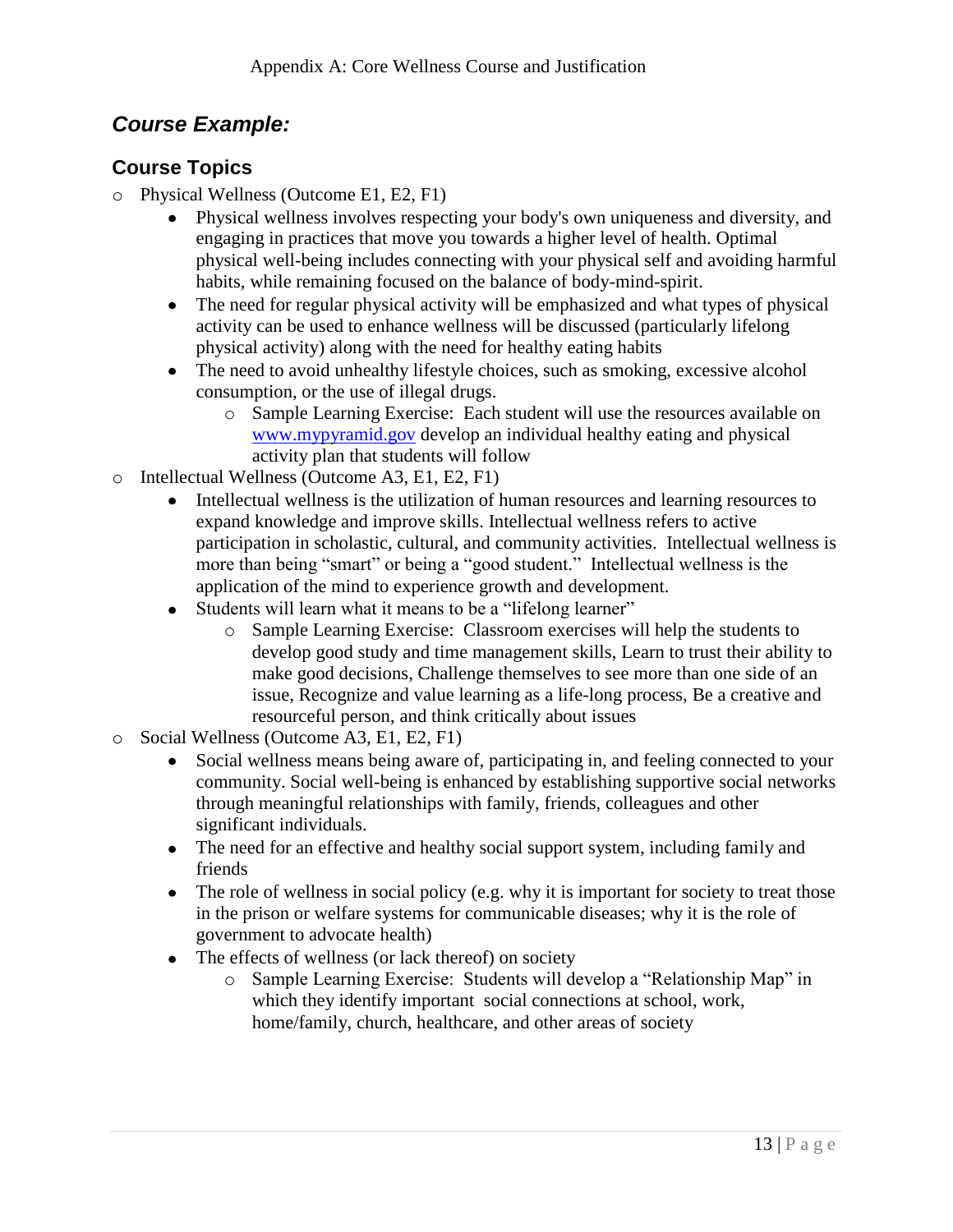- o Financial Wellness (Outcome E1, E2, F1)
	- People who experience financial wellness have a comfortable relationship with their money, understand the importance of living within their means, and strive to effectively manage their finances.
	- Financial wellness is associated with enhanced physical, intellectual, social, and emotional and wellness.
	- The use of credit cards, student loans, and home equity loans make it very possible to live beyond ones means, but do not reflect positive personal financial management.
		- o Sample Learning Exercise: Students will develop a budget that meets their needs and is within their means for their current financial situation and a budget based upon a realistic anticipated future income.
- o Emotional Wellness (Outcome E1, E2, F1)
	- Emotional wellness means being aware of the need to properly feel, understand, and express emotions, as well as recognizing when emotions may be healthy or unhealthy.
	- Healthy and unhealthy expressions of emotion
	- How to identify and assist those who may be experiencing poor emotional wellness, whether it be for self or others
		- o Sample Learning Exercise: Students will develop a plan for recognizing anger, the short and long term causes of anger, and how to manage anger
- o Spiritual Wellness (Outcome E1, E2, F1)
	- Spiritual wellness refers to integrating our beliefs and values with our actions. A sense of purpose, direction, and awareness are important. The capacities for love, forgiveness, compassion, joy and peace are hallmarks of a spiritual wellness. To be spiritually well is to be in harmony with oneself and others.
	- No particular religious doctrine or system of religious practice will be advocated. However, those who have a belief system that answers questions such as "where did I come from" and "what is the purpose of life" experience greater wellness
	- Those whose actions are not in line with their beliefs experience poor wellness due to dissonance, and strategies to help bring actions and beliefs into agreement will be provided.
		- o Sample Learning Exercise: Students will discuss and develop life philosophies, the need for empathy with their fellow citizen, and be able to explain why they believe what they believe
- o Environmental Wellness (Outcome E1, E2, F1)
	- Environmental well-being includes trying to live in harmony with the earth by understanding the impact of your interaction with nature and your personal environment, and taking action to protect the world around you
	- The need to live in an environment that is conducive to health and enables a person to practice healthy behaviors is essential
	- How to recognize a healthy or unhealthy environment based on pollution or other environmental factors.
		- o Sample Learning Exercise: Students will develop a system for evaluating their environment in terms of how it influences their overall wellness.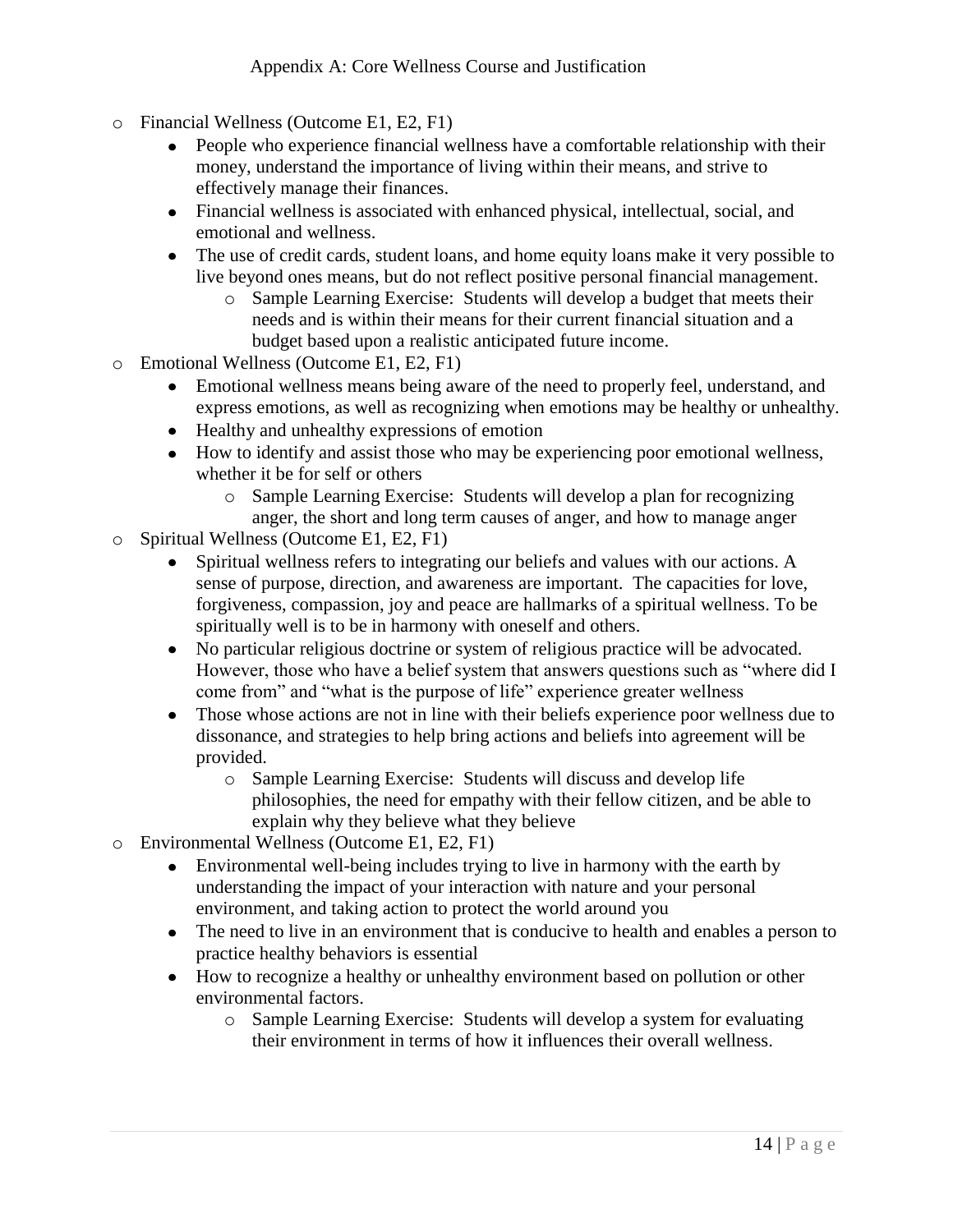Text: Teague ML, Mackenzie SLC, Rosenthal DM, Your Health Today: Choices in a Changing Society, (I<sup>st</sup> ed). Hightstown: McGraw Hill, 2007.

Supplemental Sources of Course Material (Outcome A3)

- "Super Size Me" (movie)
	- o In 2002, director Morgan Spurlock subjected himself to a diet based only in McDonald's fast food three times a day for thirty days and without working out. His objective was to prove why most of the Americans are so fat, with many cases of obesity. He began the shootings submitting himself to a complete check-up with three doctors, and along the weeks, he compared his weight and results of exams, coming through a scary conclusion.
- "And the Band Played On" (movie)
	- o Story of the discovery of the AIDS virus. From the early days in 1978 when numerous San Francisco gays began dying from unknown causes, to the identification of the HIV virus
- Various position papers and information sheets from the Centers for Disease Control and Prevention
	- o <http://www.cdc.gov/>
		- **Preventing Chronic Disease**
		- **Youth Risk Behavior**
		- **Health-Related Quality of Life**
		- **CDC** Public Health Law News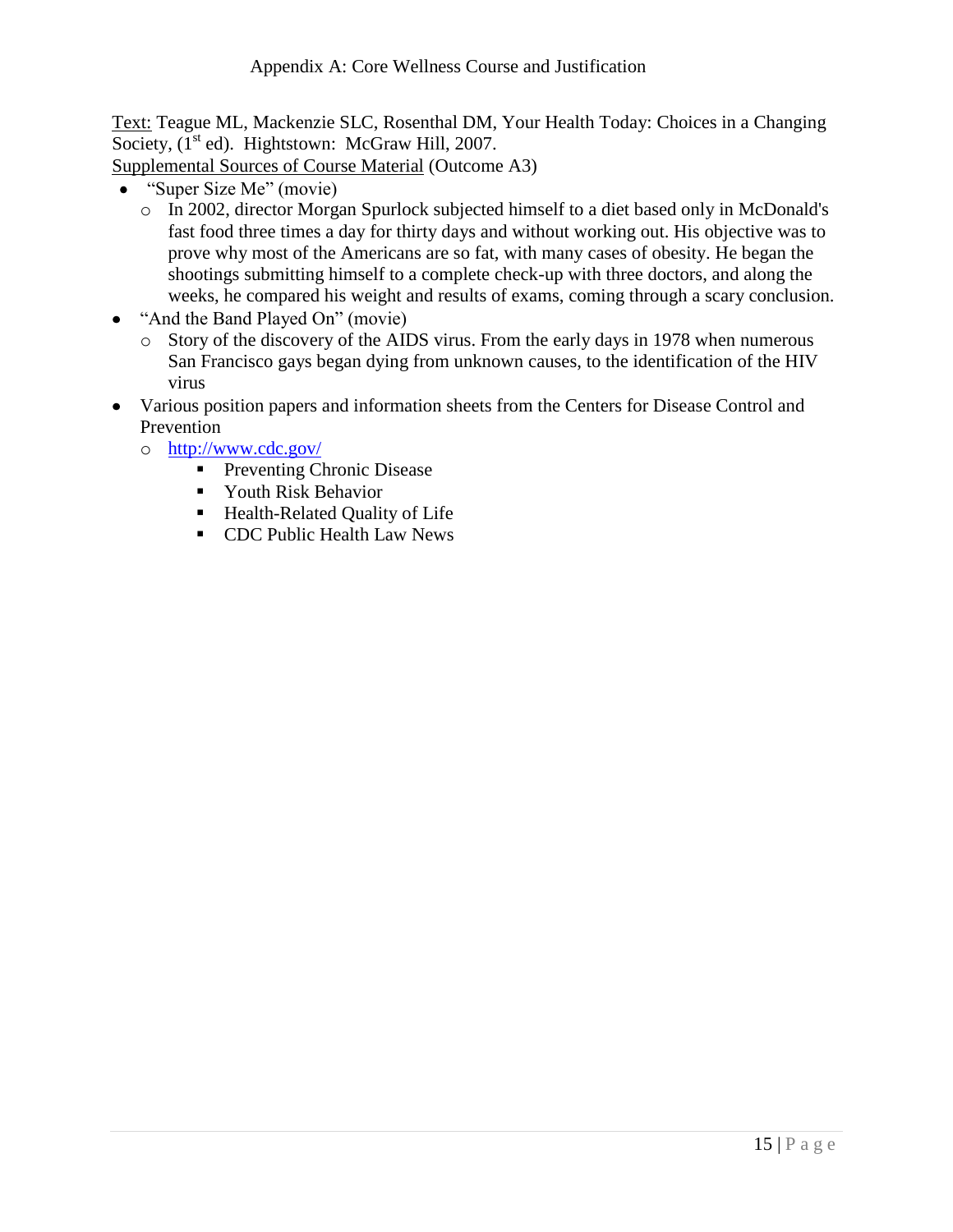# **Wellness - Archery**

(Activity Course ½ credit)

This course is an activity based/hands-on course, in which students will develop and practice practical skills that enhance wellness.

#### *Overview:*

This course is designed as an overview of the techniques and skills necessary to participate in the sport of archery. As such, it is not expected that students will become expert archers. However, students are expected to have a knowledge of the fundamentals of techniques and safety essential to teaching others archery.

#### *Course Goals:*

Students will learn the fundamentals of archery; the parts of a bow and of an arrow, how to properly nock and arrow, draw a bow, aim, and release. Students will also learn about archery as a sport and a hobby. (General Studies Outcomes E1)

## *Course Description:*

**Archery**. Archery is an activity that be used for competition, recreation, and hunting. Students will learn and practice the fundamental skills of archery.

#### *Course Example:*

| Tues. Sept 28 | Intro/video | Thurs. Sept.30 | Initial archery experience |
|---------------|-------------|----------------|----------------------------|
| Tues. Oct 5   | Archery     | Thurs. Oct. 7  | Archery                    |
| Tues. Oct 12  | Archery     | Thurs. Oct 14  | Archery                    |
| Tues. Oct 19  | Archery     | Thurs. Oct 21  | Archery                    |
| Tues. Oct 26  | Skills test | Thurs. Oct 28  | Written exam               |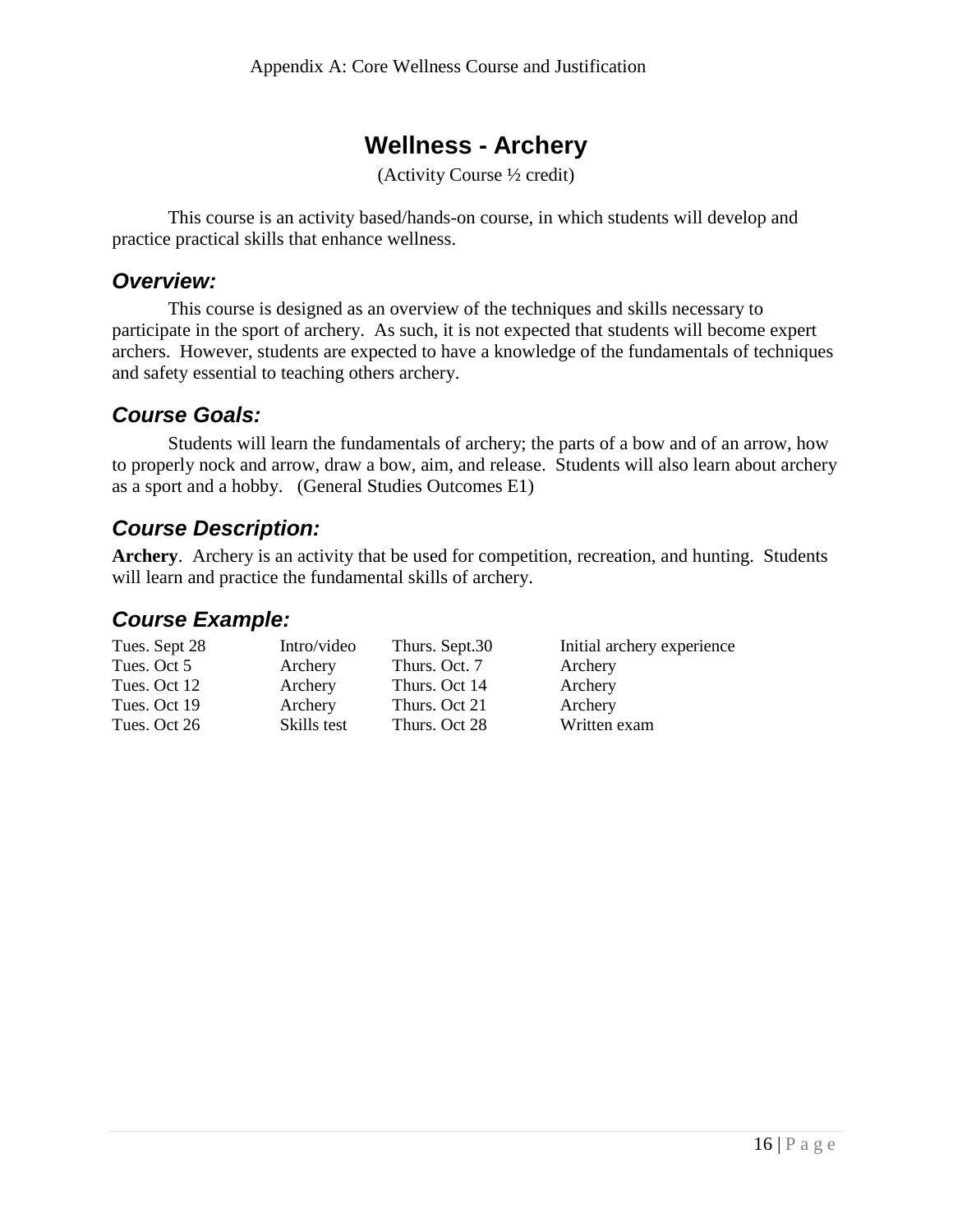# **Wellness in the revised General Studies Curriculum**

Based upon the conclusions from General Studies Roundtable Phase 1, how this course meets the goals of the General Studies Phase 1 Outcomes

#### *…development of students' skills that transfer across all disciplines…*

A. Students should be able to communicate effectively by:

3. participating in fruitful intellectual dialogue and working cooperatively on issues of personal and public importance

#### *. . experience personal growth. . .*

E. Students will be able to:

1. recognize and apply the knowledge, skills and behaviors which promote physical and emotional well being

2. integrate their knowledge in ways that will deepen their understanding of issues of personal and social importance

#### *. . . enhances their ability to be lifelong learners, and ethical and responsible citizens. . .*

F. Students will be able to:

1. identify and demonstrate the knowledge, attitudes, and actions essential to making ethical and responsible decisions in personal and public life

#### **The case for Health and Physical Activity courses in a General Education curriculum in Colleges and Universities**

#### A lack of a healthy lifestyle accounts for a large proportion of illness and morbidity in the United **States**

Between the years of 1980 and 2000, the prevalence of Obesity in the United States doubled. Currently, 60 million Americans (or  $\sim 30\%$  of the population) are obese (1)

In 2003, the annual medical costs associated with excessive body mass were \$78.5 Billion, and the costs continue to increase every year.

Approximately half of these costs are paid by Medicaid and Medicare (2).

Adjusted analyses show positive trends in all-cause mortality and coronary heart disease incidence with increasing weight category. Much of the obesity-related mortality and disease risk is mediated by diabetes, heart disease, hypertension, and hyperlipidemia (3).

Overall, the number 1 or 2 cause of death for all American's (depending on which statistical data you read), regardless of gender or race, is heart disease

Heart disease is largely due to lifestyle related factors, such as smoking, obesity, and a lack of physical activity

Approximately 440,000 people in the U.S. die each year from smoking related illnesses. Nearly 1 of every 5 deaths is related to smoking. Cigarettes kill more Americans than alcohol, car accidents, suicide, AIDS, homicide, and illegal drugs combined (6).

22.8% of the adult US population smokes, and more college aged adults smoke than do older adults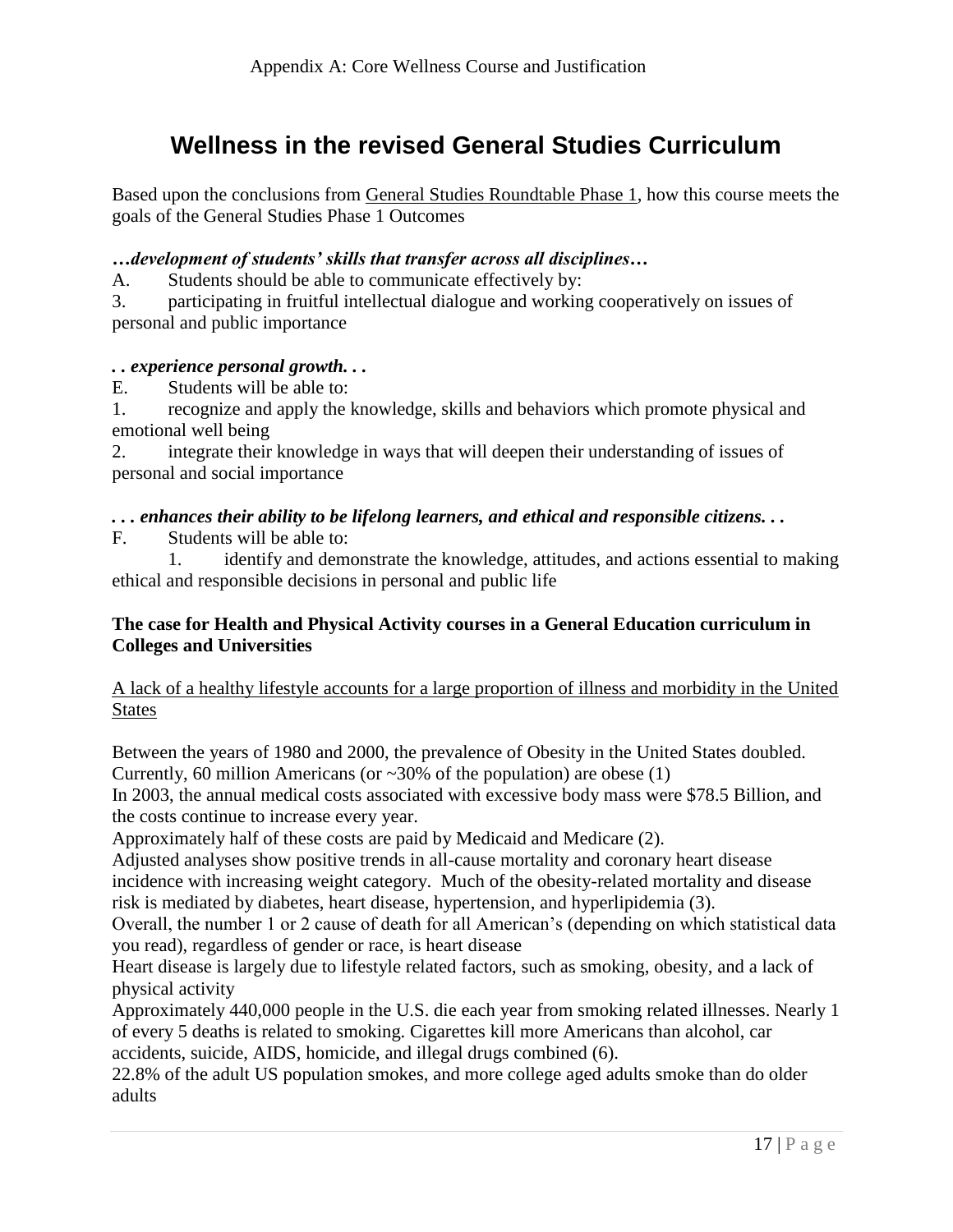Based on data collected from 1995 to 1999, the Center for Disease Control estimated that adult male smokers lost an average of 13.2 years of life and female smokers lost 14.5 years of life because of smoking.

Suicide is the  $11<sup>th</sup>$  leading cause of death in the United States. Approximately 31,000 people in the United States commit suicide each year, and 750,000 people attempt suicide (5). A large number of those attempting suicide suffer from untreated depression. A large number of those attempting suicide also have lingering physical illnesses

"AAC&U and APTR agree that an understanding of public health issues is a critical component of good citizenship and a prerequisite for taking responsibility for building healthy societies. Global health is increasingly becoming a cross-cutting interdisciplinary field integrating social and behavioral sciences. Course work in global health can be taught using a curriculum framework that includes the health-development link; health systems and their impacts on health; culture and health; human rights, ethics and global health; the burden of disease; and global institutions and cooperation to improve global health. Global health curriculum provides an opportunity to teach public health principles that illustrate global dependency as a contemporary and enduring real world issue. We need to educate our students beyond personal health but emphasize how their personal behaviors are impacting us globally through insurance costs, disease burden and longevity" (8).

#### How do we fight this trend?

Provide culturally appropriate education about healthy eating habits and regular physical activity in order to prevent obesity and its related comorbidities (4).

Developing skills in problem solving, conflict resolution, and nonviolent handling of disputes can be crucial to the prevention of suicide and depression (5)

Education is a key factor in preventing smoking or helping people decide to quit smoking (7)

1. (<http://www.cdc.gov/nccdphp/dnpa/obesity/trend/index.htm>)

No Author/Editor listed. (Revised May 22, 2007). Overweight and Obesity Trends Among Adults. [online] Division of Nutrition, Physical Activity and Obesity, National Center for Chronic Disease Prevention and Health Promotion.

(<http://www.cdc.gov/nccdphp/dnpa/obesity/trend/index.htm>) Accessed December 7, 2007.

#### 2. ([http://www.cdc.gov/nccdphp/dnpa/obesity/economic\\_consequences.htm](http://www.cdc.gov/nccdphp/dnpa/obesity/economic_consequences.htm))

No Author/Editor listed. (Revised May 22, 2007). Economic Consequences. [online] Division of Nutrition, Physical Activity and Obesity, National Center for Chronic Disease Prevention and Health Promotion. ([http://www.cdc.gov/nccdphp/dnpa/obesity/economic\\_consequences.htm](http://www.cdc.gov/nccdphp/dnpa/obesity/economic_consequences.htm)) Accessed December 7, 2007.

3. McTigue K, Larson JC, Valoski A, Burke G, Kotchen J, Lewis CE, Stefanick ML, Van Horn L, Kuller L. Mortality and cardiac and vascular outcomes in extremely obese women. JAMA. 296:79-86. 2006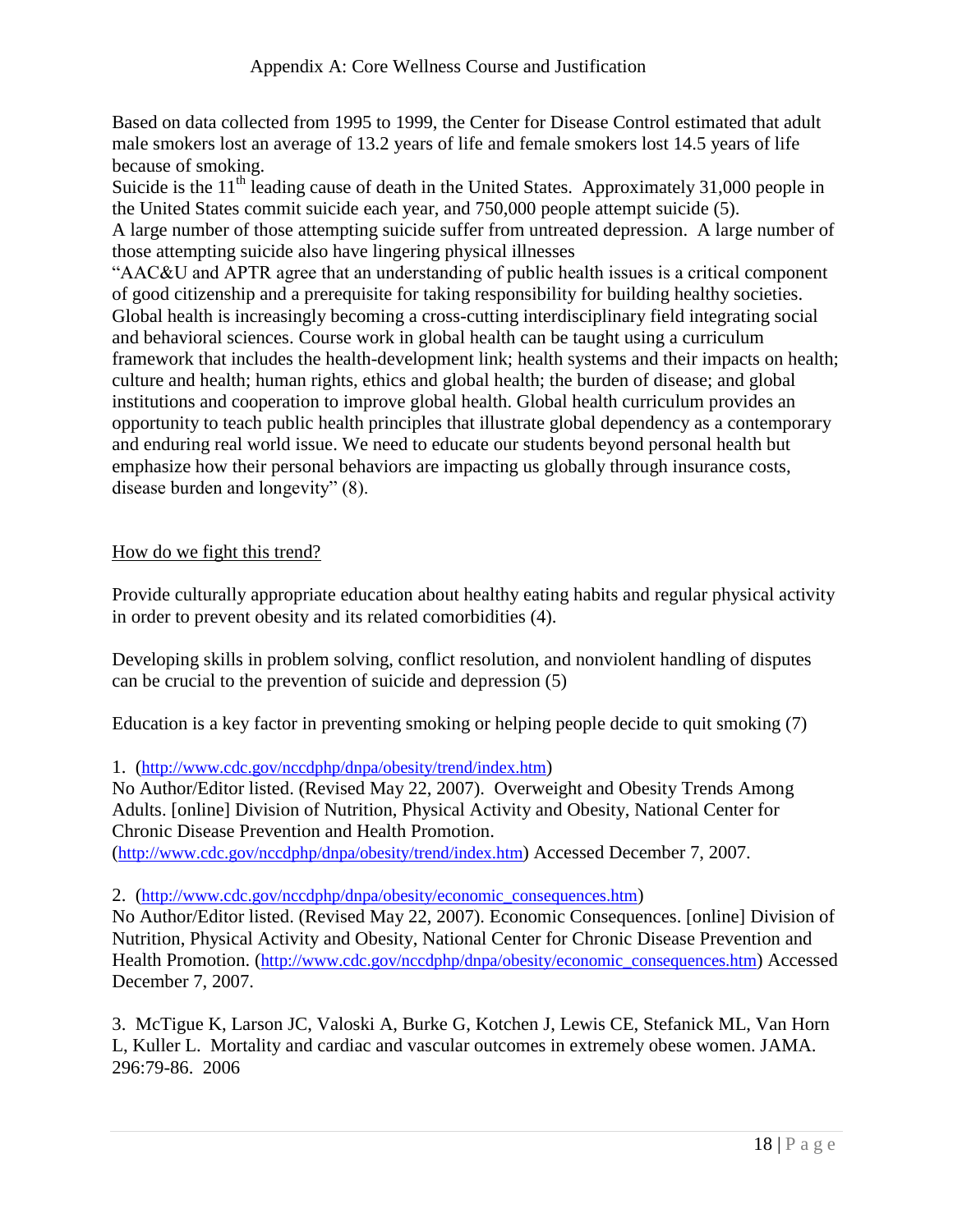4. ([http://www.surgeongeneral.gov/topics/obesity/calltoaction/fact\\_vision.htm](http://www.surgeongeneral.gov/topics/obesity/calltoaction/fact_vision.htm))

No Author/Editor listed. (Revised January 11, 2007). Overweight and Obesity: A Vision for the Future. [online] U.S. Department of Health & Human Services.) ([http://www.surgeongeneral.gov/topics/obesity/calltoaction/fact\\_vision.htm](http://www.surgeongeneral.gov/topics/obesity/calltoaction/fact_vision.htm)) Accessed December 7, 2007.

5. (<http://www.cdc.gov/ncipc/factsheets/suifacts.htm>)

No Author/Editor listed. (Revised December 6, 2007). General Information. [online] National Center for Injury Prevention and Control, Division of Violence Prevention. (<http://www.cdc.gov/ncipc/factsheets/suifacts.htm>) Accessed December 7, 2007.

6.([http://www.cancer.org/docroot/PED/content/PED\\_10\\_2X\\_Cigarette\\_Smoking\\_and\\_Cancer.asp?siteare](http://www.cancer.org/docroot/PED/content/PED_10_2X_Cigarette_Smoking_and_Cancer.asp?sitearea=PED) [a=PED](http://www.cancer.org/docroot/PED/content/PED_10_2X_Cigarette_Smoking_and_Cancer.asp?sitearea=PED))

No Author/Editor listed. (Revised November 14, 2003). Cigarette Smoking. [online] American Cancer Society, Inc.

([http://www.cancer.org/docroot/PED/content/PED\\_10\\_2X\\_Cigarette\\_Smoking\\_and\\_Cancer.asp?sitearea](http://www.cancer.org/docroot/PED/content/PED_10_2X_Cigarette_Smoking_and_Cancer.asp?sitearea=PED) [=PED](http://www.cancer.org/docroot/PED/content/PED_10_2X_Cigarette_Smoking_and_Cancer.asp?sitearea=PED)) Accessed December 7, 2007.

7. ([http://www.cancer.org/docroot/PED/PED\\_10\\_6.asp?sitearea=PED](http://www.cancer.org/docroot/PED/PED_10_6.asp?sitearea=PED))

No Author/Editor listed. (Revised 2007). Health Professionals. [online] American Cancer Society, Inc. ([http://www.cancer.org/docroot/PED/PED\\_10\\_6.asp?sitearea=PED](http://www.cancer.org/docroot/PED/PED_10_6.asp?sitearea=PED)) Accessed December 7, 2007.

8. (<http://www.aacu.org/issues/generaleducation/index.cfm>)

No Author/Editor listed. (Revised 2007). General Education. [online] Association of American Colleges and Universities. (<http://www.aacu.org/issues/generaleducation/index.cfm>) Accessed December 7, 2007.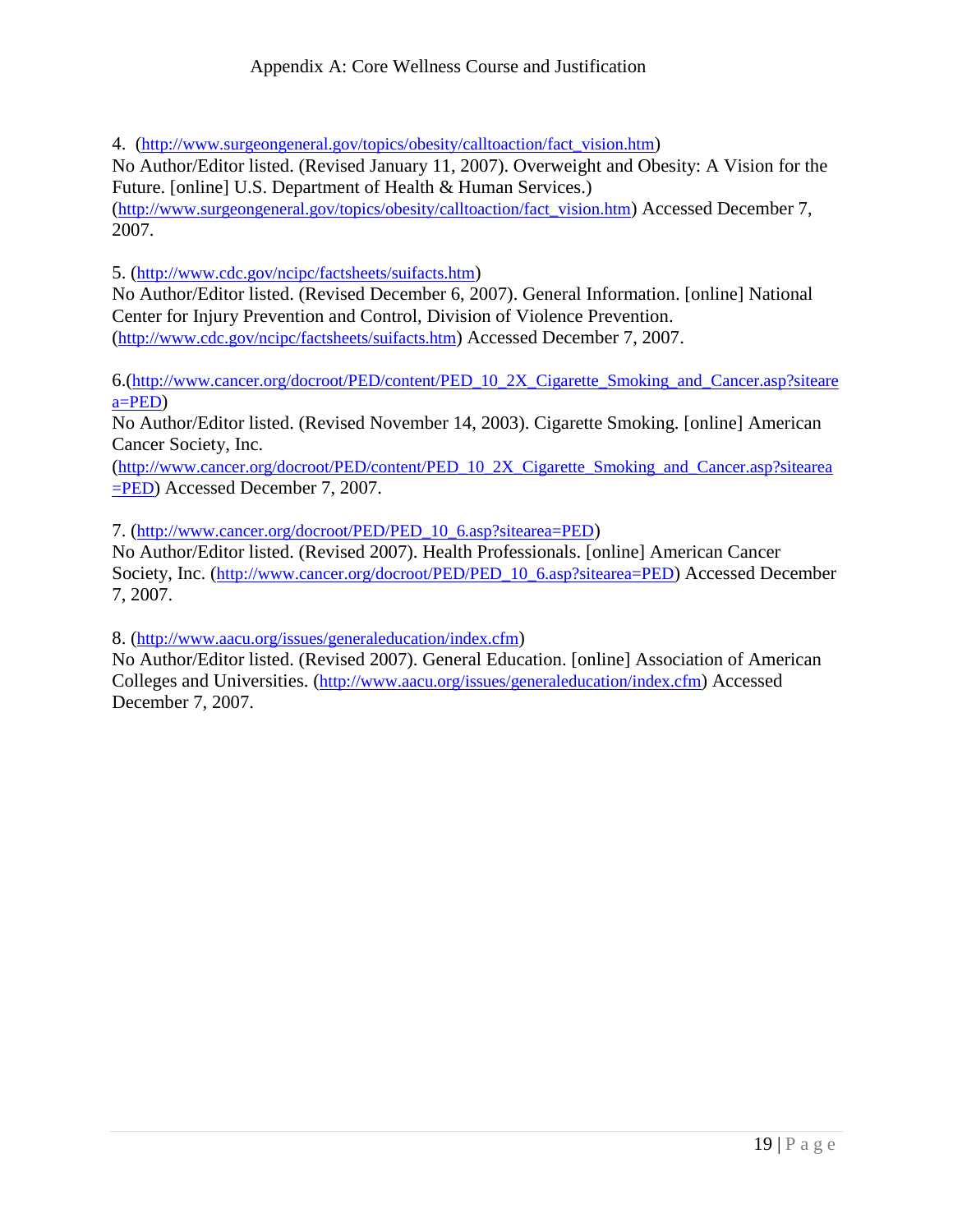# **Core Writing**

#### *Overview:*

This course introduces students to the consumption and production of print discourse. While not focused exclusively upon strategies for reading and writing scholarly texts, the course has as its primary objective the student's informed and responsible entry into academic conversation. As such, students and faculty will explore the "why to" as well as the "how to" of negotiating the types of texts, including visual artifacts, that learners can expect to encounter during their academic career.

This course requires the use of primary texts from multiple disciplines as springboards for discussion and writing topics. These texts will consist, for the most part, of nonfiction prose, though literary texts may provide alternative ways of considering a topic and/or a writer's strategy for presenting an argument. At least one text should offer a global perspective of the issue(s) under consideration.

Students in this course should demonstrate the following abilities upon entry:

- Accurate reading and interpretation of a text written for a general audience (Grade 10+)
- Composition of a multiple-paragraph essay with a clear beginning, middle, and conclusion
- Integration of a secondary text, even with a single reference, accurately and meaningfully into their own prose
- A rudimentary understanding of the connection between form and content

## *Course Goals and Objectives*

#### **Goals:**

One of the first points of agreement that emerged from the Phase I roundtable was the importance of effective communication. Though a writing course helps students achieve many of the Phase I student outcomes, the following are especially relevant:

A2—Students should be able to communicate effectively by applying the principles of effective writing and other forms of communication.

A3—Students should be able to communicate effectively by participating in fruitful intellectual dialogue and working cooperatively on issues of personal and public importance.

B1—Students should be able to think critically by articulating a problem and developing a logical and reasonable response to it using appropriate sources.

B2—Students should be able to think critically by demonstrating the ability to analyze synthesize, and evaluate information in problem solving.

D2—Students will be able to understand the logic, content, methods, and theoretical approaches of different disciplines.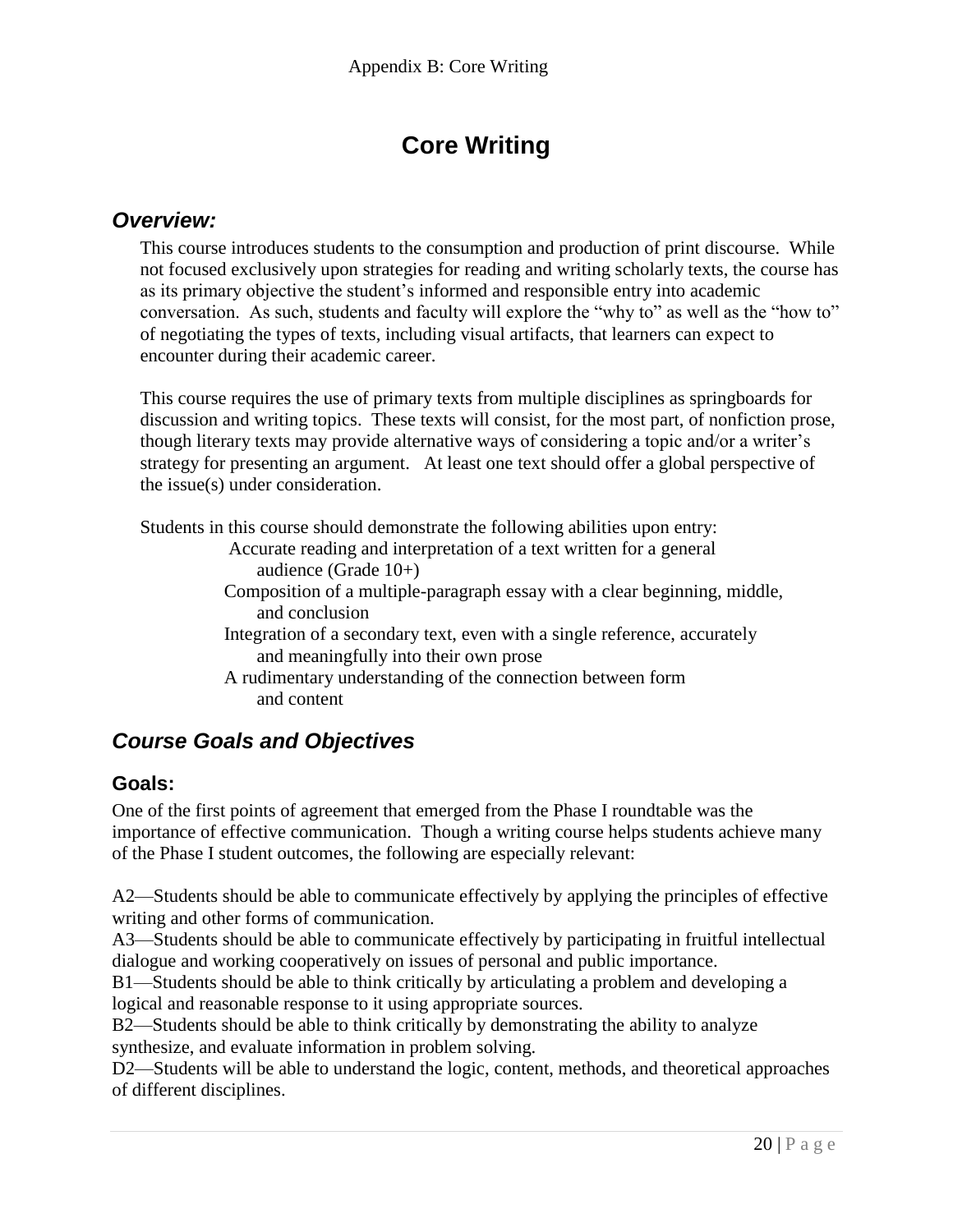D3—Students will be able to develop creative thought in ways that foster intellectual curiosity and the ability to ask why and research the question.

#### **Objectives:**

The objectives of the course complement the broader goals listed above. Students should demonstrate the following abilities/understandings at the end of the core writing course:

> Strategies for decoding and interpreting challenging texts Ability to discern a writer's argument and/or possible bias Meaningful integration of summary, paraphrase, and direct quotation Competence in common citation formats Respect for intellectual property and academic honesty Strategies for effacing or foregrounding one's authorial persona(e) Anticipation and accommodation of audience expectations, including thesis, thesis support, and mechanics Ability to locate and evaluate secondary sources Ability to perceive or forge connections among multiple texts Ability to express content within an appropriate form

#### **Course/Catalog Description:**

[Core: Writing] focuses upon the reading and writing of academic discourse with emphasis on developing composing strategies that transfer across academic disciplines.

#### **Course Example:**

Given that this course consists of skills development rather than content coverage, each instructor may exercise considerable autonomy in the way s/he structures the course while guiding students toward mastery of the objectives listed above. Yet the following guidelines regarding reading and writing will apply to all sections of the core writing course: Amount and Type of Required Reading: Assigned readings will consist almost

exclusively of primary texts; in other words, actual writing rather than lists of discrete "tips" and/or usage rules. These texts will serve the dual purpose of providing content for student writing and serving, when appropriate, as exempla of composing strategies. Implicit in the aforementioned goals and objectives is the expectations that assigned readings will offer diverse/global perspectives.

Amount and Type of Required Writing: A writing course lends itself to many discursive forms—journals; response pieces; microthemes; exercises in summary paraphrase, and direct quotation; brief or sustained arguments; research-supported essays or reports. Students should expect to produce at least twenty-five (25) pages of revised, edited writing throughout the semester. At least some, if not all, of this writing should demonstrate students' ability to join the academic conversation through acknowledgement of existing scholarship over, and a response or addition to, a topic of personal and/or academic significance.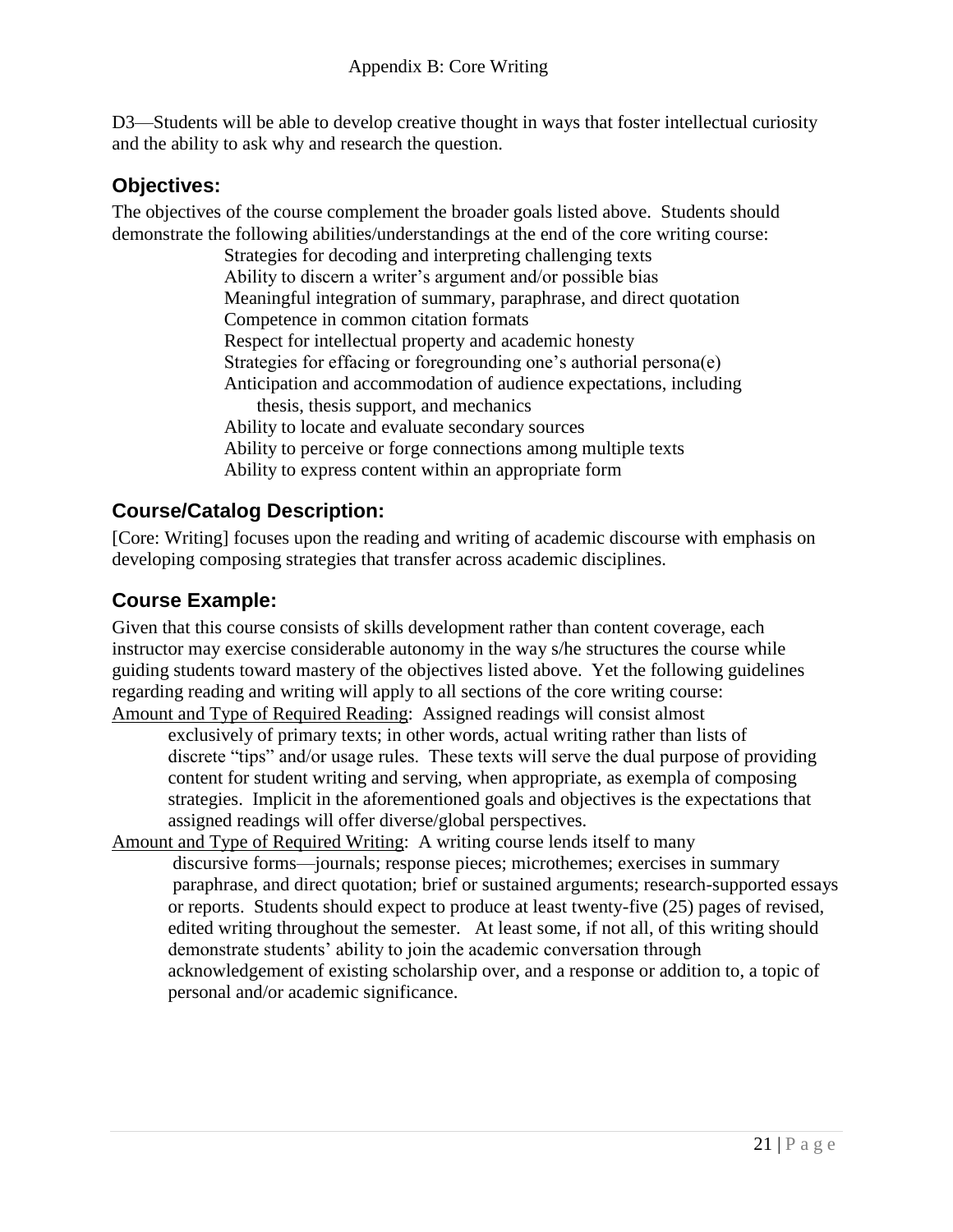# **Mathematics for the Educated Person**

#### *Overview:*

Mathematics can be defined as the practice of deriving theorems from axioms. Some of the theorems that have been derived in the past have turned out to be useful for building and designing things, for explaining empirical phenomena, and for balancing one's checkbook. [From: Doctor Ian, The Math Forum; [http://mathforum.org/dr.math/\]](http://mathforum.org/dr.math/) In fact, mathematics forms the basis for evaluating evidence in all of the sciences as well as many other disciplines.

## *Course Goals and Objectives:*

[Adapted from the learning outcomes employed in the Math Communications course at California State University-Monterey Bay for their General Education Program, <http://catalog.csumb.edu/site/x4332.xml> and links therein]

#### **Goals:**

- Provide students with the arithmetical, algebraic, geometric, and statistical methods that can be used to solve problems. Students will learn how to estimate and check answers to mathematical problems in order to determine reasonableness, identify alternatives, and select optimal results. [B1,B2]
- Students will apply math skills in order to interpret mathematical models such as formulas, graphs, tables, and schematics, and draw inferences from them. [A1]
- Students will learn to represent mathematical information symbolically, visually, numerically, and verbally. [B1,B2]
- Students will be able to recognize and describe the limits of mathematical and statistical methods. [B1,B2,D1]

#### **Objectives:**

- In order to understand basic mathematical concepts and quantitative reasoning, Students will (1) solve problems by applying algebraic, geometric, or analytic concepts appropriate to the mathematics basic skills course completed, and (2) Translate verbal statements to and from mathematical expressions.
- Students will demonstrate a critical understanding of mathematics by learning to critically evaluate quantitative information, and identify deceptive or erroneous information.
- Students will apply mathematics to (1) effectively organize, summarize, and present information in quantitative forms such as tables, graphs, and formulas, and (2) use numerical, graphical, and symbolic information to support or criticize arguments and draw valid conclusions.
- Students will make connections between mathematics and other disciplines through the use of mathematical models by learning to identify examples of mathematical models from a variety of quantitative and non-quantitative disciplines, and (2) demonstrate ability to construct mathematical models in the context of other disciplines.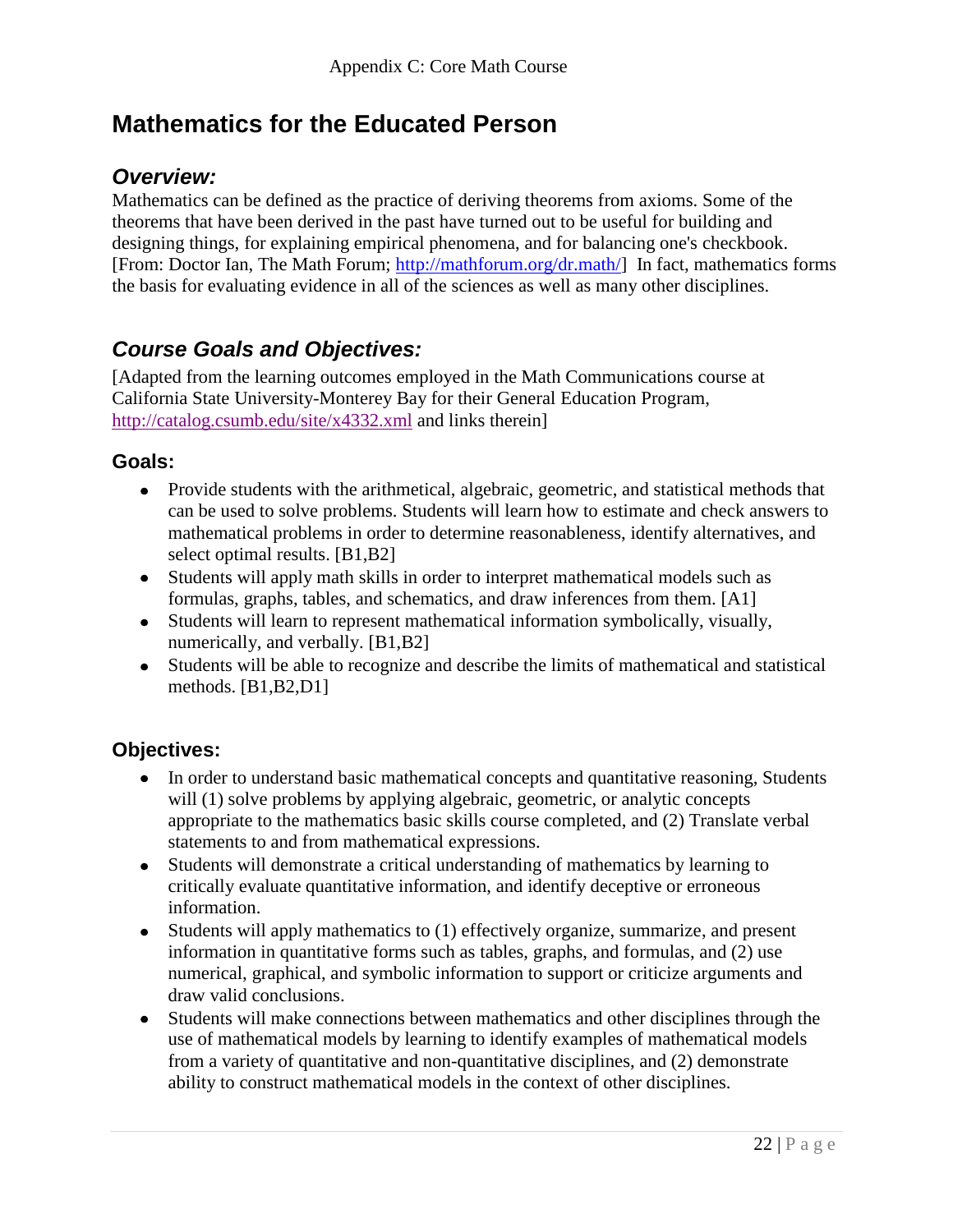#### **Course Description:**

[Quantitative Literacy] Covers linear, quadratic, exponential, and logarithmic functions; systems of equations and inequalities; simple and compound interest; annuities; loan; discrete probability; counting principles, frequency distributions, measures of central tendency; measures of dispersion, confidence intervals; areas; and volumes. Draws examples from applications in the social sciences, biological sciences, and business. Uses technology as a tool to acquire, visualize, and analyze data.. [Adapted from http://schedule.csumb.edu/classes/MATH/descriptions/ ]

#### **Course Example:**

Mathematics Review: Number bases, algorithims Introduction to Spreadsheets Descriptive Statistics: Charts and Graphs; Numerical Summaries; Frequency Distributions Surveys Linear Functions Exponential Functions Finances Power and Inverse Functions Modeling Data Curves of Best Fit Introduction to Probability The Binomial and Poisson Distributions The Normal Distribution; Central Limit Theorem Testing Hypotheses about Mean Differences

\*The above course concept originated in a discussion between Roundtable members and the chair of the Mathematics department. The outline of the course itself was then developed by Roundtable members using the sources as cited above.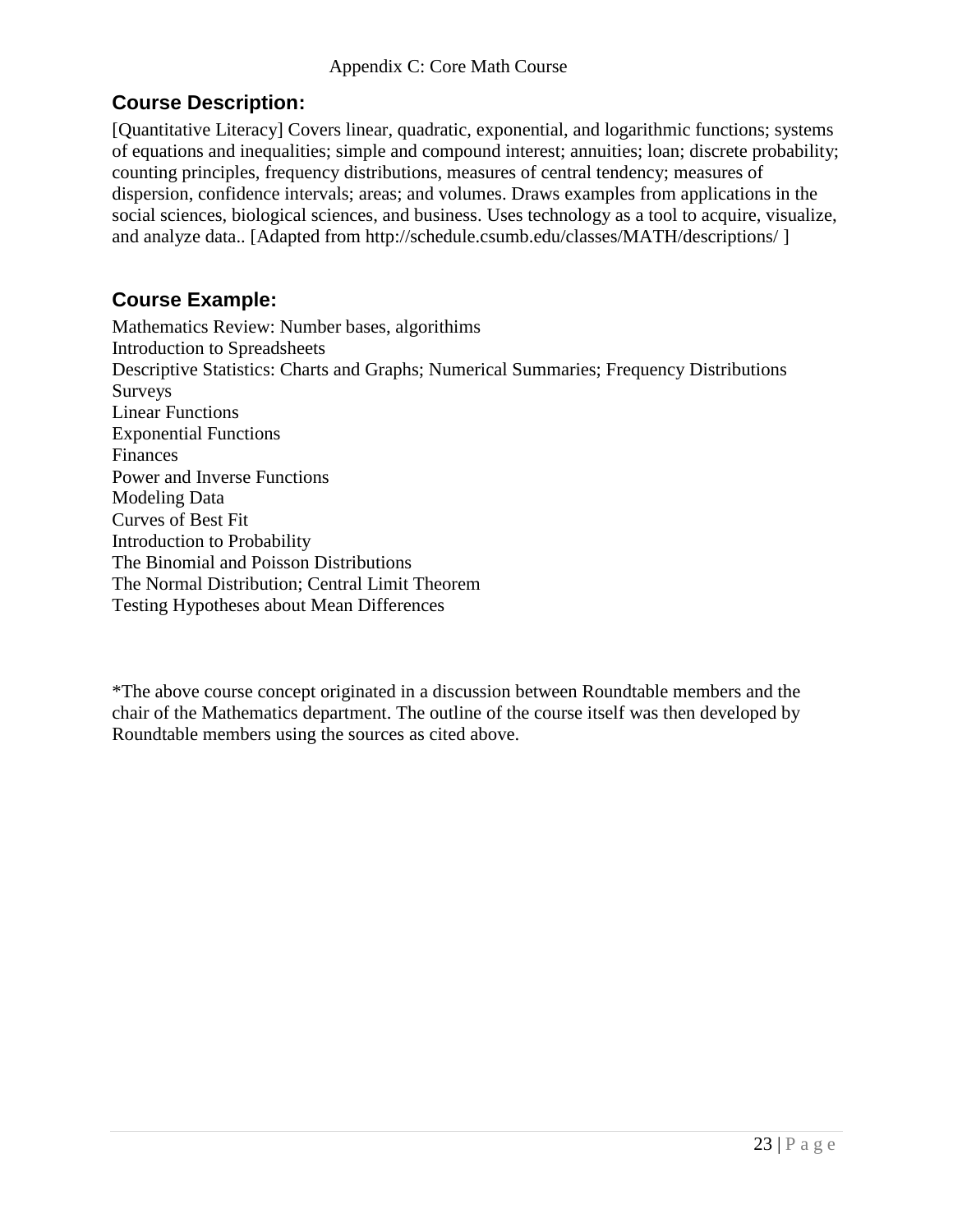# **Core Communication Course**

#### *Course Description:*

Speech communication is an essential skill in public and professional life as well as private life. This course is designed to provide students with practice in the fundamental skills necessary for speaking in a wide variety of situations and knowledge of the principles of communication necessary to understand and interpret oral arguments and information, particularly as it relates to public life and civic engagement. Students will learn the principles necessary to become confident, articulate, and ethical speakers; develop effective argumentation and presentation practices; become familiar with introductory rhetorical concepts, and understand the role of public speech in a democratic society.

## *Course Objectives:*

(Bold characters relate to General Studies Objectives)

- 1. Discovery of Information: **(B1; D3**)
	- a. Students will find and use supporting materials.
	- b. Students will assess the quality of source materials.
- 2. Orderly Thinking: **(A1; B1; D1; F1)** 
	- a. Students will design effective speeches for different purposes.
	- b. Students will organize and support ideas in a logical, coherent manner.
- 3. Accurate Evaluation of Arguments: **(B1,2; D3)** 
	- a. Students will analyze and interpret oral and written messages.
	- b. Students will construct and deliver oral arguments.
	- c. Students will evaluate public arguments.
- 4. Effective Oral Presentations of Arguments: **(A1,2,3)**

a. Students will effectively present oral materials (speak extemporaneously with effective verbal, nonverbal, and visual delivery).

b. Students will coordinate presentations with other students in group contexts.

5. Understand the Relation of Speech to Context: **(A3; C3,5)** 

a. Students will interpret how speakers design speeches in response to and to influence situations.

- b. Students will examine hoe public speeches influence society and political life.
- c. Students will relate a position to an audience's interests and experiences.
- 6. Understand the Value of Free Speech in Society: **(B2; E2; F2,3,4)**

a. Students will explain the role of free speech in advancing human rights and practicing citizenship.

b. Students will develop speeches that address public concerns.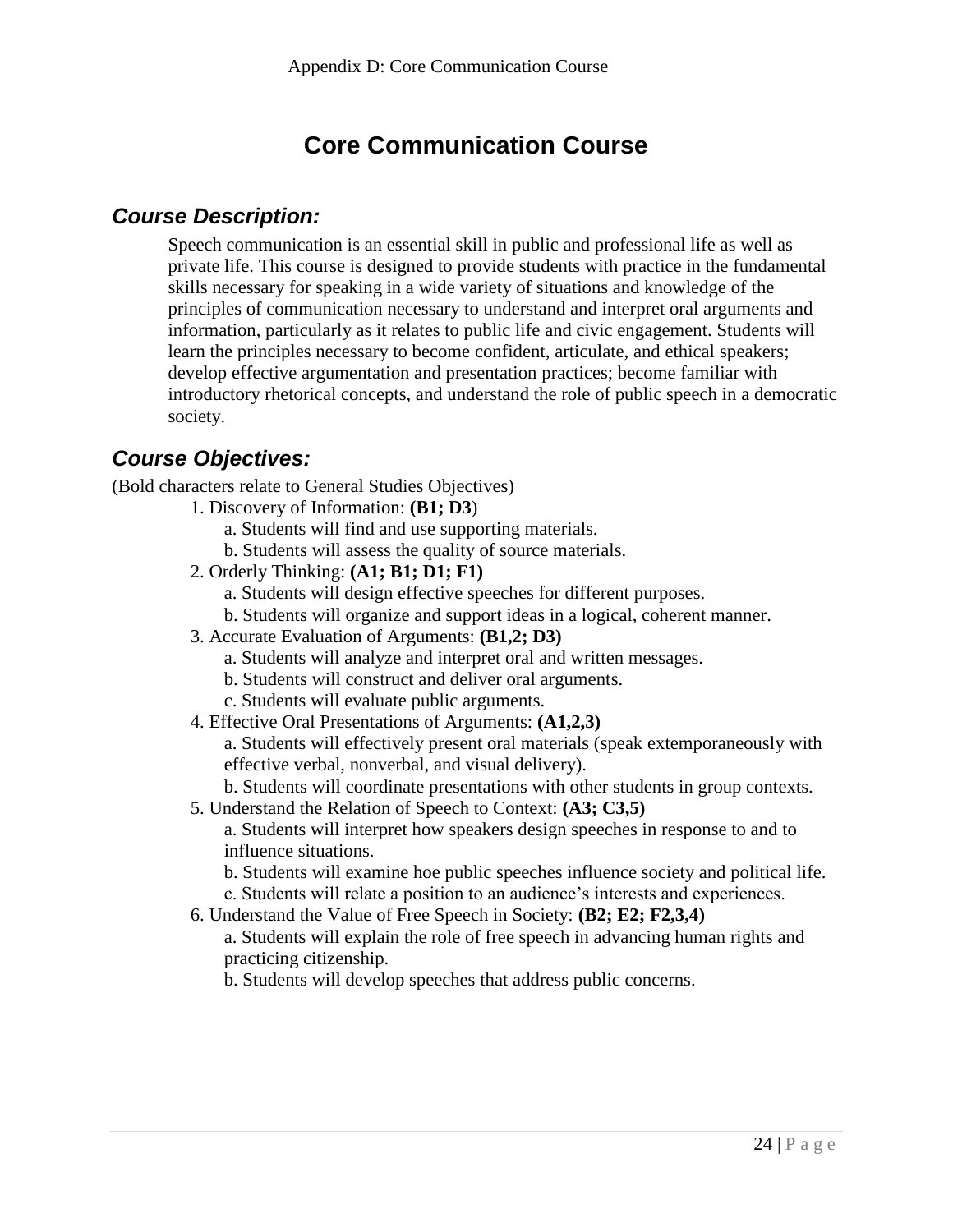#### *Instructor Qualifications:*

Speech communication instructors should have demonstrated competence as presenters and sufficient knowledge and/or experience to explain the principles of communication covered in the course.

# *Sample Course:*

Unit 1: Basics of Public Speaking (Objective 2a, 2b, 4a, 6a) (Civic Engagement)

- Content: Historical development of public speaking, the role of speech in democratic societies, the rhetorical canons, and basic principles of speech composition.
- Assignment: Speech of Self-Introduction.

Unit 2: Delivery (Objective 2a, 2b, 4a)

- Content: Principles of vocal communication, principles of nonvocal communication.
- Assignment: Interpretive Reading of Poetry.

Unit 3: Style (Language) (Objective 2a, 2b, 4a)

- Content: Elements of style, meaning in language, rhetorical strategies and effective language.
- Assignment: Composition and delivery of a fable.

Unit 4: Context (Objective 1a, 1b, 2a, 2b, 3a, 3b, 4a, 5a, 6a) (Civic Engagement)

- Content: Aspects of context, rhetorical situation (relation of speech to public problems), types of speeches, influence of speech on context, outlining, inartistic proof (research).
- Assignment: Analysis and presentation of important speeches in context.

Unit 5: Value (Objective 1a, 1b, 2a, 2b, 3a, 3b, 4a, 6a) (Civic Engagement)

- Content: Types of claims, values, criteria, artistic proof (ethos, pathos, logos), public values.
- Assignment: Speech of praise or blame.

Unit 6: Policy (Objective 1a, 1b, 2a, 2b, 3a, 3b, 4a, 4b, 5a, 5b, 6a, 6b) (Civic Engagement)

- Content: Policy claims, stock issues (stases), public problems, audience analysis, visual aids, managing question-answer sessions.
- Assignment: Public policy speech, Panel Presentation, Question-answer session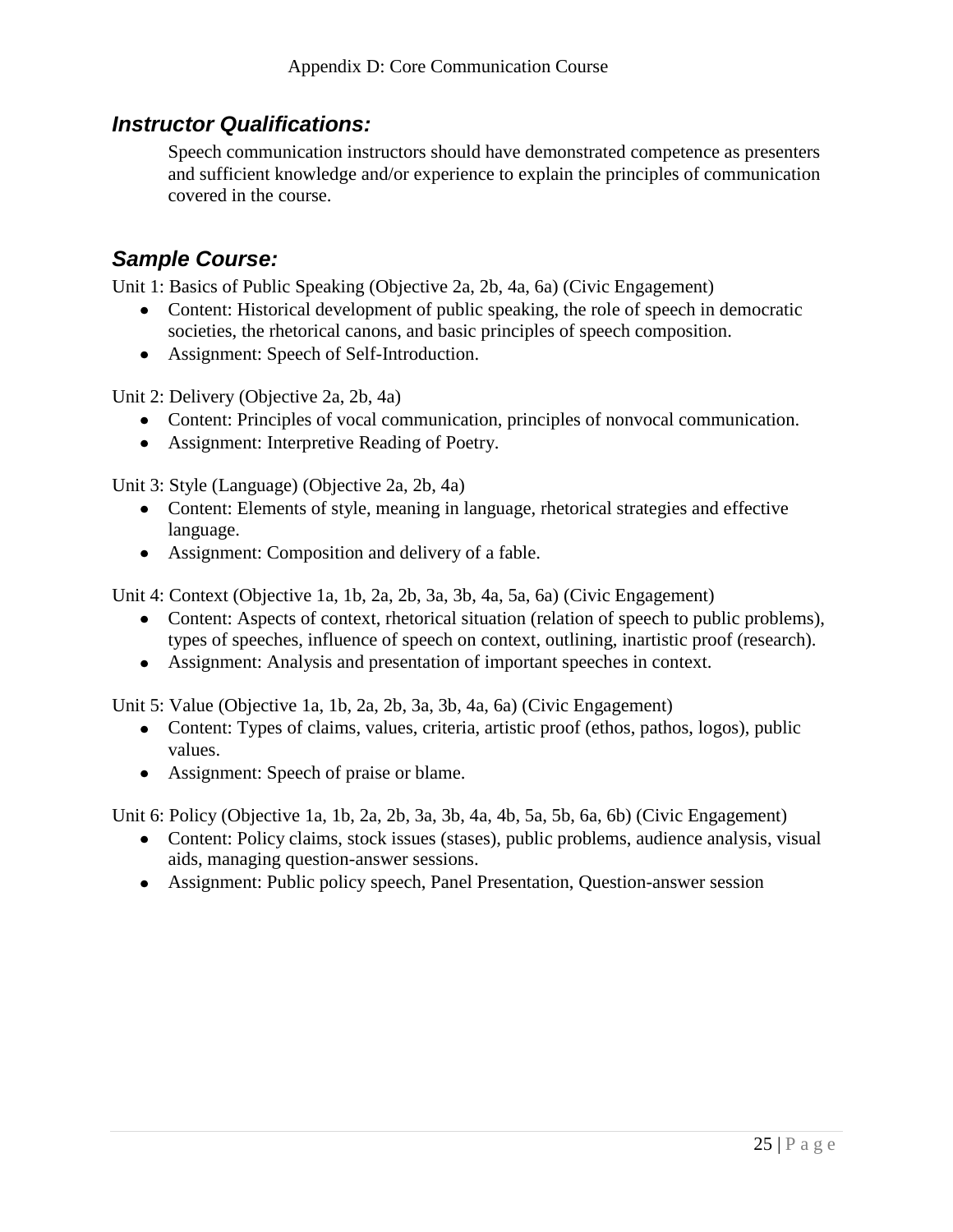# *Historical Sources*

#### General Description

This course will rely on primary sources to develop historical perspective and an appreciation for historical inquiry. Its intention will be to examine a variety of issues and cultures over a significant time frame, with attention to social, economic, political, artistic and other historical developments. Specific attention will be devoted to the location and use of sources, the development of historical concepts and interpretations, and the application of historical methods.

#### 1. Criteria

This course will employ historical sources and methods to examine past cultures and to explore critical issues in their historical dimension. By emphasizing the use and evaluation of original sources and secondary interpretations, the course will develop student skills in analysis and communication.

#### Texts:

Primary reliance on original sources or documents Expected use of secondary material

Level of Instruction:

Freshman/Sophomore Level Preferred section size, 20-30 Both lecture and discussion approach Individual attention to writing assignments Library instruction (and possible tour)

#### Required Writing:

Analysis/evaluation of primary text(s) Review of secondary material Essays to collect and synthesize information

Total—20 pages minimum (including exams)

Possible Section Titles:

American Heritage European Civilization World Cultures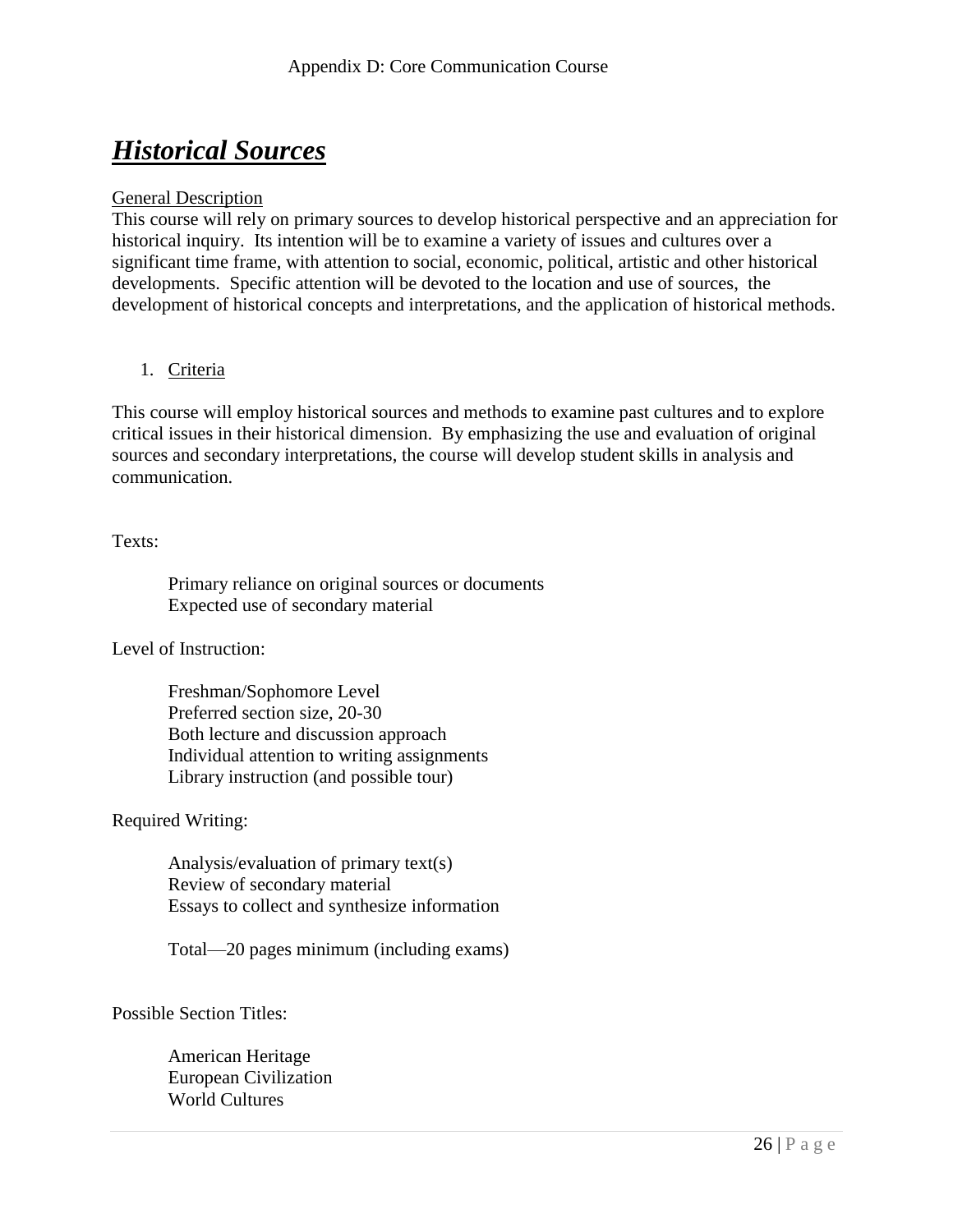#### 2. Rationale

This course seeks to fulfill many of the objectives of the current mission statement, including student ability to locate information, to develop critical reasoning and communication skills, and to appreciate the experiences of historically under-represented groups.

The course also will fulfill many of the objectives developed by Roundtable I, including the overall mission objective that students will "understand the accomplishments of civilizations and world cultures," as well as developing other skills required of the informed citizen.

Skills: (A 1, 2, 3) (B 1, 2) (D 2)

\*develop effective writing skills \*locate and use appropriate sources to explore issues or problems \*develop ability to analyze and synthesize information

Accomplishments of World Cultures: (C 1, 2, 3, 4, 5)

\*analyze historical dimensions of civilizations \*recognize contributions of diverse world cultures \*understand historical influences in human conduct \*examine diverse world views

Lifelong Learning:  $(D 2)$   $(F 1, 2, 3, 4)$ 

\*identify historical origins of American heritage and democracy \*contribute to growth of ethical citizenship \*demonstrate community concern and respect for other groups

#### 3. Course Description

Historical Sources: This course introduces students to the use and analysis of sources in historical study. It examines diverse world cultures and views in their historic settings, and explores issues critical to European civilization, American society, and other cultures.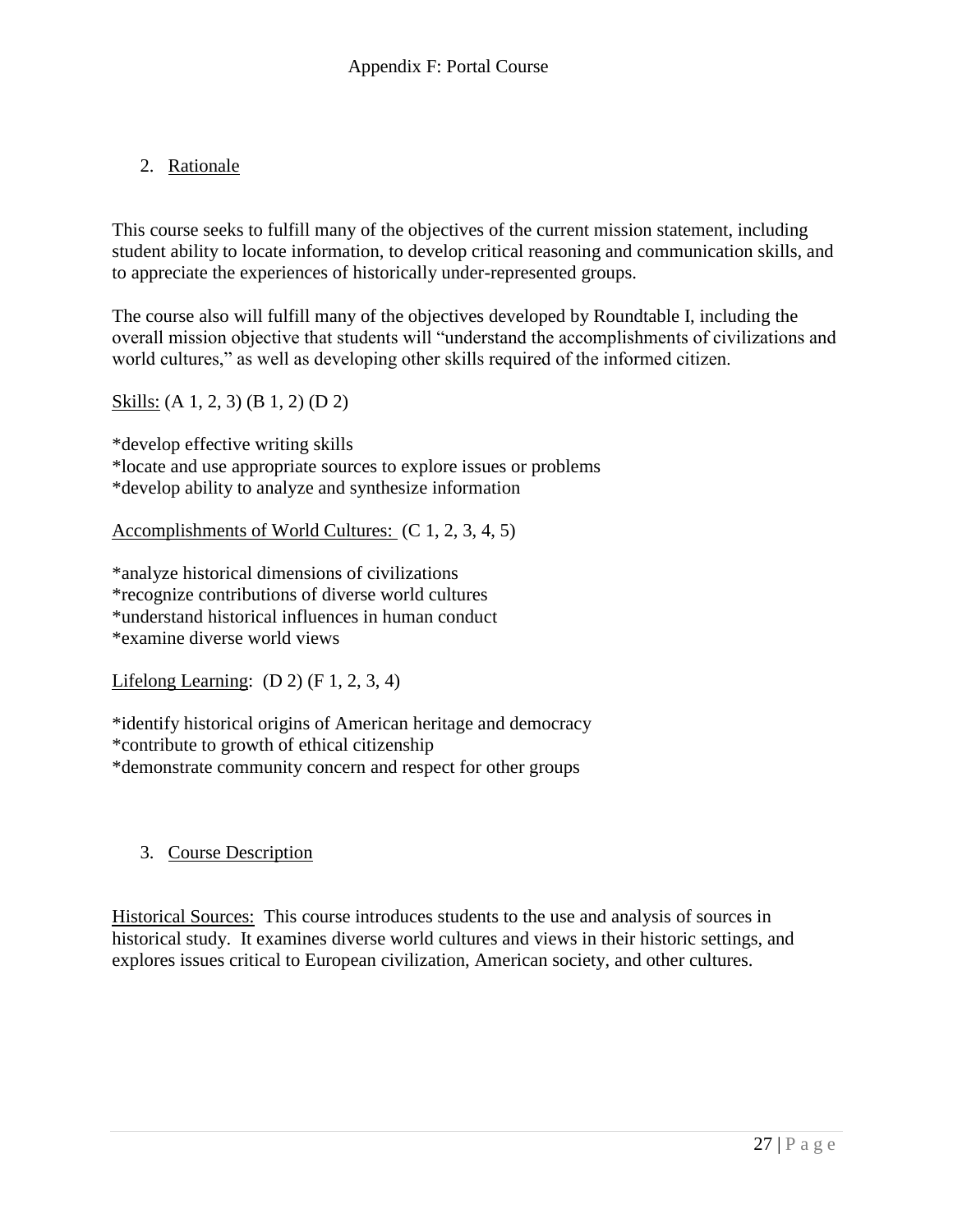# **The Portal Course**

Students come to universities not only to learn but to learn how to learn. Shaped by countless factors of which they are as yet mostly unaware, learning how to learn is the first step in developing the skills of critical thinking, that is thinking for themselves.

Arriving at UNK they, for the most part, have difficulty reading a literate text\* of any variety; they therefore need to learn how to identify a text's point of view, see how it develops an argument, and understand the kinds of support the argument depends on. This is not best done by extensive reading lists, but by frequently reading a text with someone who has already discovered in the text something of value (or has sufficient experience with texts to read with them something new).

They arrive, sometimes knowing little, but believing knowledge is what others tell you. They need to know how knowledge is created, where and how we find out what we don't already know. This is not best done by the standard freshman "research paper" (often both pointless and plagiarized), but by frequently being exposed to what constitutes research within a field of inquiry and how libraries, online references, laboratories, and field work make that research possible.

Difficult as it is to say, many if not most of our students come from environments either ignorant of or hostile to intellectual endeavor. It is a delicate balance to affirm their own origins and yet assist them to establish an identity for themselves as students, separating them from that ignorance and hostility.

A "liberal arts" curriculum exists for (indeed takes its name from) the purpose of effecting that separation and assisting students to develop independent intellects. Studies indicate that this curriculum (indeed any curriculum) works best when students are aware of its purpose and are helped to see what they will be doing before they do it (as well as helped then to apply what they've done). The portal course is our opportunity to apprise students of the purpose and methods of the program, to begin putting the burden of learning on the students themselves, and to introduce them to the principal modes of creating knowledge known in the academy by becoming practitioners of those modes.

A portal course, then, will

a. provide the opportunity to read (view, investigate) a substantial text together with a mentor; **[A3]**

b. engage the students in actively employing the appropriate mode of research; **[B 1, 2; D 3]** c. help students discover the role played in the real world by the particular mode of inquiry under study. **[D 1,2]**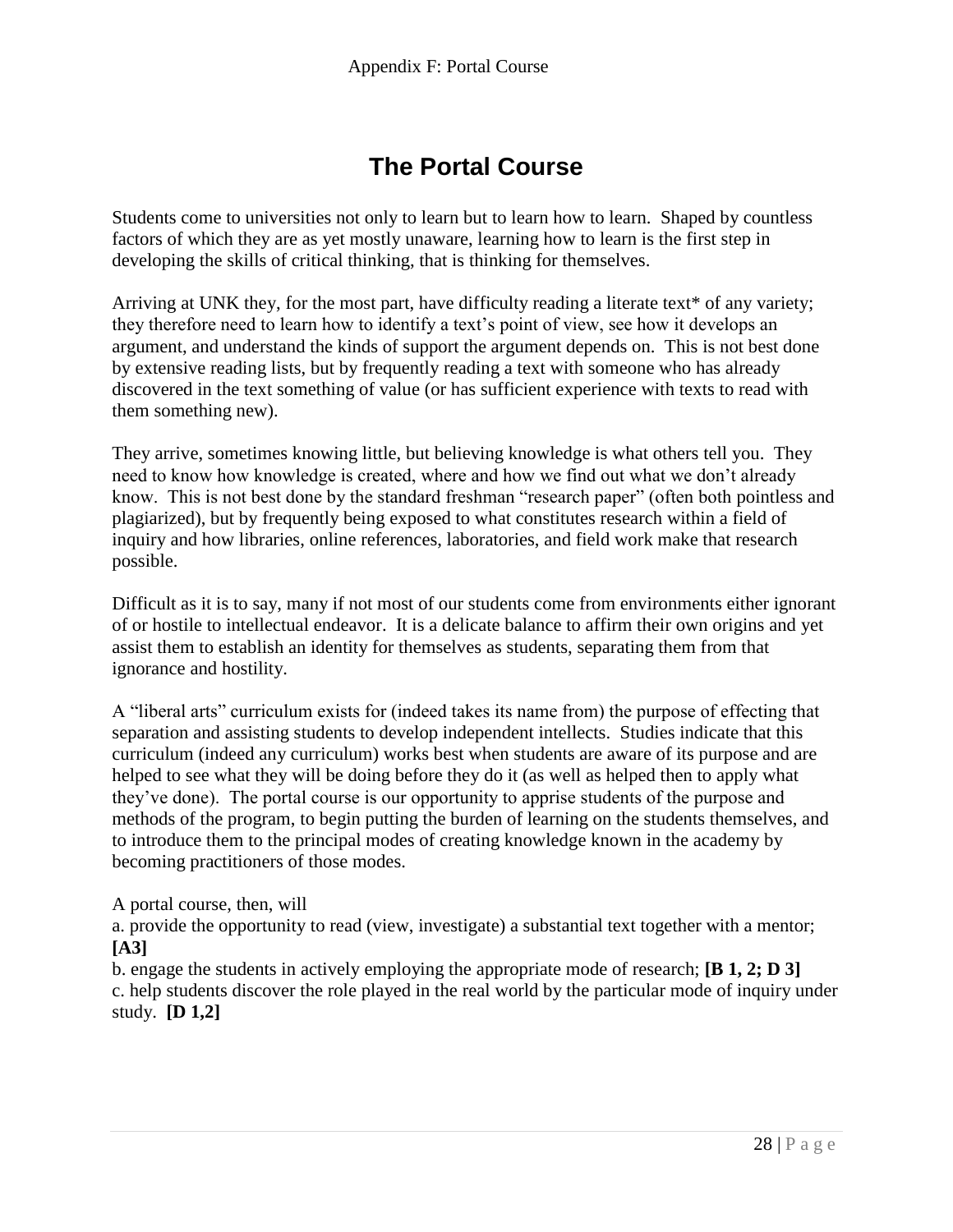# **Sample Portal Course 1:**

# *Course Title:*

Inscribed Identities: the shaping of martyrs and rebels

# *Course Description:*

Individual and group research and class discussions aimed at assisting students to reflect on how people become incorporated or alienated from their cultures and how acceptance/rebellion and alienation/incorporation have functioned in their own lives. Students will learn how to formulate their research into academically acceptable or and written presentations.

# *Course Objectives and Goals:*

#### **Objectives**

Taking Barbara Kingsolver's *The Poisonwood Bible* as our text, we will engage in reading it in the light of several illuminating contexts, including but not limited to colonialism and religious proselytizing, concepts of legitimate authority, the problematics of intercultural communication, and the emergence and shaping of family, tribal, and national identities. These contexts will be suggested in lectures, but it will fall to students, individually and in groups, to research these contexts. Additional reading may include Conrad's *Heart of Darkness* and/or Rushdie's *Satanic Verses* and/or Nafisi's *Reading Lolita in Teheran*. Other materials to be used, at least in excerpted form, are listed among the goals.

The course will involve learning ways to research relevant topics and to structure such research into engaging oral and written presentations, learning how to generate fruitful questions about a topic, and learning how "abstracting" allows one to connect with the more concrete details of the topic of one's investigations **[A 1, 2, 3; B 1, 2; D 1, 2, 3]**

#### **Goals**

Among the contexts and supplementary materials explored will be:

Understanding and learning to apply the psychological and sociological concepts in Franz Fanon's *The Wretched of the Earth*. **[B 1, 2; C 3, 4, 5; D 2; E 2; F 1, 3, 4]**

Working with the narratives and images of popular films, ranging from "Casablanca" to "Lawrence of Arabia." **[A 3; B 2; C 1, 2; D 1; E 1; F 1, 3, 4]**

Becoming familiar with the geographies of regions that currently are engaged in strife (African and West Asia in this instance), and drawing on the concepts in *Guns, Germs, and Steel* to understand why those geographies are significant. **[B 1, 2; C 2, 3, 4, 5; D 3; E 2; F 3, 4]**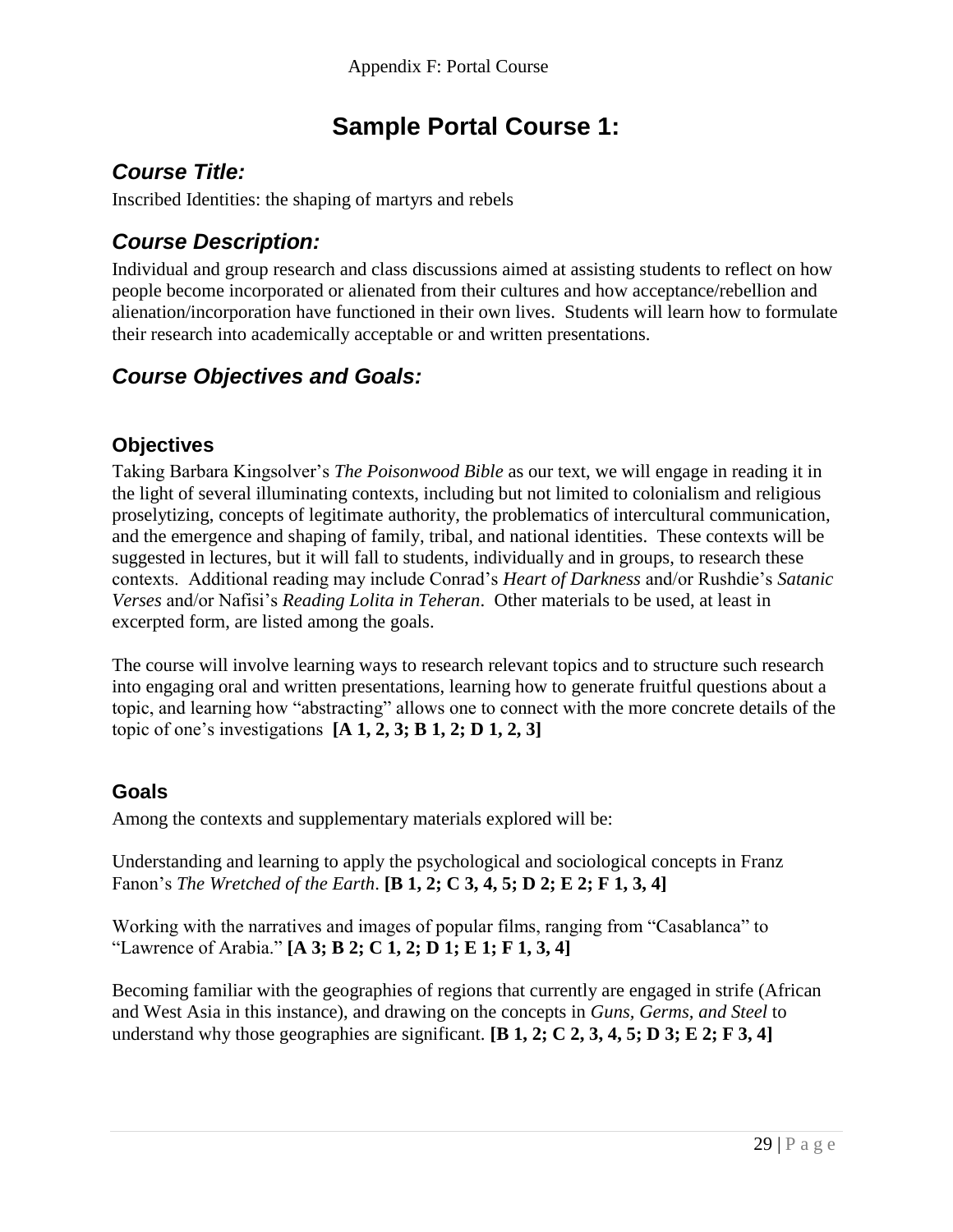Drawing on philosophical concepts, especially from Camus' *The Rebel*, to investigate the mentality of rebellion, of constructing we/they identities and animosities, or colonizer/colonized. **[A 3; B 1; C 3, 5; D 1, 2; E 1, 2; F 1, 3, 4]**

Following the history of the development of religious sects and political movements. **[B 1; C 1, 2; D 2; E 2; F 1, 2, 3, 4]**

Researching the history of the Balfour Agreements and other arrangements that parceled out the "third" world among European colonial powers. **[A 3; B 1, 2; C 3, 5; D 3: E 2: F 1, 2, 3, 4]**

Discussing manifestations of rage, fanaticism, fundamentalism, and repression. **[A 3; B 2; C 1, 4, 5; D 2; E 1; F 1, 4]**

Researching "Just War" theory **[B 1, 2; C 1, 4, 5; D 1, 3; E 2; F 1, 2, 3, 4]**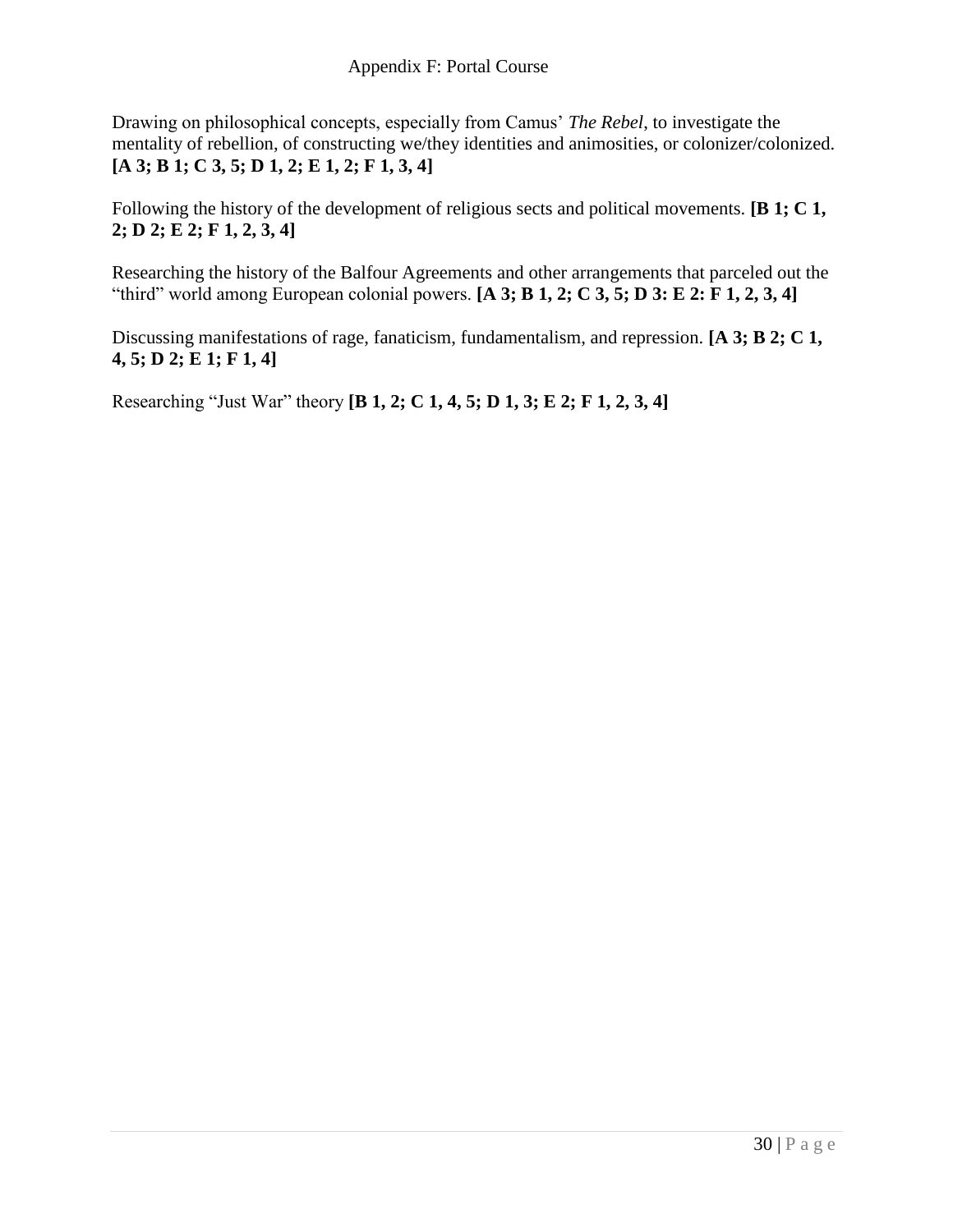# **Sample Portal Course 2:**

# *Course Title:*

Perspectives and Reflections: Personal, Scientific & Global

Students will experience the power of intellectual engagement. Through the study of texts and reflection on their lives, students will connect the notion of a life long learner to the liberal arts tradition. The values and skills of a liberal arts education will be examined. Students will reflect upon their lives and connect themselves to the world in which we live.

## *Course Goals and Objectives*

#### **Goals**

- A2—Students should be able to communicate effectively by applying the principles of effective writing and other forms of communication.
- A3-- Students should be able to communicate effectively by participating in fruitful intellectual dialogue and working cooperatively on issues of personal and public importance.
- B1--Students should be able to think critically by articulating a problem and developing a logical and reasonable response to it using appropriate sources.
- B2--Students should be able to think critically by demonstrating the ability to analyze, synthesize, and evaluate information in problems solving.
- F1—Students will be able to identify and demonstrate the knowledge, attitudes, and actions essential to making ethical and responsible decisions in personal and public life.

## **Objectives**

- 1. Read and engage challenging texts. B2
- 2. Engage readings that facilitate an understanding of the university experience. A3
- 3. Identify and assess a thesis statement. Identity the voice and other literary characteristics and engage in meaningful interpretation. A3
- 4. During class discussion you will identify the different dimensions of an issue and be analyze the issue from multiple perspectives. A3, B2, F1
- 5. During class discussion you will practice higher order reasoning skills demanded by a university education through group and individual assignments. A3, B2
- 6. Complete a writing assignment that will analyze the role of the individual in the resolution of a global issue. A2, B1, F1
- 7. Attend Research Poster Day. Followed up with such activities as summarizing a research poster from each College, a discussion of the challenge they have ahead, guest lecture of faculty member's memorable mentoring experience as well as your own, etc.

# *Course Description*

Perspectives shape our social reality. An educated person will perceive reality through many perspectives and will reflect upon their view of the world. The course readings will help students accept the challenges of a university education and provide them with skills for success.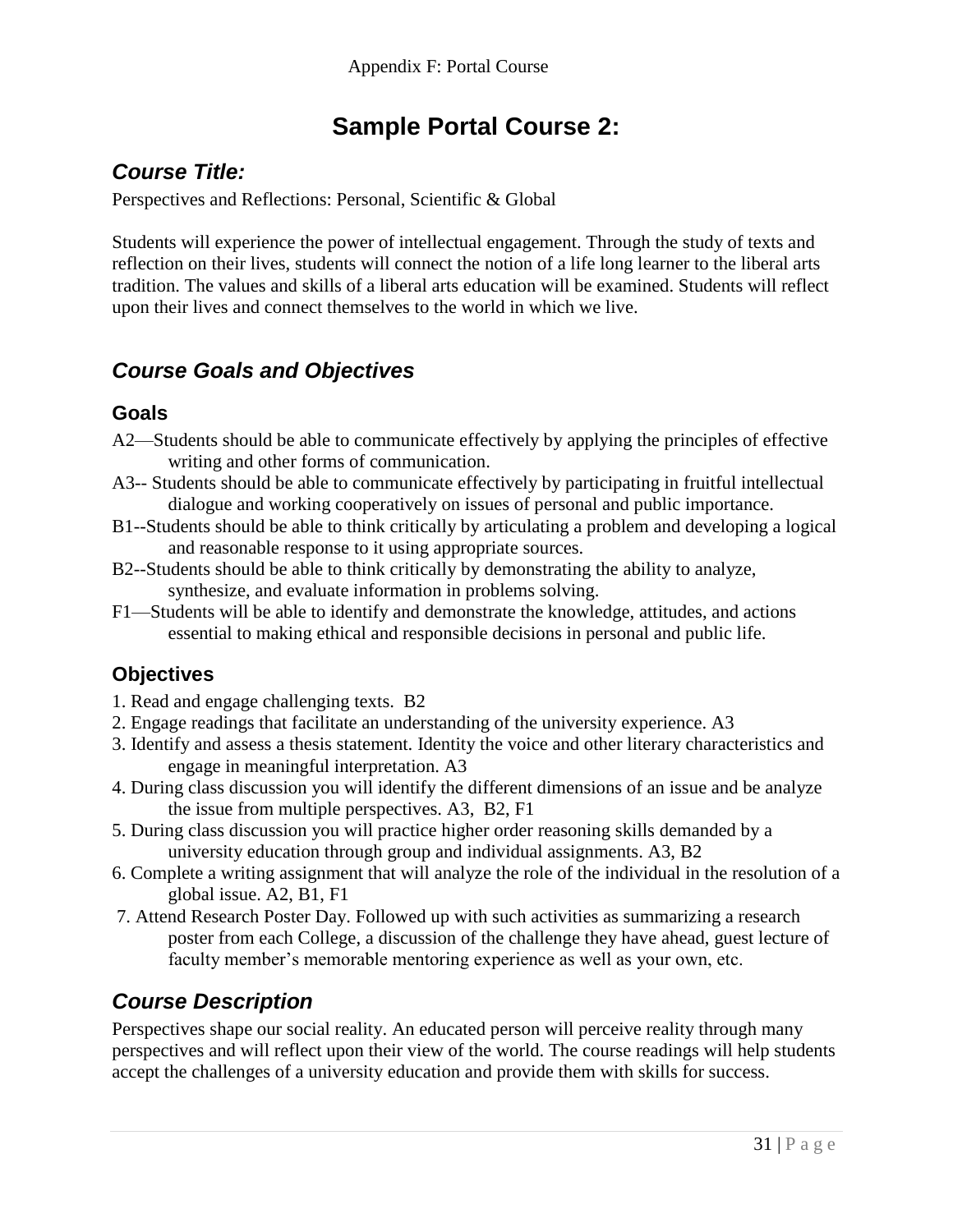# *Course Example*

#### **Pedagogy**

The dominant modes of inquiry will be group work and class discussion. Group work will designed to have students practice higher order reasoning skills. Through class discussion and reflective exercises students will become acculturated to academe. They will be made aware of the general expectations and the value of a liberal arts education.

In addition to the discussion of texts, students would be exposed academic life. Students would be required to attend the Student Research Day and be given an assignment. Upper level students may be invited to class to share in their research. These concrete experiences will help students create realistic challenges and expectations for their own careers.

#### **Reading List**

The reading list is designed to meet the goals of introducing students to the liberal arts curriculum. The readings will begin with an introduction to the national discourse on liberal education. Students will examine the manifest goals of a liberal arts education and reflect upon their own "greater expectations" at UNK. In addition to the goals in the report, students will discuss the goals of UNK's program and how the goals will be met in the supporting courses. In order to replace "individualistic relativism" ("it is just my opinion and my opinion is as good as any other) with the rules of scientific investigation. They will discuss the difference between opinion and knowledge based on scientific evidence. Tuesdays with Morrie demonstrates the importance of mentoring and how liberal arts can add to the quality of life. After reflecting upon their lives, students will examine a global issue that will allow them to connect their lives with lives elsewhere.

National Panel Report. 2002. Greater Expectations. AACU.

Wolff-Mich Roth and Angela Barton. 2004. Rethinking Scientific Literacy. Routledge.

Mitch Albom. 2002. Tuesdays with Morrie. Broadway Books.

Ishmael Beah. 2007. A Long Way Gone: Memoirs of a Boy Soldier. Farrar, Straus and Giroux.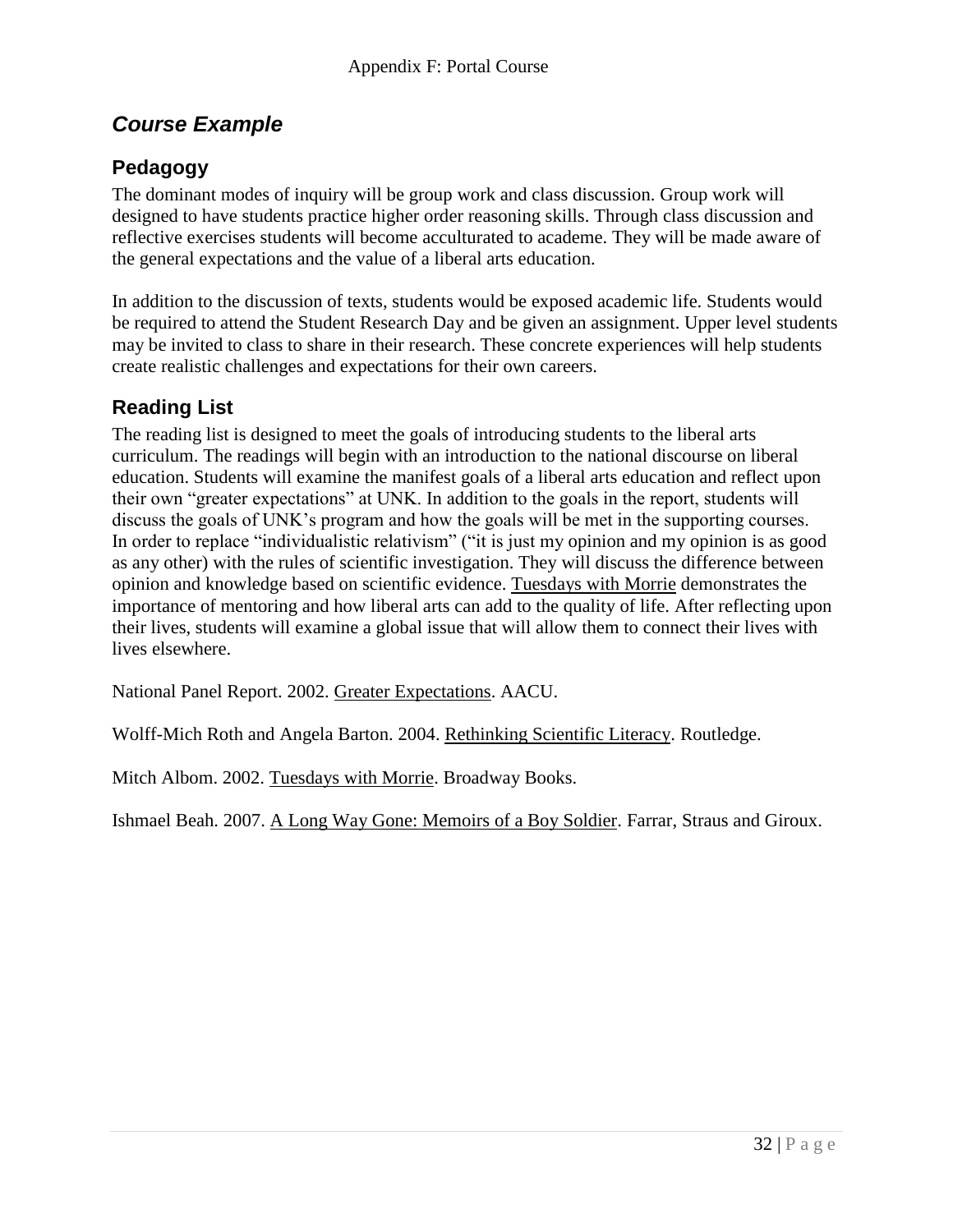# **Sample Portal Course 3:**

# *Course Title:*

Humanities Dream, the American Dream, and "I Have a Dream" [Lawson]

# *Course Description:*

Individual and group research a long with class discussion regarding Martin Luther King's "I Have a Dream" speech. The class will consider the speech setting and his historical and political importance. In addition the students will consider each line of the speech for the use of historical references, business references, cultural references, and a general philosophy of how one human being should treat another human being. Students will learn how to formulate their research into academically acceptable or written presentations.

# *Course Goals and Objectives:*

#### **Goals:**

- I. To engender respect for knowledge
	- A. Develop an appreciation of what we know [C1, 2, 3, 4, 5,]
	- B. Explore how we discover new knowledge (modes of inquiry) [D1, 2, 3,]
- II. Examine the role of Higher Education
	- A. What is an educated individual? [E1, 2,]
	- B. What is an academic culture? [C1, 2, 3, 4, 5,]
	- C. Why is it important to be liberally educated individual? [F1, 2, 3, 4,]
	- D. What role does critical thinking play in the process that an educated individual demonstrates in his/her worldly actions? [F1, 2, 3, 4,]
- III. Assist students to cross through the portal from acquiring knowledge to developing a thirst for knowledge, asking:
	- A. What skills do one need? [A1, 2, 3,]
	- B. How does one acquire a thirst for knowledge? [D1, 2, 3]
	- C. How are the skills honed? [E1, 2]
	- D. How do the skills relate to a career?

#### **Objectives:**

--The student will gain an understanding of how King's background provided him with knowledge of how to communicate ideas.

--The student will be able to tie issues of the time of the speech to the lines of the speech. In this way they will gain an appreciation of history, political science, speech, music, business etc.

--The student will be able to explain why this speech is a "great text" and the importance of "great text" to the educated individual.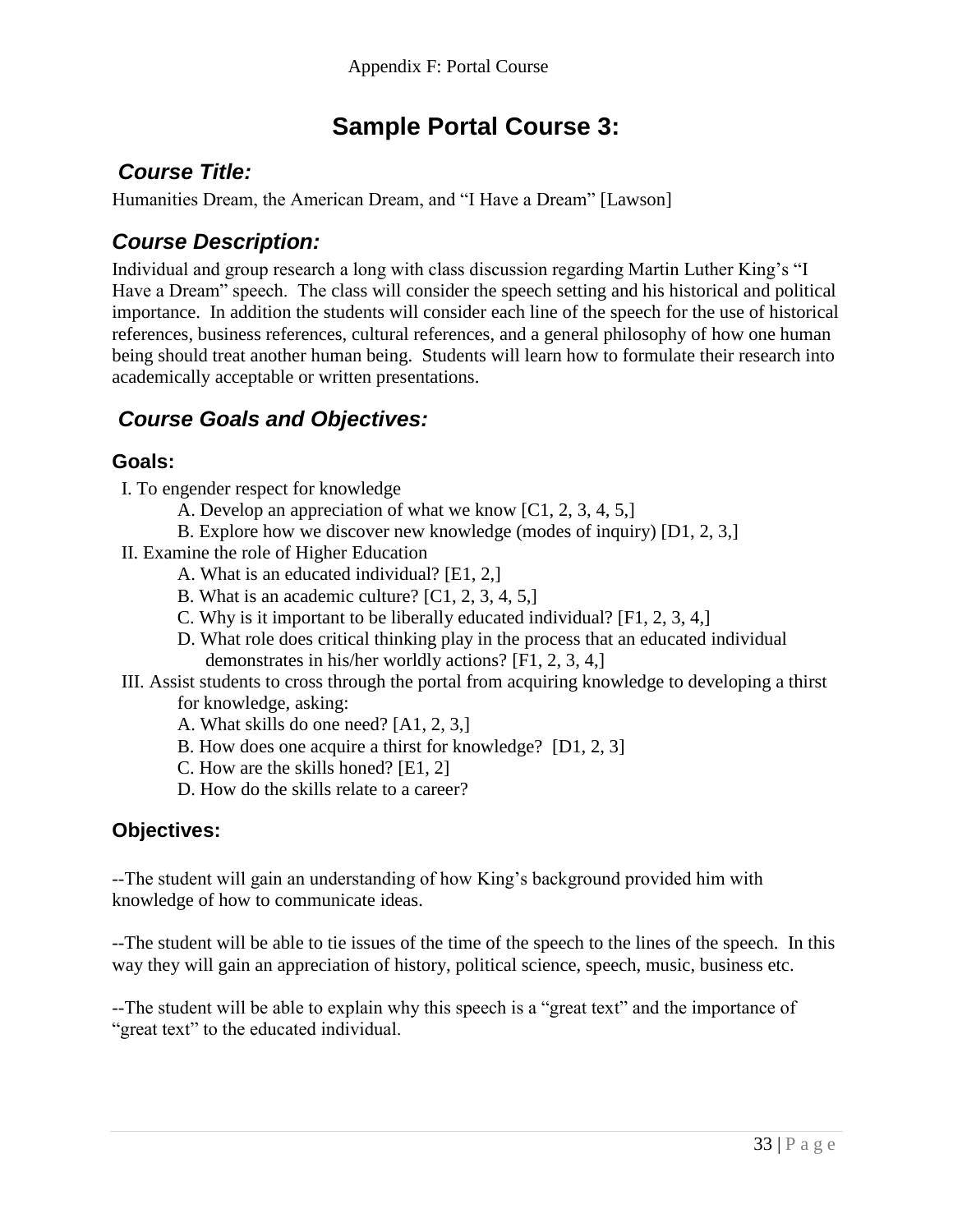# *Discussion Areas for Course Discussion:*

Explore issues from the speech…

- 1. History
- 2. Democracy
- 3. Economics/Finance
- 4. Music
- 5. Language style
- 6. Images
- 7. Symbolism
- 8. Comparison and Contrast
- 9. Repeating phrases
- 10. The role of violence
- 11. Respect of individuals
- 12. Integration of Ideas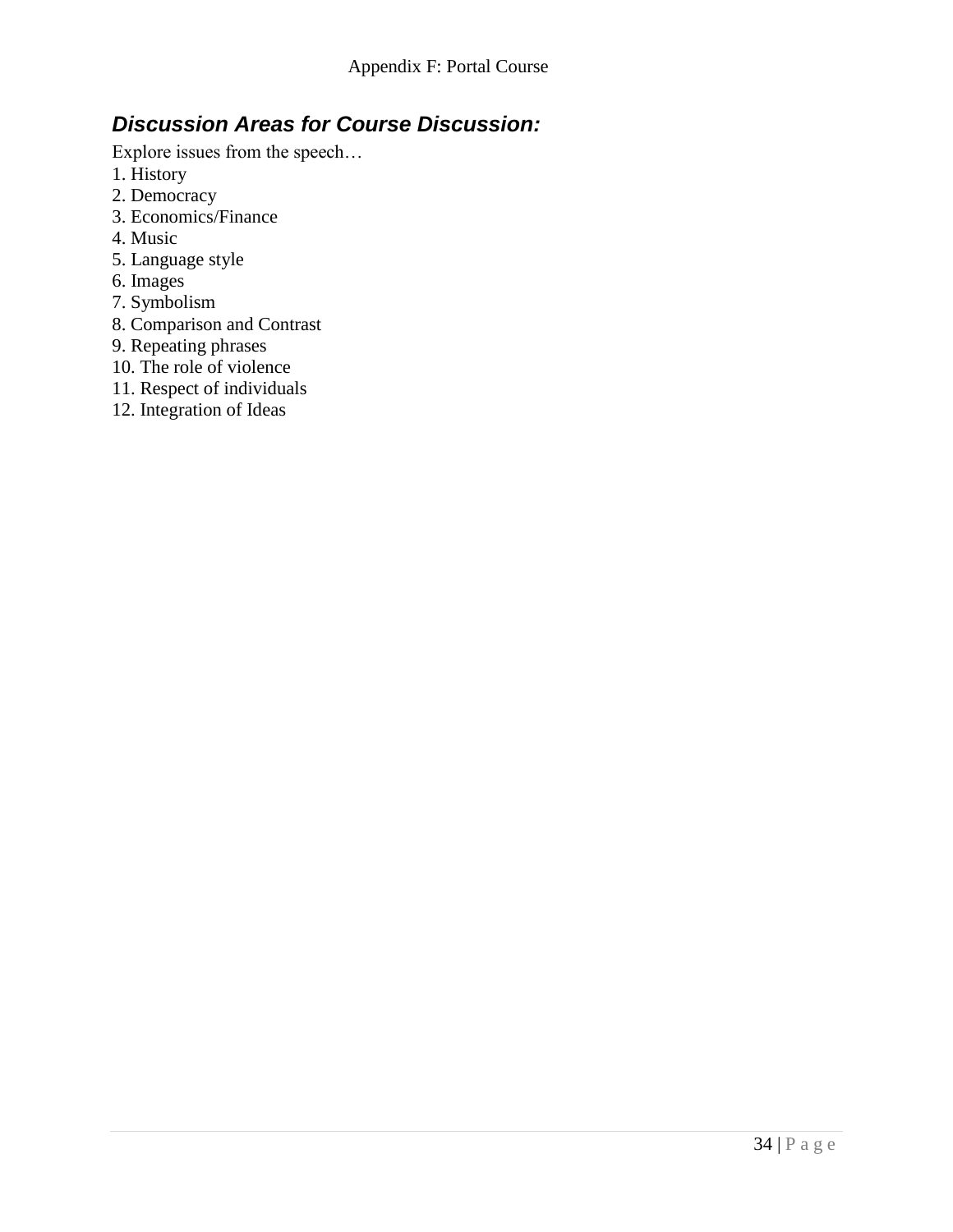# **Modes of Inquiry – Natural Sciences:**

## *Overview:*

The natural sciences seek to understand the world around us using empirical investigation and naturalistic explanation. The process by which science explores the world is the scientific method; however, this method varies within the natural sciences and even more so when compared to the social sciences. In an increasingly technological society, it is important for citizens to know and understand what natural science is and is not, what questions it can and cannot answer, and the capabilities and limitations of scientific investigation. It is also important to realize how science can affect society and how societal inputs can affect science. [The Natural Sciences are defined to include Chemistry, Physics, Biology, Geology, and Mathematics.]

# *Course Goals and Objectives:*

#### **Goals:**

To introduce students to the perspectives of the physical and life sciences. [D1,D2] To help students understand the connections between science, society, and the world around them specifically: what is (should be) the role of science in society and how does (should) society influence science? [A3,C1,C2,C3,D1,D2,F3,F4]

To help students understand the connections and differences between the scientific disciplines. [D1,D2,D3]

To help students understand the process of science and the questions it can and cannot answer.[B1,B2,C1,C2,D1-3]

To help student read, write about and discuss primary scientific information critically. [B1,B2]

## **Objectives:**

Students will read primary sources from the physical and life sciences (Biology, Chemistry, Physics, Geology) (e.g. Bacon, Watson/Crick, Einstein, Galileo, etc.)

Students will explore the methodology of the physical and life sciences both from the idealized scientific method view as well as more realistic processes with a focus on empirical investigation and naturalistic explanation (e.g. Kuhn, and modern scholarship)

Students will discover the commonalities and differences in the life and physical sciences Students will analyze examples/case studies of good and bad science both in the field (e.g. development of evolutionary theory, "cold fusion") and in society (e.g. development of radar and microwaves, crystals and magnets for healing)

Students will analyze ethical and societal aspects of scientific discovery (e.g. frakenfoods vs. golden rice)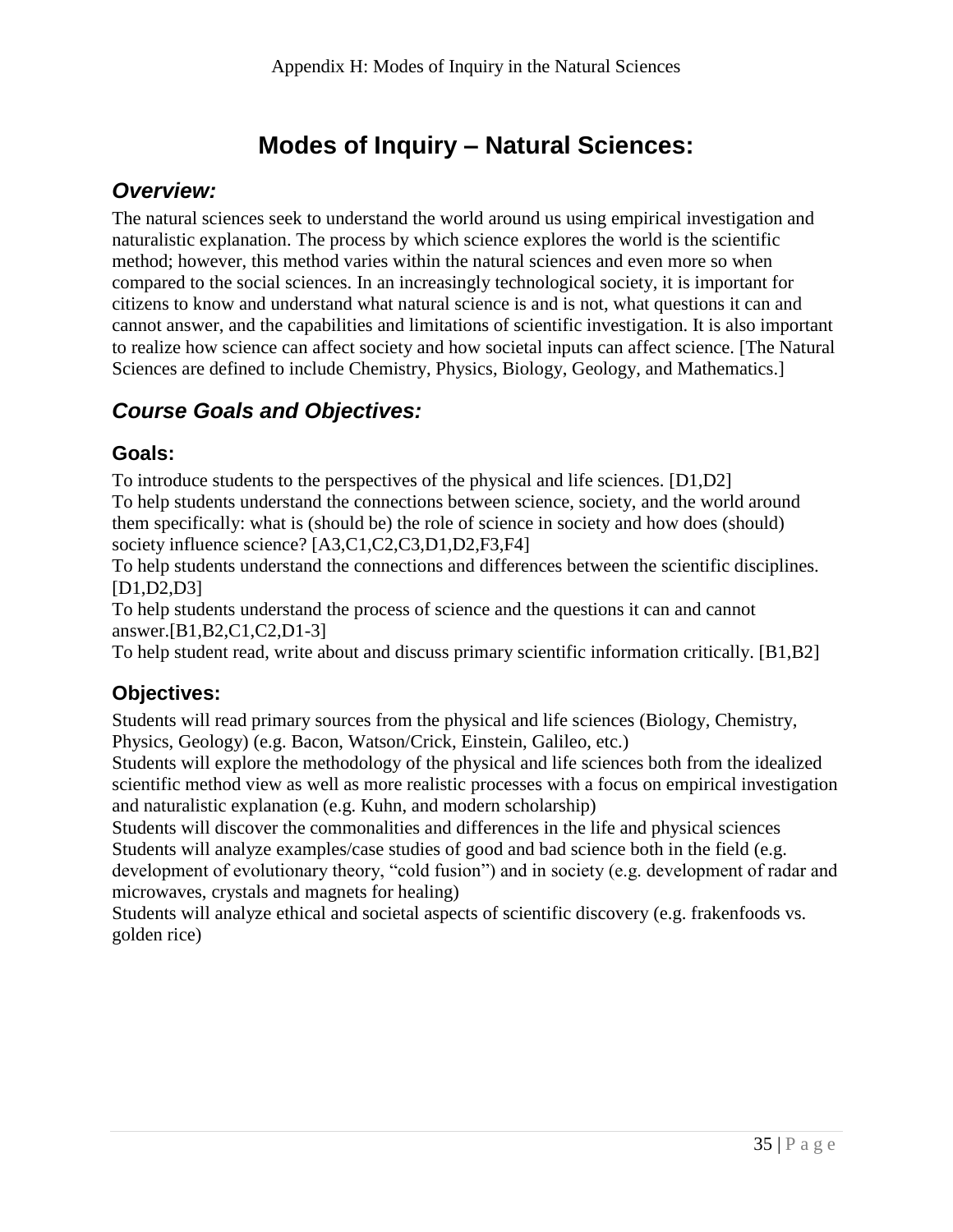#### **Course Description:**

[Name of Course] focuses on the methodology and societal impact of the natural sciences. Students will explore how the natural sciences create understanding of the world through empirical investigation and naturalistic explanations. Additionally, students will analyze the interplay of science and society.

## *Possible Course Topic:*

Perhaps the best (most interesting) and encompassing theme for a natural sciences inquiry course would be an exploration of the development of evolutionary theory because it draws on all fields within the natural sciences. Discussion of the societal impact will also be highly relevant.

# *One Possible Course Outline:*

Section 1 (6-8 weeks): What is science? How is science done generally? [Scientific Method, Naturalistic Explanation, Empirical Investigation] Disciplinary Differences and Commonalities: Science in Biology, Chemistry, Physics, Geology, Mathematics

Section 2 (3-4 weeks): Science and Society What is the role of science in society? What is the role of society in science? What should be the role of science in society? What should be the role for society in science?

Section 3 (5-6 weeks): Case Studies in Science Pseudoscience claims: Oxywater, magnet therapy Ethics in Science: Cloning and gene therapy, cold fusion Current Societal Issues in Science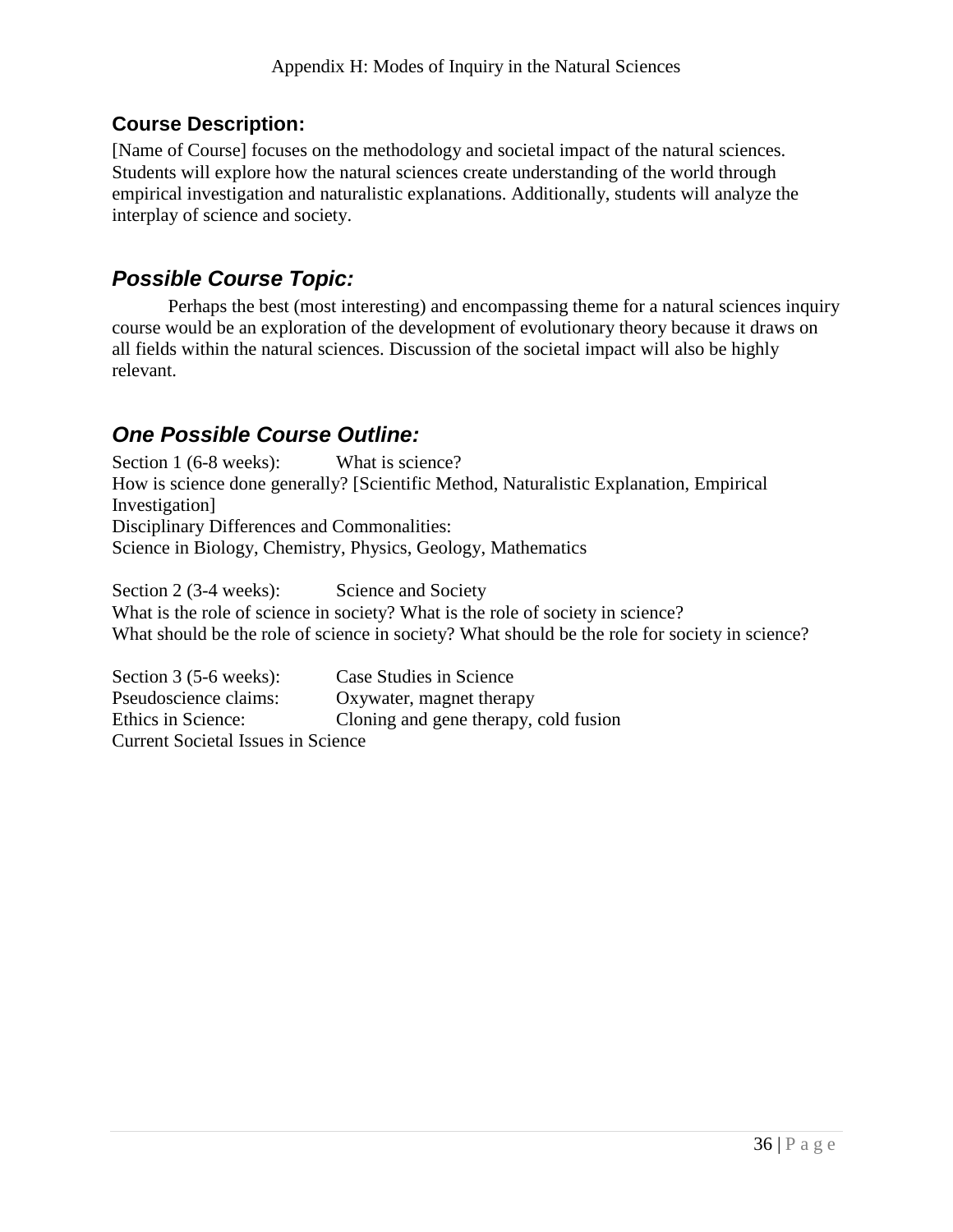# **Modes of Inquiry: Social Sciences**

## *Overview:*

This course will provide students with an understanding of the scientific tools used to analyze human actions in the study of contemporary individual and social issues, and their own lives. Its primary focus is on insuring that students understand how social scientists think about the world, how they explore questions, what constitutes evidence, and that science is a way of thinking that requires that conclusions change if new evidence comes to light. The fact that science requires revising conclusions based on new evidence is probably the toughest things about science for non-scientists to comprehend, and we pay the price for it every day, when policy makers decline to listen to scientists because "they keep changing their minds." The course will be designed to foster critical understanding of human action and interaction. The course will emphasize the development of writing, critical thinking, and quantitative skills using the methods, theories, and applications relevant to social science disciplines.

# *Course Goals and Objectives:*

#### **Goals:**

The Modes of Inquiry course in the Social Sciences aims to provide students with an understanding of human behavior in scientific perspective, enabling students to appreciate the relevance of social science to their own lives and to contemporary social issues and problems. Students will examine classic and current literature, and current events in the social sciences. [A3,C1,CS,C3,C5,D1,D2,F3,F4]

Students will be exposed to major questions relevant to human, social, cultural, and institutional behavior. Students will explore the major approaches of social science, with each approach being critically evaluated, in order to help students understand what questions social science can and cannot answer. Questions may be considered in a comparative manner using a cross-cultural comparison of major ethnic or other social groups, or institutions within a global context. [A3,B1,B2,C1,C2,C3,C4,D1,D2,D3,E2]

#### **Objectives:**

Students will read primary source material (e.g. journal articles) from the social and behavioral sciences.

Students will develop and understanding of the contribution of the social sciences to our global society.

Students will engage in critical analysis of current events, issues, and literature relevant to the social sciences.

Students will be introduced to social science research methods and analyze the use and misuse of research, including ethical standards used in social science research.

Students will apply the scientific method and body of theories to analyze human actions.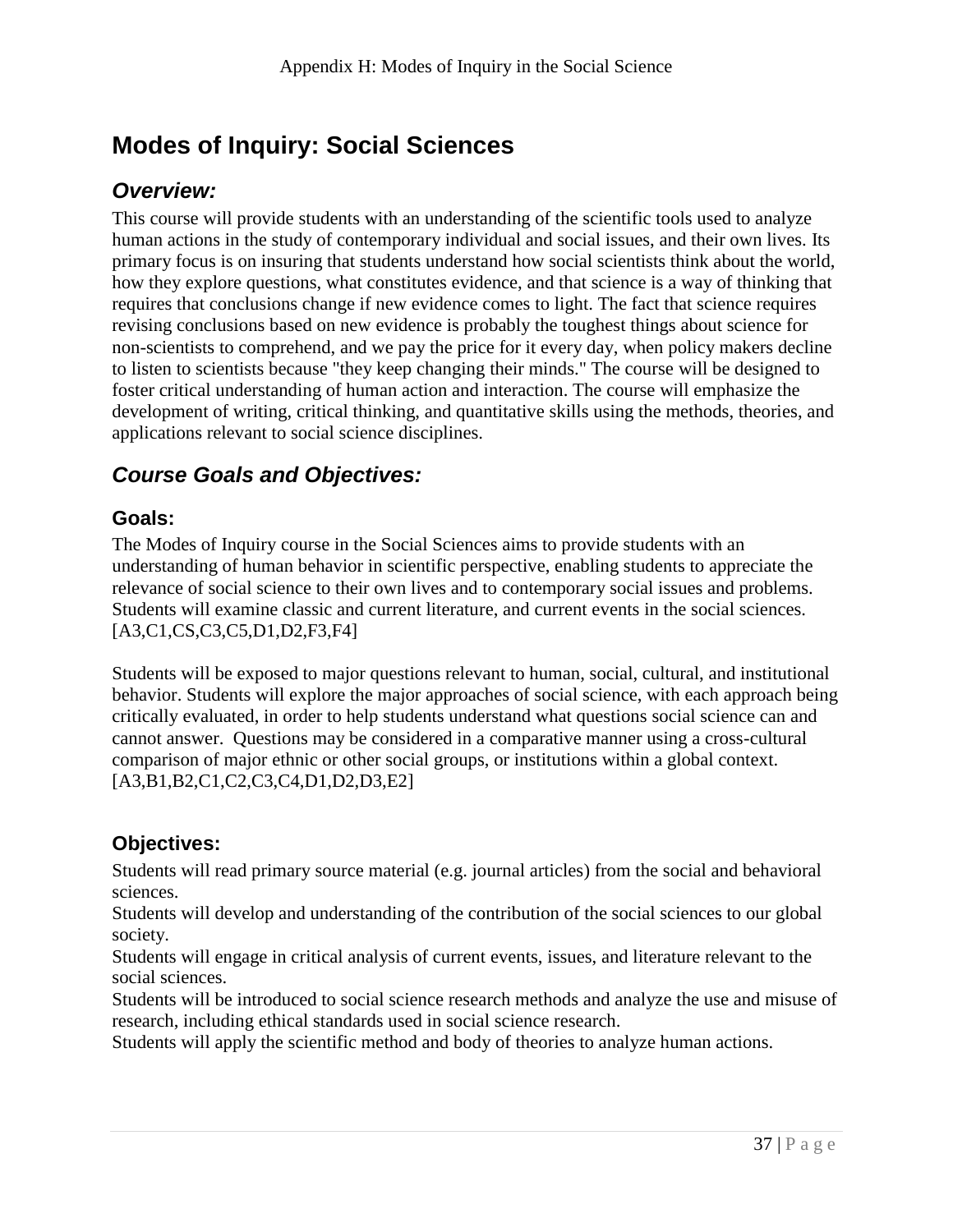#### **Course Description:**

[Name of Course] examines the role of the social sciences in today's society. Students will explore how social and behavioral science knowledge is created using empirical research methods. Additionally, students will learn how to apply social science concepts to solving contemporary societal problems.

#### **Course Example:**

| The Scope of the Social and Behavioral Sciences                                     |
|-------------------------------------------------------------------------------------|
| What is the role of the social sciences in society?                                 |
| What are the disciplines that comprise the social sciences?                         |
| Commonalities and Differences among Anthropology, Economics,                        |
| Political Science, Psychology, Sociology and other social or behavioral<br>sciences |
| How is Knowledge Created in the Social Sciences:                                    |
| Advantages and Limitations of the Scientific Method                                 |
| Introduction to Quantitative Methods                                                |
| Introduction to Qualitative Methods                                                 |
| Ethical Issues in Conducting Research                                               |
| Current Societal Issues Addressed by the Social Sciences                            |
| Examples could include: Terrorism, Genocide, Racism, Poverty,                       |
| Inequality, Human rights, Crime, etc.                                               |
|                                                                                     |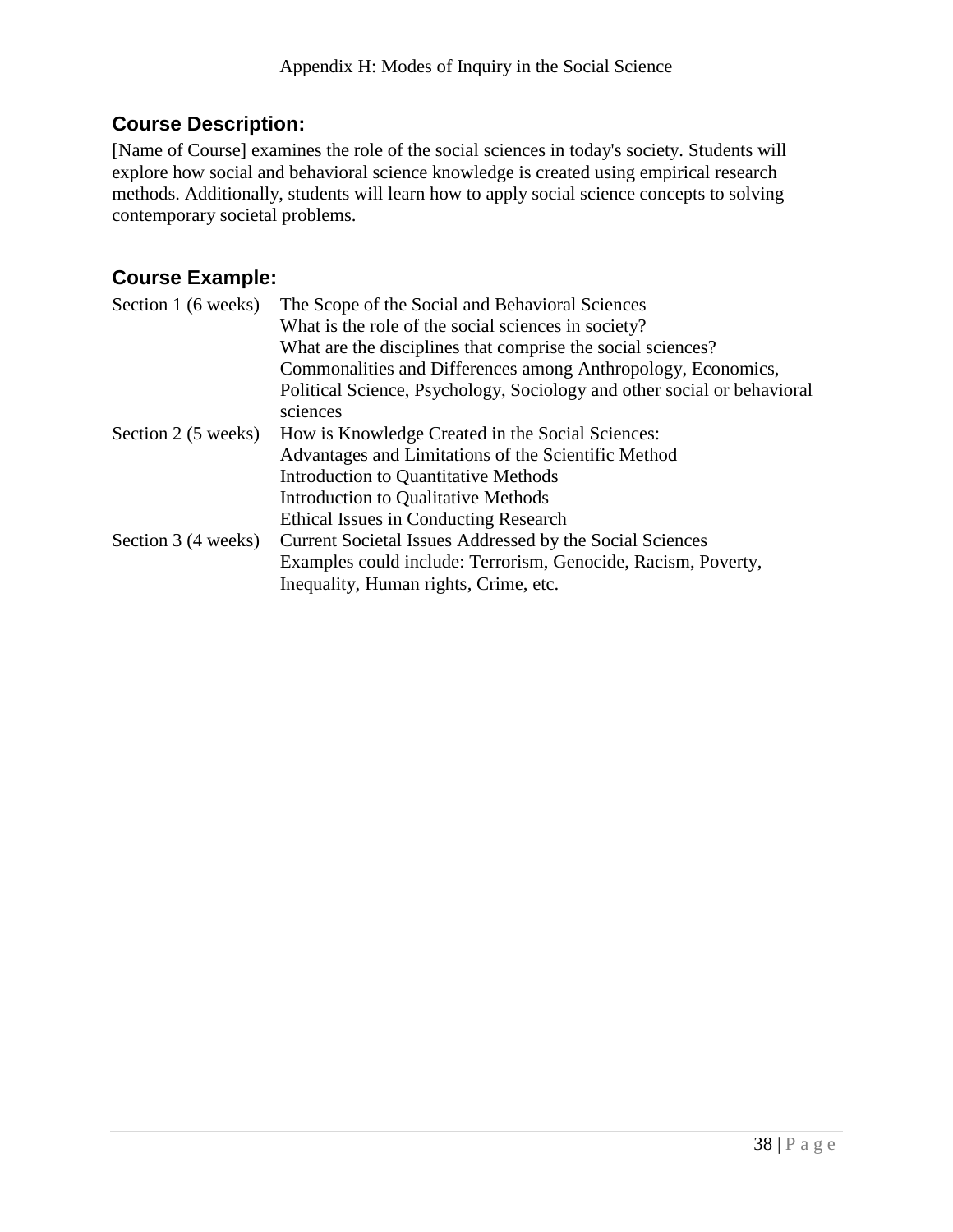# **Modes of Inquiry – Humanities Course.**

## *Overview:*

It is the role of the humanities to teach us how to use language to create texts and interpret and evaluate them, whether those texts be verbal, visual, tonal, or silent. What is reality and how do we represent it? What is legitimate in our representations and what representations suffer from bias or slanting? These are questions in the humanities. The world of the humanities is the world of stories, narratives, compositions, ideas, and images; it is the world of patterns to be perceived and validity to be ascertained. The Humanities, then, consist of the critical analysis of ideas, more specifically ideas created by the human imagination. Previous analyses are our guides and mentors, but no one can think critically for us. Developing our intellects to the point where we can think for ourselves, therefore, requires of students active engagement in their own learning. That means learning how ideas and images come together to make sense, and this cannot be accomplished only by seeing how others make sense; rather, it requires beginning to make sense ourselves. So then, making sense ourselves and making sense of ourselves (in all our complexity) is the province of the humanities.

# *Course Goals and Objectives:*

#### **Goals:**

To introduce students to the perspectives of the humanities

- To help students understand the connections between education and the world around them **(C 2, 3, 4, 5)**
- To help students understand the connections between the academic disciplines (particularly in the humanities)  $(D 1, 2)$
- To address the fundamental questions, Who am I (individual) and Who are We (communal) and the further question these entail: What is the dynamic between I and We, between the individual and society? How does culture inscribe itself in an individual or, conversely, how do individuals inscribe themselves in their cultures? **(B 1, 2)**

#### **Objectives:**

- Students will read primary sources from the humanities (Philosophy, Literature, Rhetoric, History) **(D 2, 3)**
- Students will analyze the meaning of the text(s) in terms of language, design, meaning, and argument. **(B 1, 2)**

Students will analyze how the text responds to social and cultural contexts. (B 1, 2; C 1, 3; D 2 Students will analyze how the text addresses the nature of the individual and society, the good

life, and the just society. **(E 2, F 1, 3, 4)**

Students will be able to explain and apply humanistic principles of interpretation and criticism, as demonstrated in oral discussion and written work. **(A 1, 2, 3; C 5; F 4)**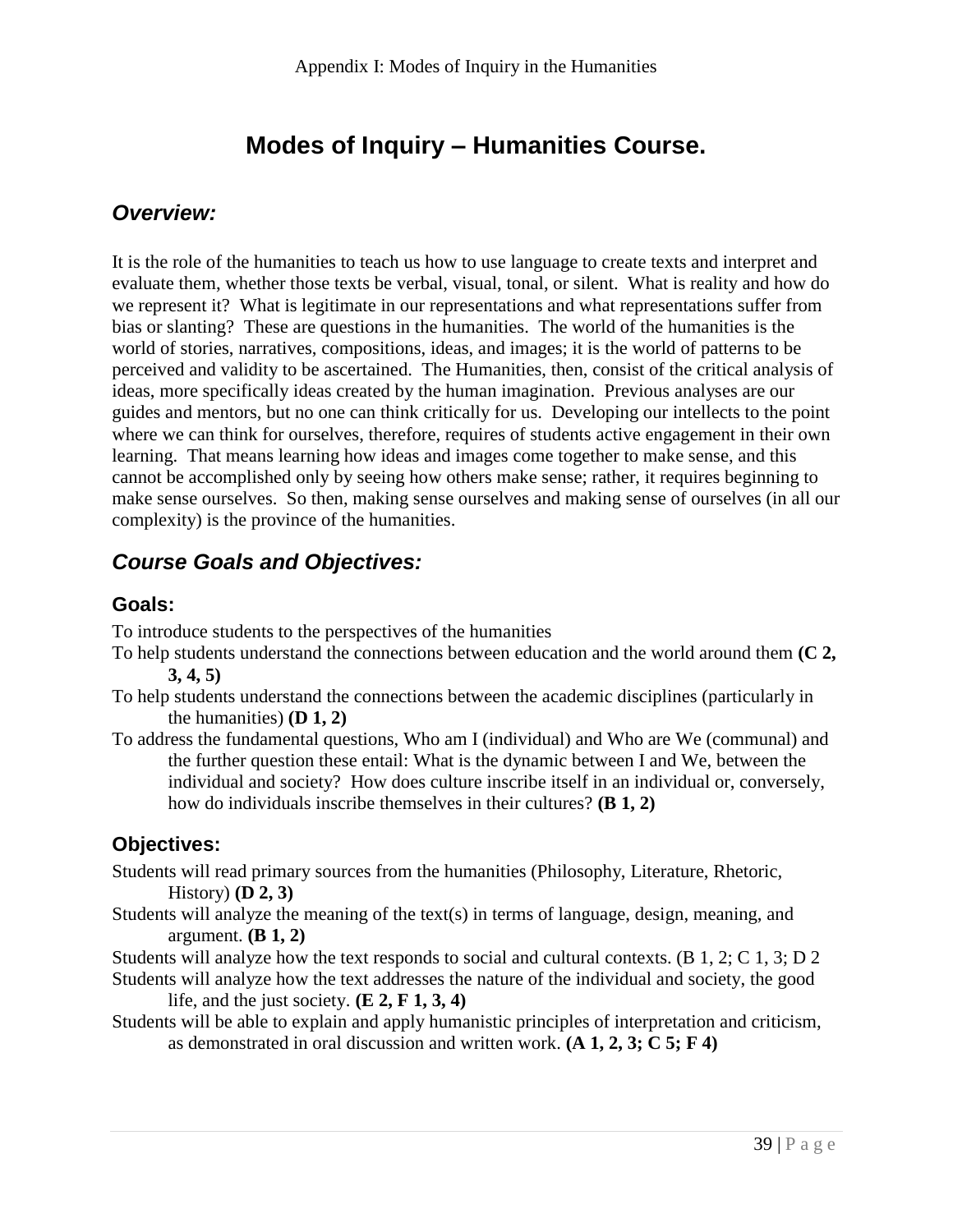#### **Generic Course Description:**

Each course offered in this area will choose a central text (or texts) proven to be influential ("a great work") or is exemplary of an influential type of work. This text will be a work that allows students to spend a semester interpreting and analyzing it from a variety of perspectives. Typically these texts would be great works in the humanities, for example, Philosophy (e.g. Plato's Republic), Literature (e.g. Heller's Catch 22), or Rhetoric (e.g. Lincoln's "Gettysburg Address"), but could also include works of art, drama, or other media studied from a humanistic perspective. **(F 2 or globalization)**

The course will be offered by an individual instructor with expertise in one or more areas of the humanities and the ability to examine the work from (minimally) philosophical, literary, cultural, and rhetorical (relating to questions of how the work makes a compelling argument).**(B 1)**

The course will involve critical thinking, discussion, writing and oral presentations. **(A 1, 2, 3; B 1, 2)**

## *Course Example*

Course Title: Personal Lives in Public Spaces

#### **Course Description**

Students will read three primary texts, research and review relevant contexts and engage in discussing how those contexts affected the writing and affect our reading of the stories. Based on their study, students will be asked to create a representation that defines and describes their own lives and the public contexts affecting them. This "representation" may take the form of a researched term paper, a discursive essay, or something similar to a "case study." It will be composed in parts, each subject to revision, and the whole will be the equivalent of 10-12 pages. **(A 3; B 1,2; C 2, 3, 4, 5; D 2, 3; E 1, 2; F 1, 2, 3, 4)**

# *Objectives and Goals*

#### **Objectives:**

Our aim will be to develop a fuller sense of what is meant by "personal lives" and "public spaces" and how the two interact with one another. Using three texts, Shakespeare's *Romeo and Juliet*, Hemingway's *A Farewell to Arms* ("my *Romeo and Juliet*"), and Bernstein's *West Side Story*, students in this course will draw on relevant contexts to assist them to discern and create meaning. The course will draw on literature, philosophy, music and art history, and cultural studies. **(A 2; C 3, 4; D 2; globalization and multiculturalism)**

#### **Goals:**

Among the contexts requiring individual and group research will be: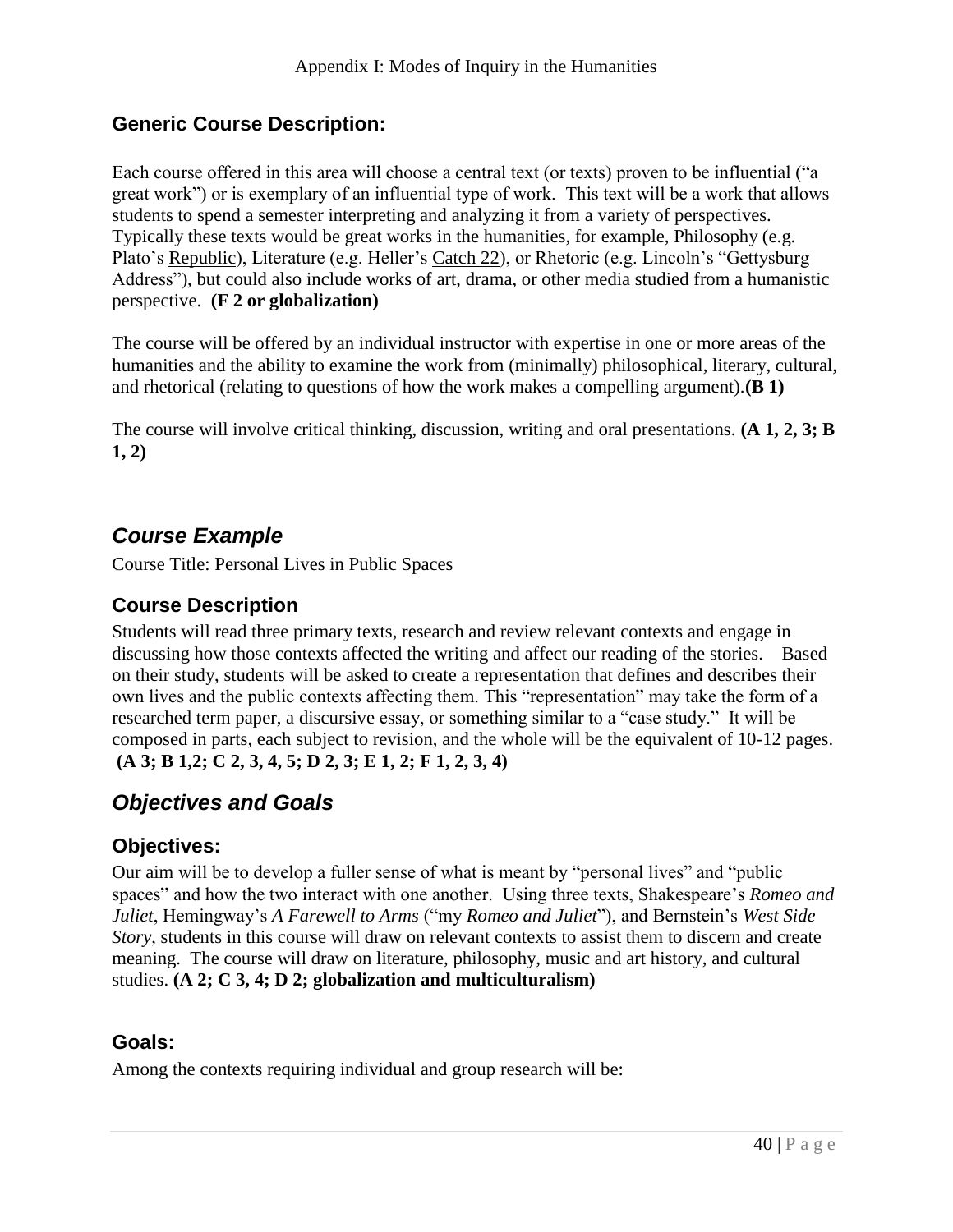Comparing and contrasting the conflicts (papist and puritan, Austrian and Italian, and ethnic) that explain the perils of the protagonists. This will entail some understanding of the Elizabethan Settlement, world attitudes regarding WW I, and developing ideas of race and multiculturalism (as per their respective societies). **(B 1, 2; C 3, 4, 5; E 2; F 1, 2, 3)**

Looking at representations of the representations (e.g. music and ballet based on the *Romeo and Juliet* story, such as Prokofiev and Tchaikovsky, and integrated into *West Side Story*), and seeing the stories themselves as alluding to or reworking previous stories (the allusions embodied in Hemingway's title, the materials Shakespeare had at hand, the intertextuality of the three). **(B 1, 2; D 1, 2, 3)**

Discussing, informed by appropriate critical sources, how we construct our ideas of norms, ideals, and roles; of youth and age; of leadership and nurture; and how such constructions are affected by culture and society. **(A 1, 2, 3; B 1, 2; C 3; D 2; E 1, 2; F 1, 2, 3, 4)**

Discussing, informed by appropriate critical sources, of notions of the rule of law, how societies order themselves, the differing but appropriate roles of government, religion, and individual, drawing on philosophical discussions of the harmony or disharmony in such cultural "ecosystems." **(A 1, 2, 3; B 1, 2; C 3; D 2; E 1, 2; F 1, 2, 3, 4)**

Understanding how differing conceptions of honor, death, and meaning affect our choices and actions. **(E 1, 2)**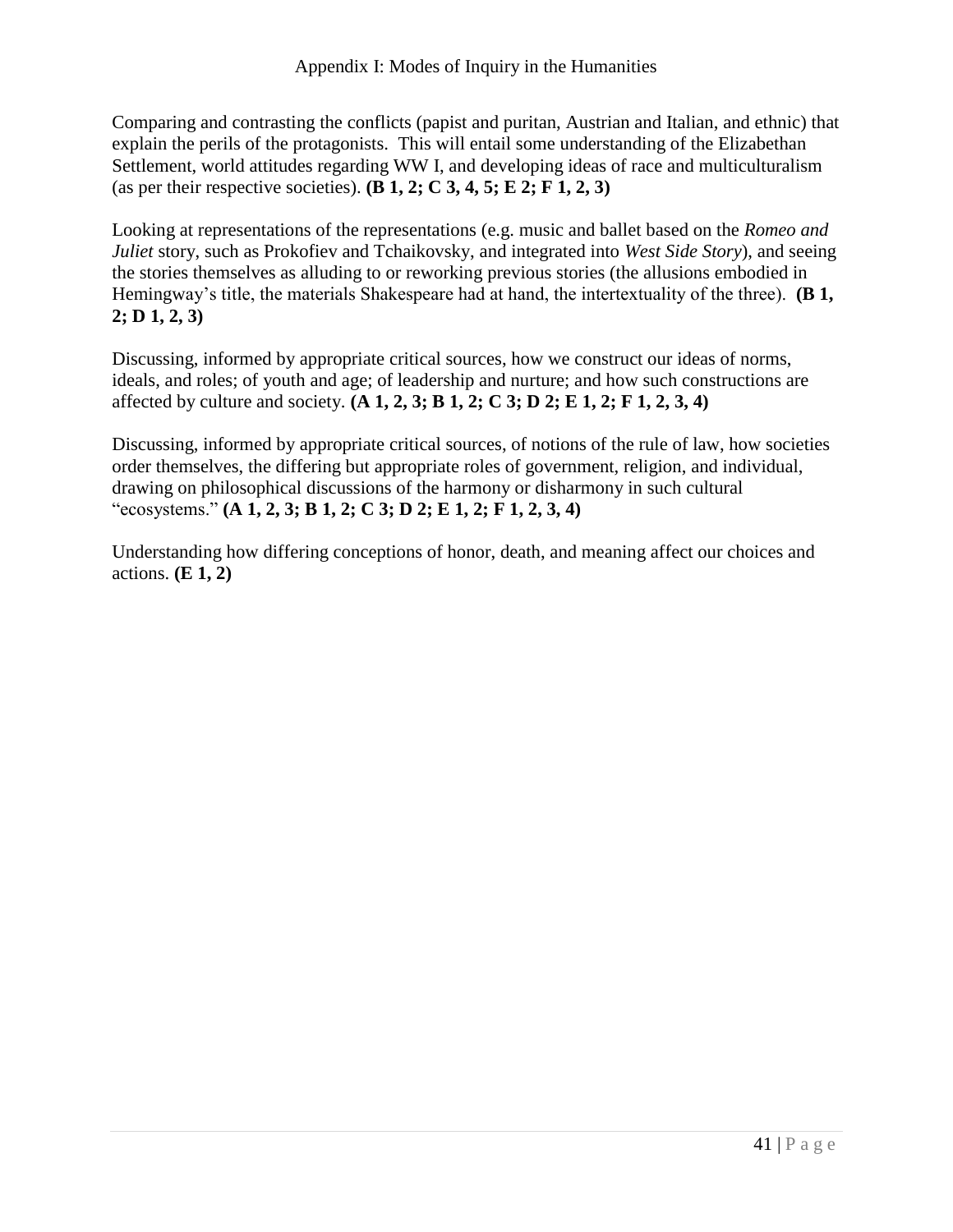# **Modes of Inquiry–Arts**

## *Overview:*

This course will provide the necessary means to help students understand and appreciate the visual and performing arts. Topics will include aesthetic literacy, the creative process and the interpretation and analysis of selected forms of artistic expression. In service of the goal of appreciation the course curriculum will depend upon the direct exposure of students to the arts through attendance at performances and exhibitions. Course dialog will involve critical responses to these encounters in the form of classroom discussion and written assignments.

## *Course Goals and Objectives:*

#### **Goals:**

To increase students awareness of past and present issues and theories common to various forms of artistic expression. [C1,C2,C3,C4,D2]

To help students understand the role of the arts in history as well as contemporary society. [C1,C2,C3,C4]

To help students develop a better understanding of the creative process. [C1,C2]

To help students discuss and write critically about direct experiences with a variety of art forms. [A1,A2,A3,B1,B2,C1,C2]

To introduce students to the philosophy of art and aesthetics. [C5,D1,D2, D3]

## **Objectives:**

Students will attend performances and exhibitions. They will also study art through secondary sources such as video. They will provide written statements regarding their experiences and will locate and explore appropriate sources to support critical arguments within the statements. Students will analyze and interpret the meaning of artworks representative of the disciplines of dance, music, theatre and visual art. This analysis will concern style, form, content and aesthetic response.

Students will analyze the socio-cultural context of artworks representative of a variety of disciplines.

Students will read primary sources from Aesthetics and connect the dialog from these sources with related course activity.

## **Course Description:**

This course will focus on the development of students understanding and appreciation of the visual and performing arts. Students will have first hand exposure to art in various forms including visitations to performances and exhibitions. Analysis and interpretation of examples from the visual and performing arts will include individual inquiry, group discussions and written statements.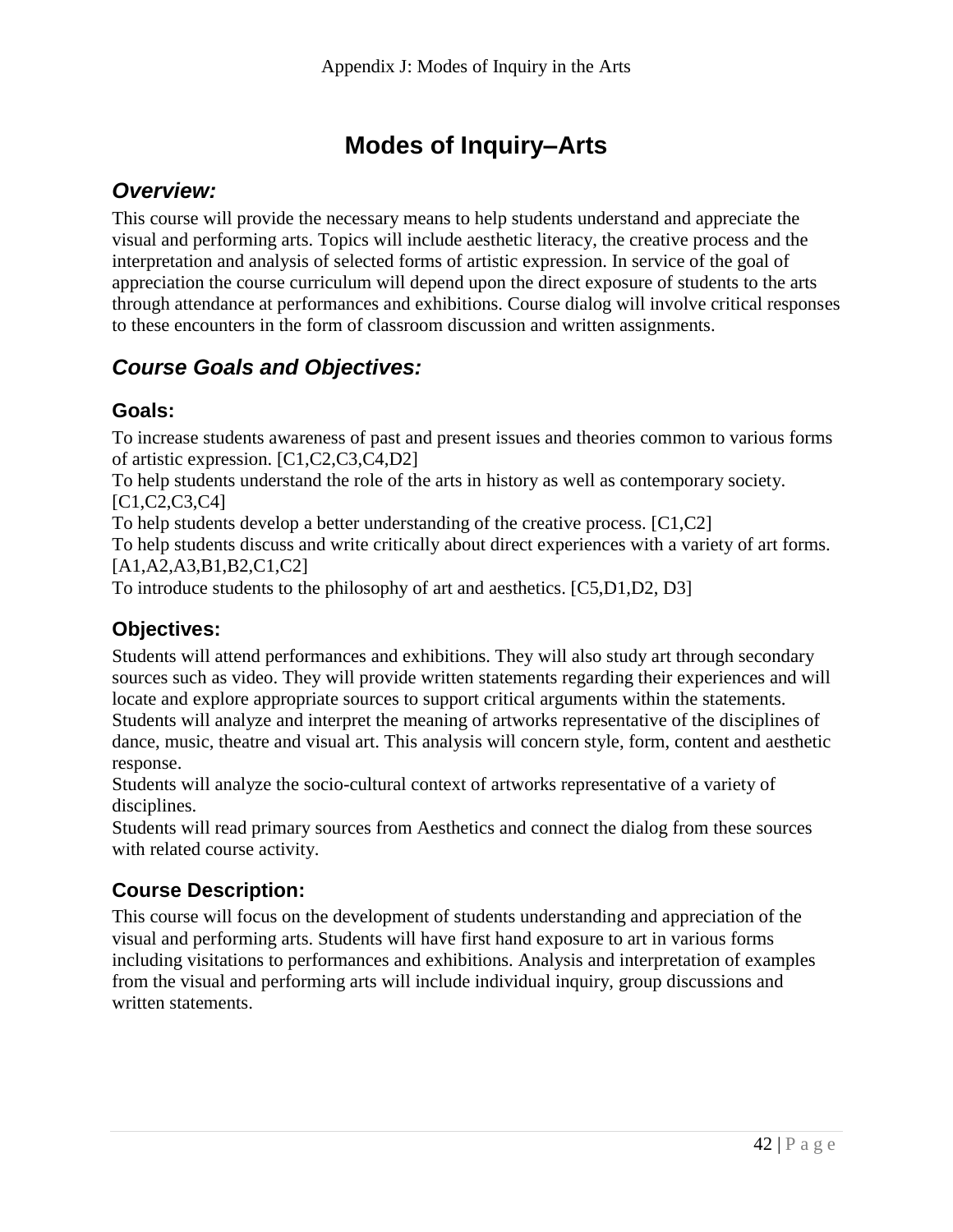#### **Possible Course Topic(s):**

Topics could vary according to the host department of the course. Topics that include study of a varied spectrum of art forms would be seem to be the most appropriate. These could include surveys of specific artistic movements which may have been prominent in one art form but included a range of others. For example: modernism, romanticism or baroque in music, theatre, dance and visual art.

#### **One Possible Course Outline:**

Title: From Jazz to Abstract Expressionism: Improvisation in the Arts of Modernism

**Sample Text:** Ghiselin, The Creative Process: Reflections on the Invention in the Arts and Sciences, University of California Press, 1985.

**Supporting Material**; documents and footage of improvisational jazz musicians and abstract expressionist artists at work as well as modern dance and improvisational theatre performances. Performers and visual artists could visit class to demonstrate and discuss improvisational activity.

#### **Topics:**

**The Context of Modernism:** From Renaissance Humanism to the Bauhaus School. A historical inquiry into the sources and characteristics of the 20th century artistic Modernism.

#### **Defining Improvisation:** Examples From the Visual and Performing Arts.

Establishing an understanding of the essential similarities and inherent differences between manifestations of "intuitive" expression in the visual and performing arts. Investigation into the nature of improvisation (intuition and "stream of conciousness" balanced by instinctual adherence to formal limitations.)

#### **Criticism and Judgement:**

A study of critical and analytical methods proposed within the context of Modernist culture. Dealing with the apparently subjective connotations of the nature of improvisational creative activity. This could begin as an extension (more specific) of the above topic. The dialog could include introduction to the basic elements and principles that govern a given art form. Students could then consider how a performer or visual artist would be able to explore direct and intuitive expression in a given media while simultaneously ,and perhaps subconciously, adhering to a formal agenda.

#### **The Cultures of Improv.: A Demographic Study**.

Essentially a study of the affect of cultural differences in the history of improvisation. Why does the demographic differ between those who practiced modern dance and those who produced Jazz music. How is Abstract Expressionism an extension of the Euro-Centric/Avant Guard tradition while Improvisational Jazz is more connected to urban and minority American subcultures.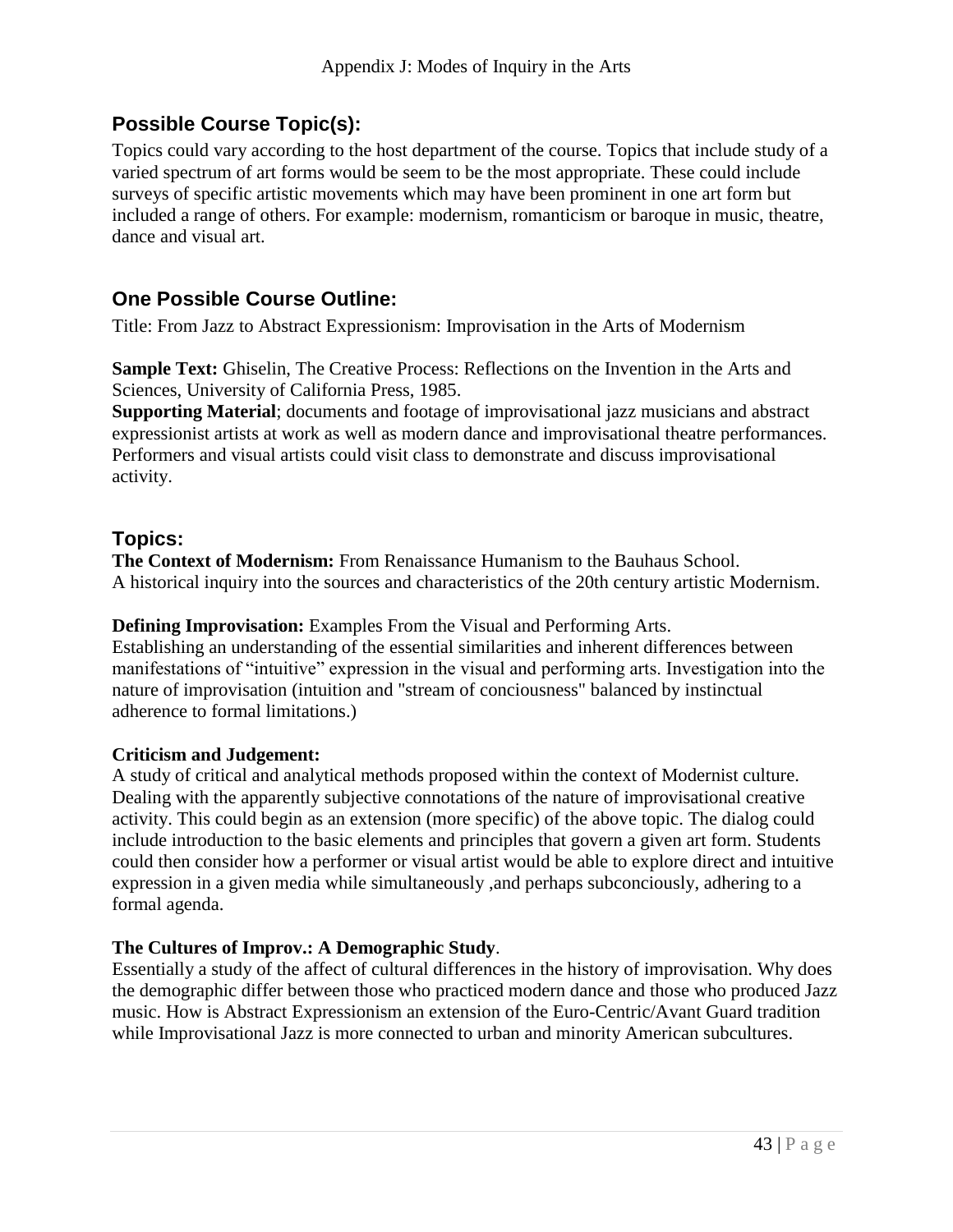# **Capstone Course**

A common definition for a capstone course is a course for undergraduates nearing the completion of their studies that builds on skills and knowledge acquired in previous courses emphasizing "real world" situations, and provides an opportunity for students to demonstrate competencies and communication skills.

#### *Course Goals and Objectives:*

#### **Goals:**

- A writing component
- Critical thinking and problem solving
- A component of the student's discipline (such as the final paper written by the student to include the connection to their own major/education focus)
- Ethical/Moral dimensions pertaining to issues related to the course
- Theoretical framework
- Capped at 10 students per hour
- Team teaching is not required
- In addition, we propose the following:

The capstone course at the University of Nebraska at Kearney is a 2-hour course or two 1-hour courses (1 or 2 instructors) that draw from multiple disciplines across the university, with each faculty member using their unique disciplinary foci. This course will address a topic, engaging students in solving a common problem facing citizens of our democracy and around the world. This course must include the following:

The course may include:

Experiential learning component such as research projects, internships, field research, or service learning

#### *Objectives:*

It is possible for all of Phase One objectives to be integrated in this course including:

- Development of students' skills that transfer across all disciplines  $(A1-3)$
- Students should be able to think critically  $(B1-2)$
- Understand the accomplishments of civilization and world cultures  $(C 1-5)$
- Engage in logical and creative thought in different disciplines  $(D 1-3)$
- Experience personal growth  $(E 1-2)$
- Enhances their ability to be lifelong learners, and ethical and responsible citizens (F1- 4)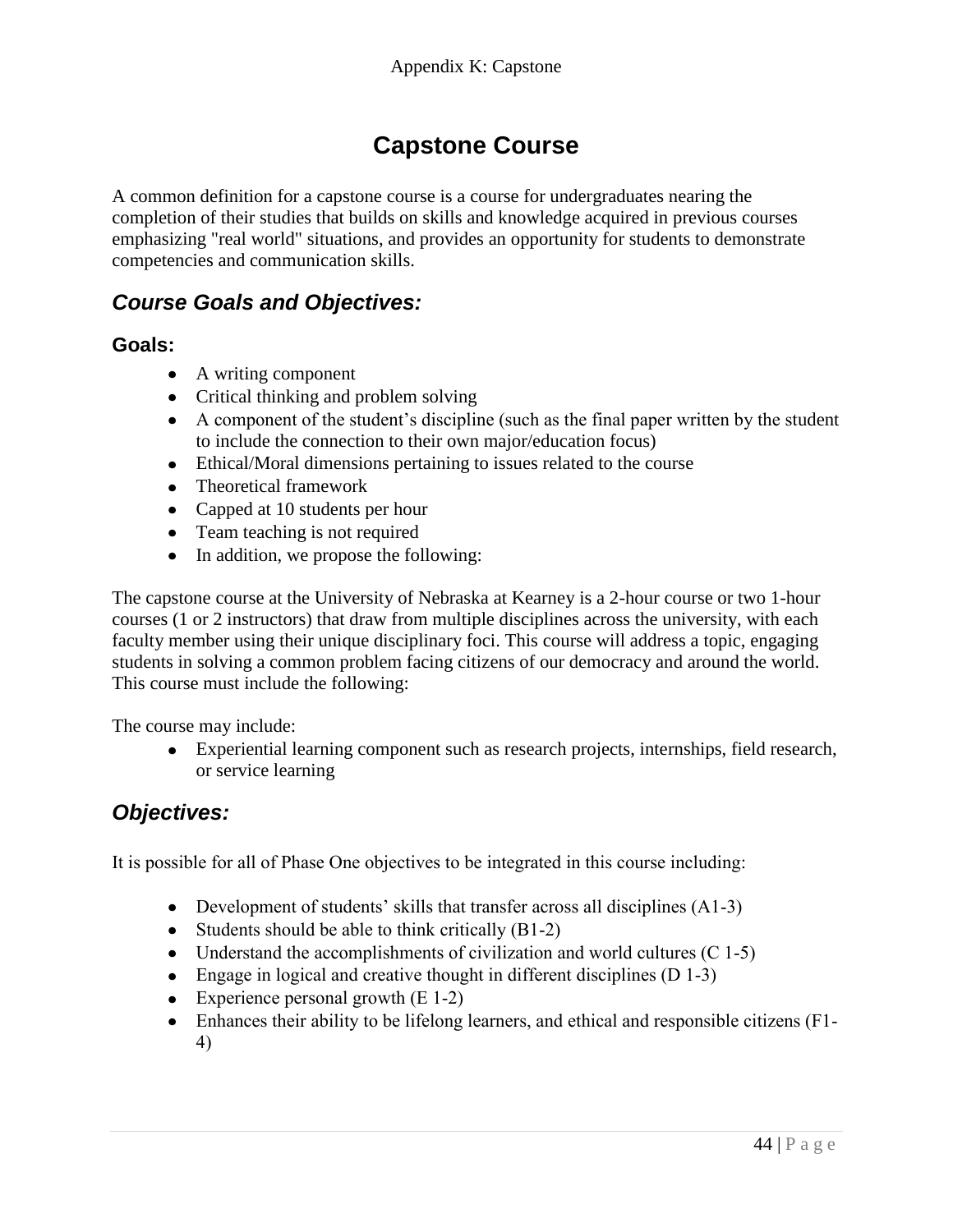## *Course Description:*

The capstone course is for undergraduates nearing the completion of their studies that builds on skills and knowledge acquired in previous courses emphasizing "real world" situations, and provides an opportunity for students to demonstrate competencies and communication skills.

## **Course Example:**

#### **CHEM 280H/PSCI 280H Colonizing Mars: Scientific and Political Analyses of Science Fiction**

#### COURSE DESCRIPTION:

Sociopolitical forces and scientific developments are central to themes and premises in science fiction literature. However strange and unfamiliar the alternative or future world is imagined to be, science fiction is always about illuminating our present-day realities. This class will focus on political and scientific analyses of the *Mars* trilogy by Kim Stanley Robinson, consisting of the novels *Red Mars*, *Green Mars*, and *Blue Mars,* as well as selections from Robinson's book of short stories, *The Martians*. These novels describe the colonization of Mars in an epic fashion, starting with the scientific expedition that brings the first 100 colonists and ending with an independent, terraformed planet.

#### COURSE OBJECTIVES:

- To learn about the political and scientific topics that are featured in the novels
- To use the issues raised in the novels to better understand our world
- To synthesize political and scientific knowledge in order to address specific problems

#### ASSIGNED READINGS:

You should purchase the three novels by Kim Stanley Robinson: *Red Mars, Green Mars,* and *Blue Mars*.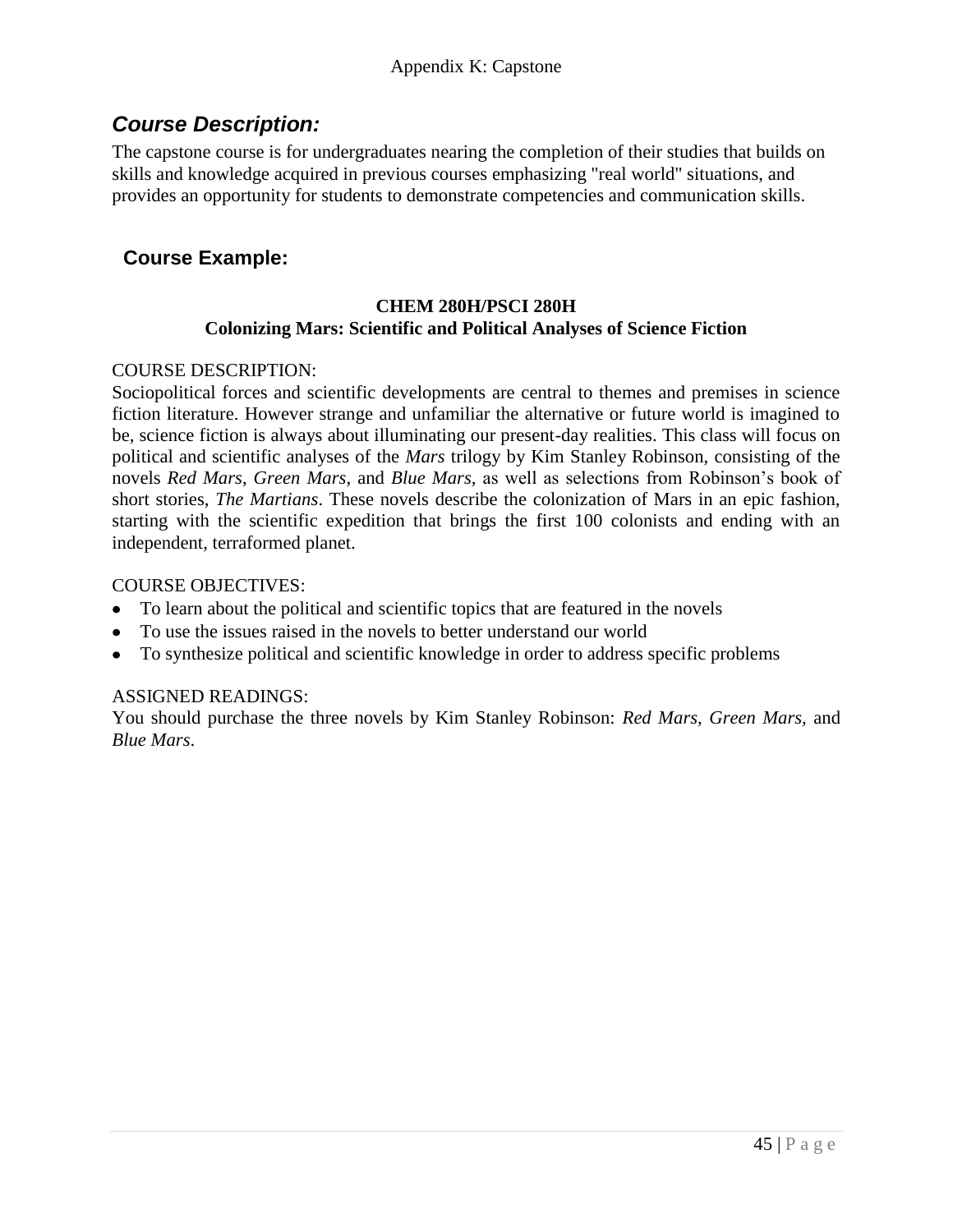Using the mission statement the group was challenged to develop a list of student outcomes that could be used for assessment and also to aid in developing curriculum. The following is the outcome of that exercise.

#### **Mission Statement:**

*The General Studies program at UNK will facilitate the development of students' skills that transfer across all disciplines. Students will understand the accomplishments of civilizations and world cultures, engage in logical and creative thought in different disciplines, and experience personal growth that enhances their ability to be lifelong learners, and ethical and responsible citizens.*

The following student outcomes have been identified and are linked to the mission statement through specific statements:

#### *…development of students' skills that transfer across all disciplines…*

- A. Students should be able to communicate effectively by:
	- 1) applying the principles of effective oral communication in group and individual presentations
	- 2) applying the principles of effective writing and other forms of communication
	- 3) participating in fruitful intellectual dialogue and working cooperatively on issues of personal and public importance
- B. Students should be able to think critically by:
	- 1) articulating a problem and developing a logical and reasonable response to it using appropriate sources
	- 2) demonstrating the ability to analyze, synthesize, and evaluate information in problem solving

#### *…understand the accomplishments of civilization and world cultures…*

- C. Students will be able to
	- 1) describe, analyze, and evaluate the achievements of civilizations in their historical, scientific, philosophical, and social dimensions
	- 2) identify and evaluate the contributions of diverse world cultures in the sciences, arts, languages, literature, and philosophy
	- 3) recognize cultural influences on the development and expression of worldviews, historical and contemporary
	- 4) understand the cultural and historical influences that account for similarities and differences among human beings, past and present
	- 5) examine how their own worldviews affect the ways they view themselves and the world

#### *…engage in logical and creative thought in different disciplines***…**

- D. Students will be able to:
	- 1) understand the logic, content, methods, and theoretical approaches of different disciplines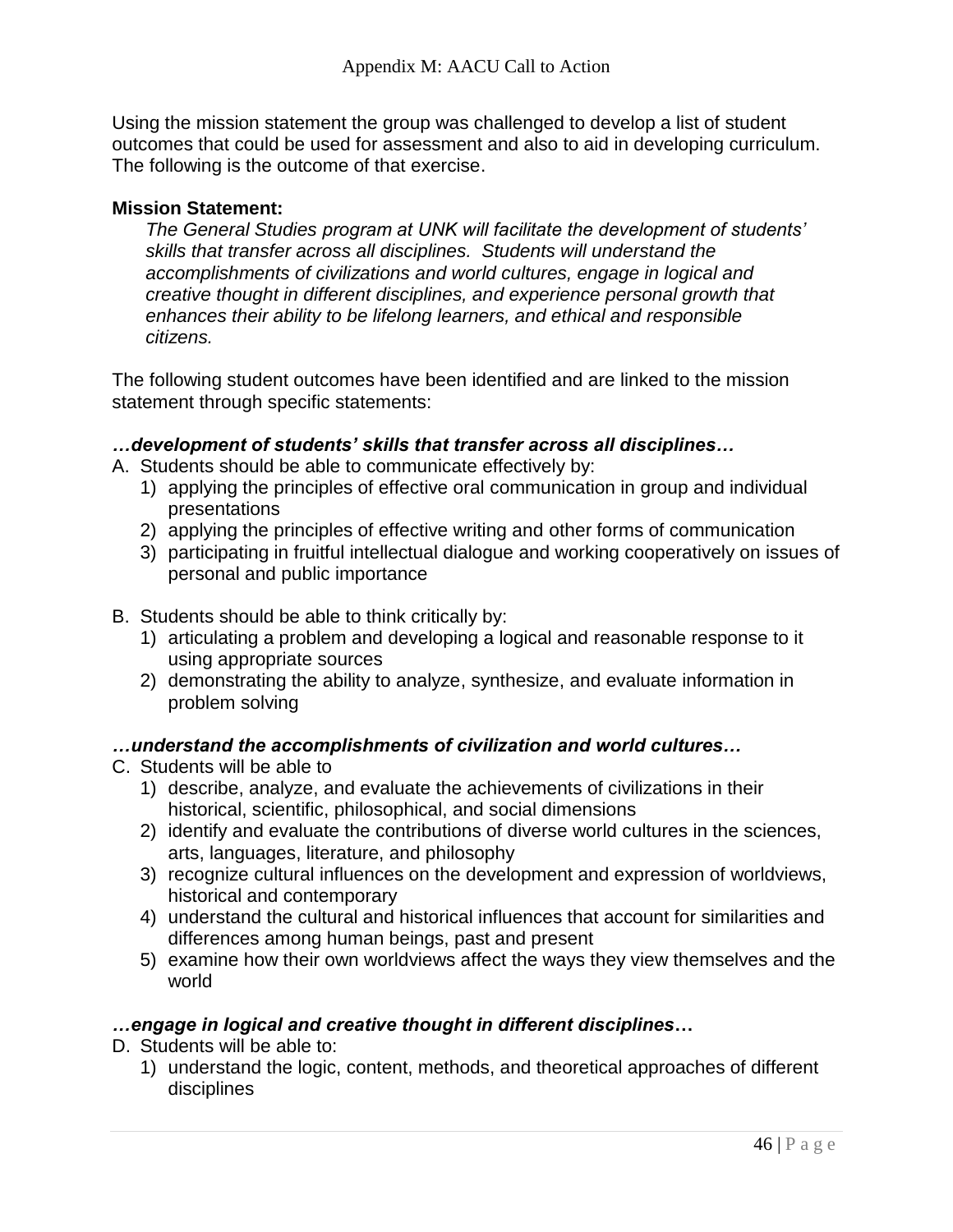- 2) integrate knowledge across disciplines
- 3) develop creative thought in ways that foster intellectual curiosity and the ability to ask why and research the question

#### *. . . experience personal growth. . .*

- E. Students will be able to:
	- 1) recognize and apply the knowledge, skills and behaviors which promote physical and emotional well being
	- 2) integrate their knowledge in ways that will deepen their understanding of issues of personal and social importance

#### *. . . enhances their ability to be lifelong learners, and ethical and responsible citizens. . .*

- F. Students will be able to:
	- 1) identify and demonstrate the knowledge, attitudes, and actions essential to making ethical and responsible decisions in personal and public life
	- 2) identify and examine important principles and concepts that frame our American heritage and democratic government
	- 3) identify and analyze ways to balance individual needs and rights with responsibilities to a larger public purpose (the common good)
	- 4) respect the views of others and show concern for future generations

The full report "Greater Expectations: A New Vision for Learning as a Nation Goes to College" is available at [http://greaterexpectations.org/.](http://greaterexpectations.org/)

The Call to  $Action<sup>1</sup>$  is reprinted here:

#### **Our call to action...**

**CARRIES A SENSE OF URGENCY.** Monthly, economic and social structures suffer from conflicting priorities and questionable judgments; they seek guiding values and insight. Weekly, the workplace awaits more competent and adaptable employees. Daily, the world's problems cry out for reasoned responses. Everyone is responsible for meeting these needs, and no person can be relieved of his or her personal or collective obligation. Higher education must rise to the challenge by enabling all who attend college to become the empowered, knowledgeable, and principled citizens the interconnected globe requires.

The Greater Expectations National Panel, as a diverse group of individuals in conversation with colleagues around the country, examined the aims of college education for a knowledge-based society. The analysis in this report suggests that a New Academy, with learning at its center, is emerging as the answer to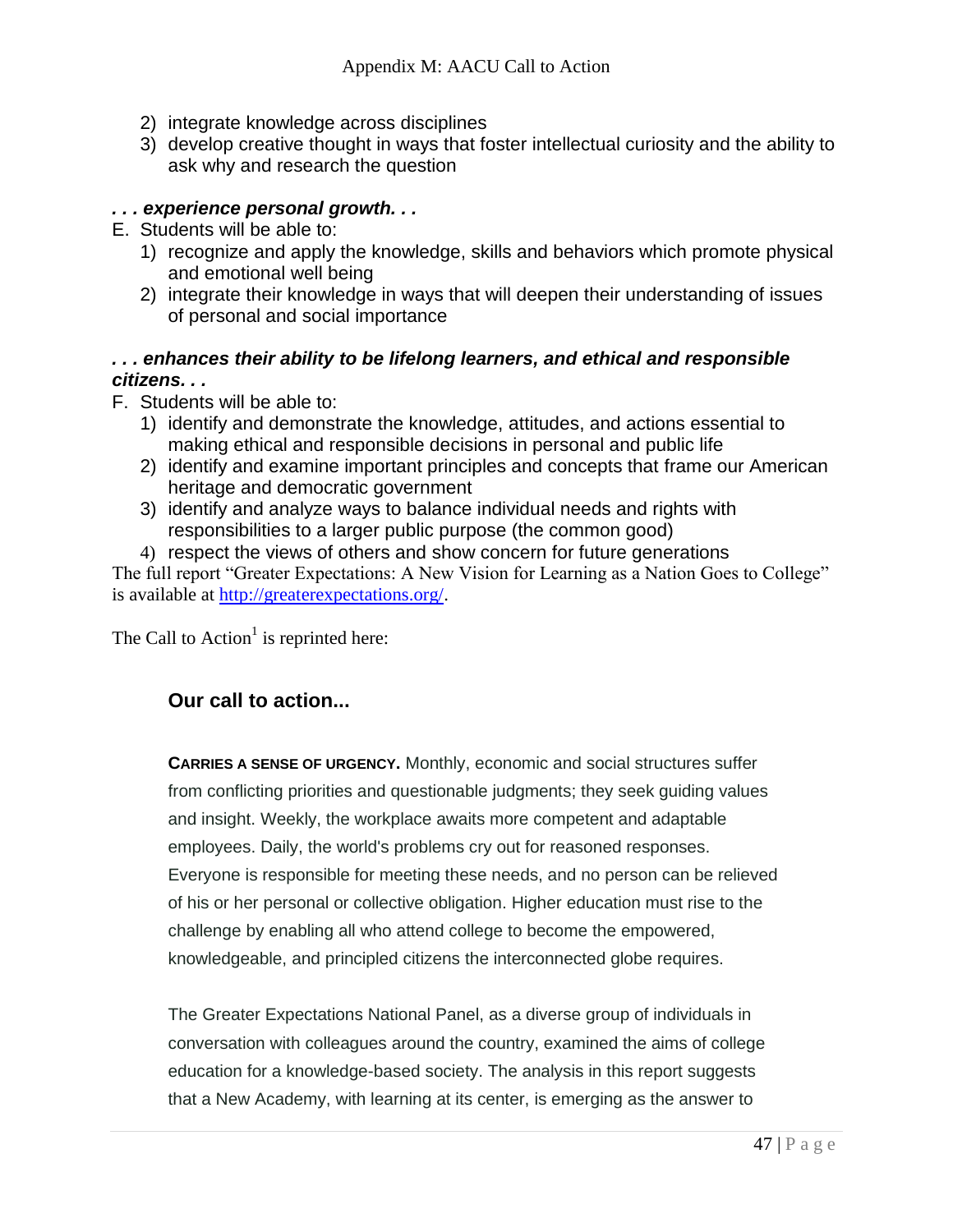what college aspirants and society need for the future. Bringing this New Academy to its full potential—with the universal, high expectations it embodies will depend on concerted and purposeful action arising from multiple strategic alliances. To fulfill its promise to today's students, those of future generations, and to the broader public, higher education itself will need to change; this report outlines the shape of the change.

Progression from the present situation to the New Academy will entail several conceptual shifts. First, colleges and universities must themselves assume a learning posture, improving their knowledge of effective education in the service of the common good. The exciting innovations described throughout this report and already flourishing on many campuses attest to the academy's potential to take on this role. Second, mutually sustaining partnerships—at all levels, with all stakeholders—involving enlightened policy decisions supported by concerted action need to become a regular feature of the educational landscape. These partnerships can be seen as the first step in creating a shared responsibility for success.

Finally, from these rich and intertwined alliances, we look forward to the growth of a true learning society, one that prizes creative intellectual activity as the basis for personal growth, practical intelligence, moral leadership, economic success, and societal strength. This is the final conceptual shift, to a culture that celebrates all manifestations of powerful and continuous learning.

<sup>1</sup>*Greater Expectations: A New Vision for Learning as a Nation Goes to College*, A National Panel Report, Association of American Colleges and Universities, Washington, DC, 2002, pp 52-53.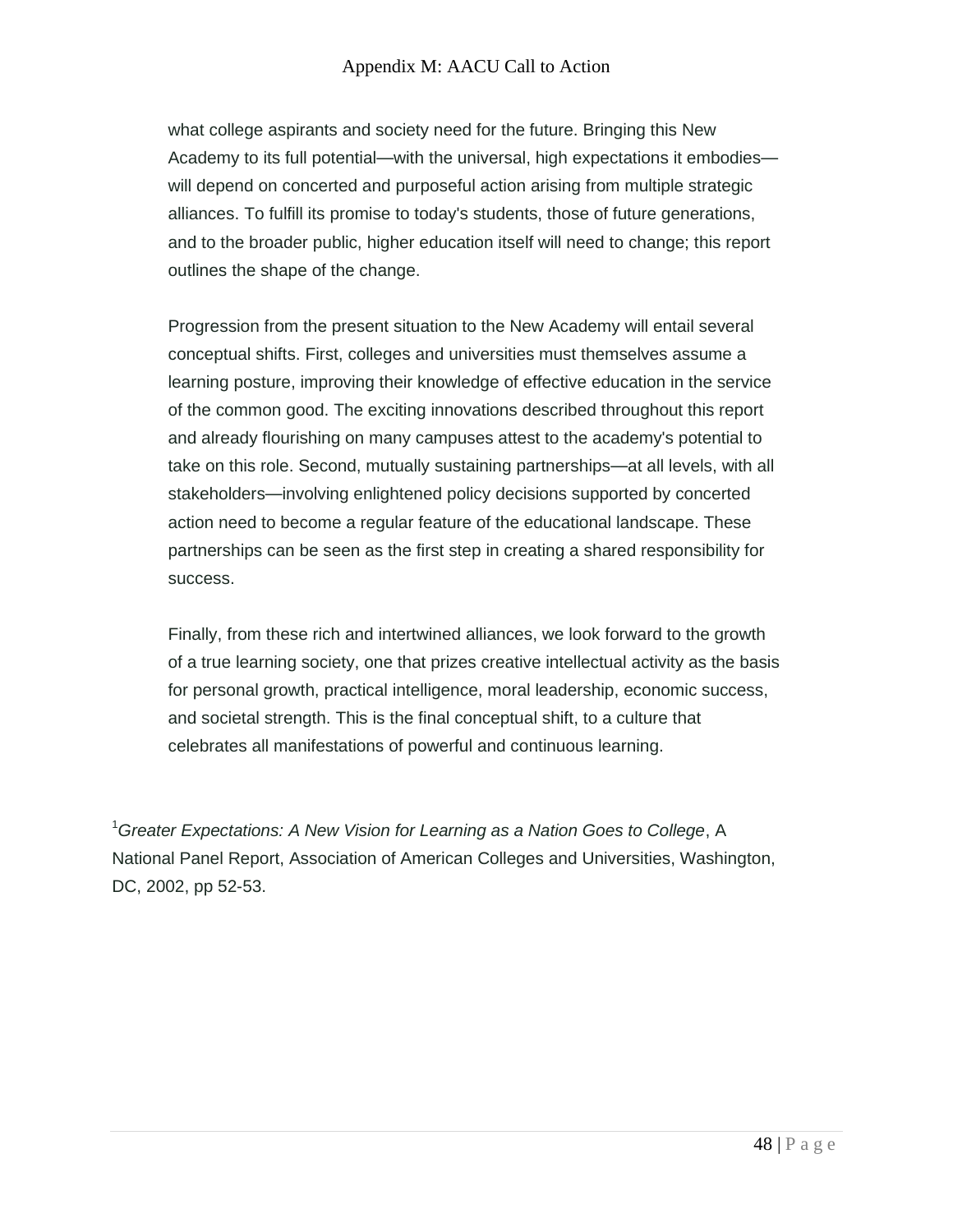The following people served as representatives in the General Studies Phase I process that created the mission, vision, and outcomes statement shown in Appendix L. We thank each for their work in creating the statement and for their dedication to creating a program that places student needs and learning as the top priority.

# *College of Business and Technology:*

Tami Moore, Family Studies and Interior Design Steffan Habermalz, Economics Kay Hodge, Management Beverly Frickel, Accounting/Finance

# *College of Education*

Kate Heelan, HPERLS Jane Ziebarth-Bovill, Teacher Education Deb Brandt, Teacher Education Petula Vaz, Communication Disorders

# *College of Fine Arts and Humanities*

Tom Martin, Philosophy Neal Schnoor, Music and Performing Arts, Teacher Education Daren Snider, Modern Languages Darleen Mitchell, Music and Performing Arts

# *College of Natural and Social Sciences*

Paula Rieder, History Scott Darveau, Chemistry Don Niemann, Mathematics Joe Benz, Psychology

## *Moderators*

Deborah Bridges, Economics Martha Kruse, English

## *Ex Officio*

Bill Wozniak, Director of General Studies Glen Powell, Director of Assessment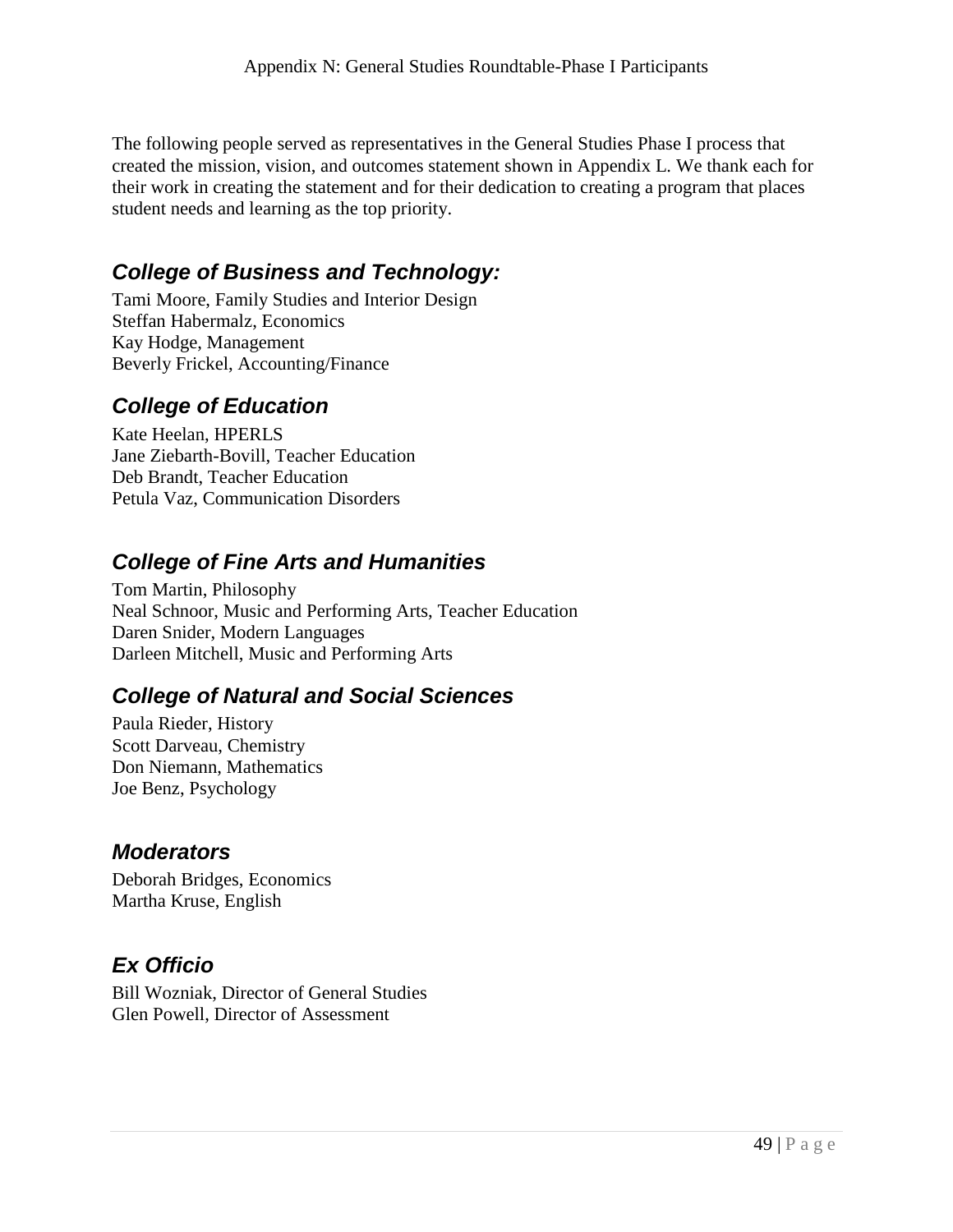The following people served as representatives in the General Studies Phase II process that created the proposal detailed in this packet. We thank each for their extraordinary work in creating a program that places student needs and learning as the top priority.

# *College of Business and Technology:*

Don Envick, Industrial Technology Janet Trewin, Accounting/Finance Jeanne Stolzer, Family Studies and Interior Design Mary Rittenhouse, Economics

## *College of Education*

Ed Walker, Teacher Education Greg Brown, HPERLS Nita Unruh, HPERLS Lynne Jackowiak, Communication Disorders

# *College of Fine Arts and Humanities*

Aaron Dimock, Communication Charles Peek, English Mark Hartman, Art & Art History George Lawson, Communication

# *College of Natural and Social Sciences*

Daryl Kelley, Sociology James Roark, Chemistry John Anderson, Political Science Richard Miller, Psychology

## *General Studies Council*

Sonja Kropp, Modern Languages Sylvia Asay, Family Studies and Interior Design Vernon Volpe, History

# *Library*

Mary Barton

#### *Moderators*

Martha Kruse, English Scott Darveau, Chemistry

# *Ex Officio*

Daren Snider, Director of General Studies Jeanne Butler, Director of Assessment